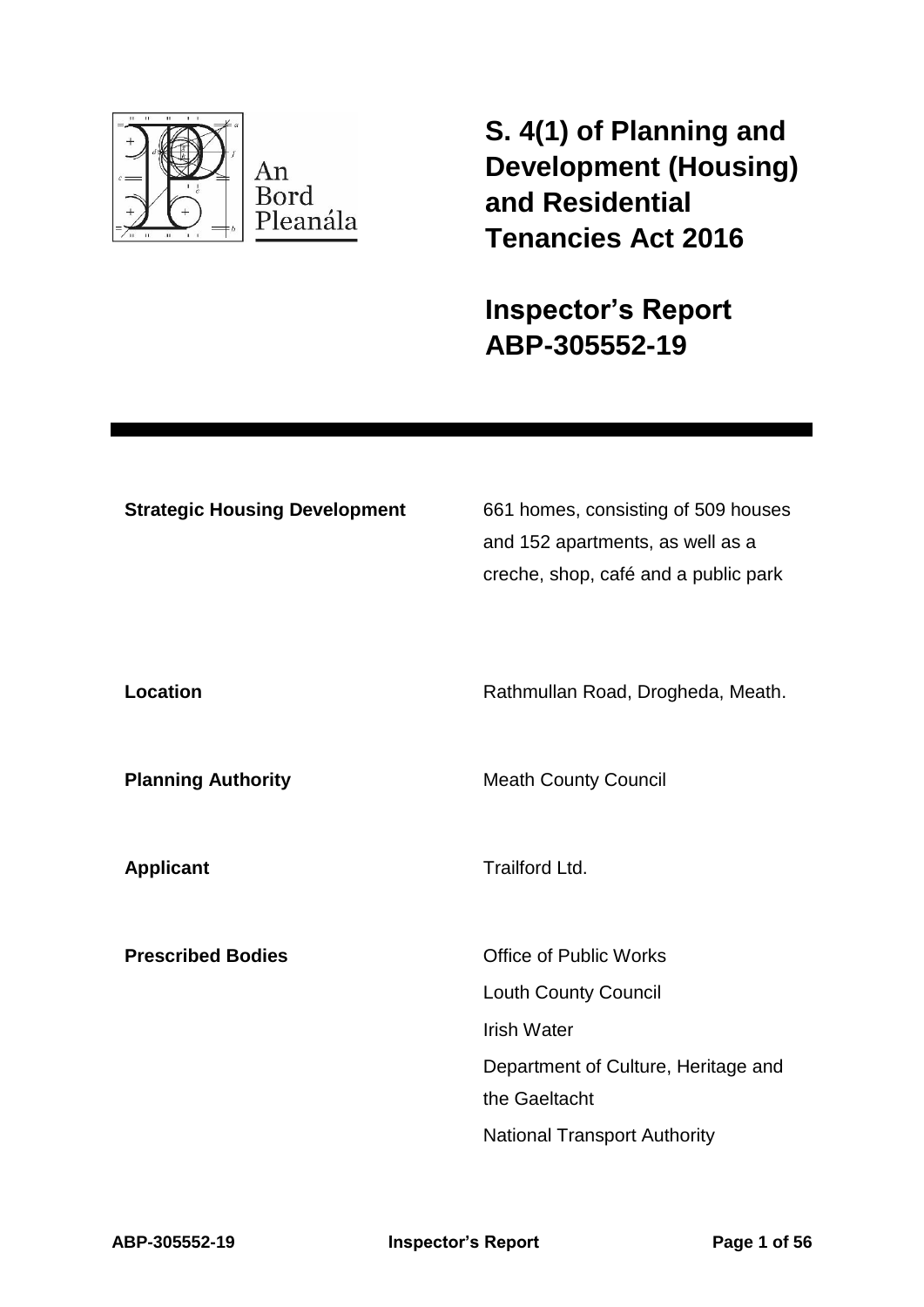|                  | Transport Infrastructure Ireland    |
|------------------|-------------------------------------|
|                  | An Taisce                           |
|                  |                                     |
| <b>Observers</b> | <b>Senator Ged Nash</b>             |
|                  | <b>CIIr Annie Hoey</b>              |
|                  | Mike and Sophie Egan                |
|                  | <b>Aine Matthews</b>                |
|                  | <b>Oldbridge Village Tidy Towns</b> |
|                  | Cllr James Byrne                    |
|                  | <b>Protect East Meath Ltd</b>       |
|                  | Peter Ryan Highlands Residents      |
|                  | Association                         |
|                  | Grainne & Anthony Joyce             |

**Date of Site Inspection** 12<sup>th</sup> January 2020

**Inspector Inspector Inspector Stephen J. O'Sullivan**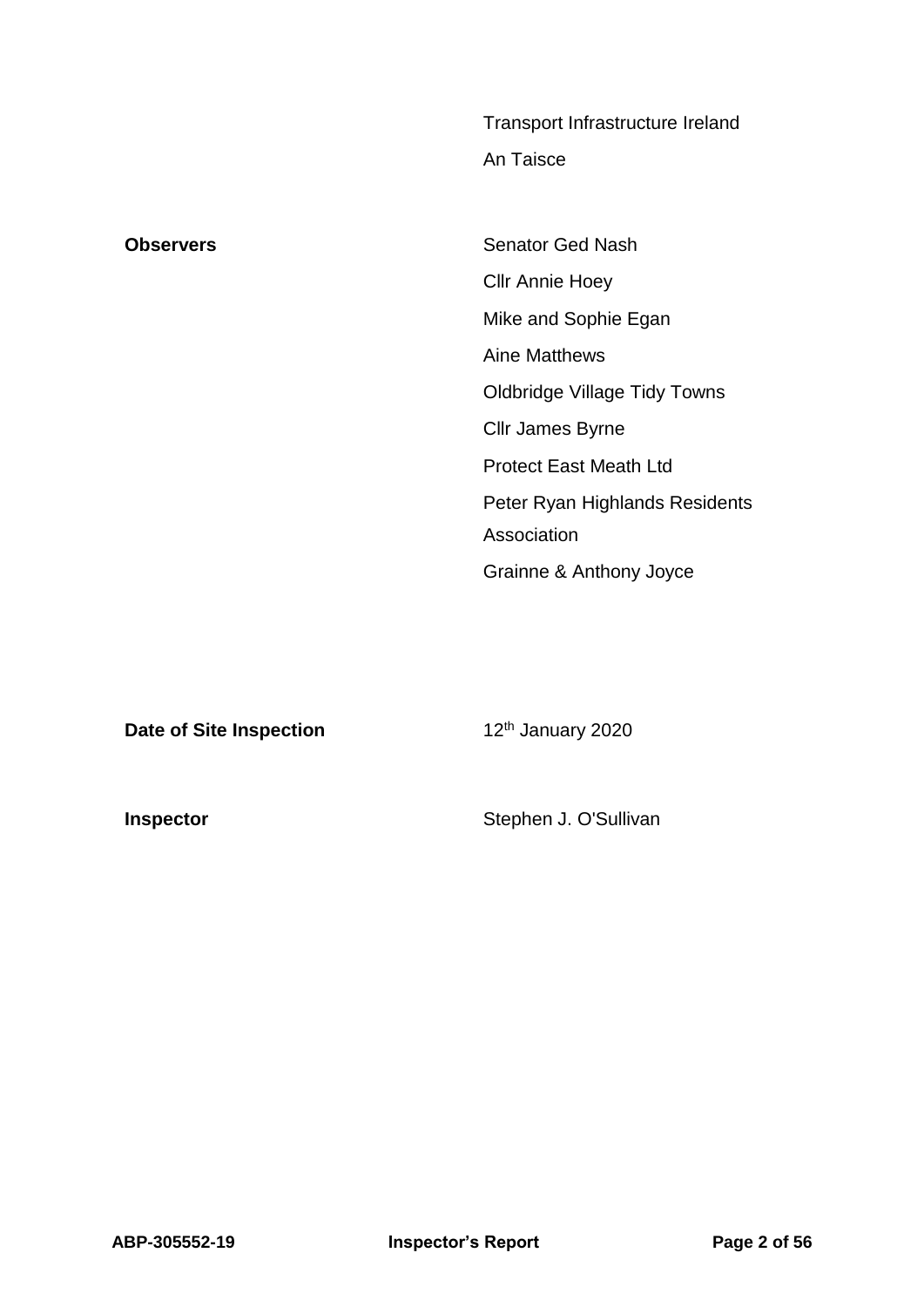# **Contents**

| 10.0 |  |
|------|--|
| 11.0 |  |
| 12.0 |  |
| 13.0 |  |
| 14.0 |  |
| 15.0 |  |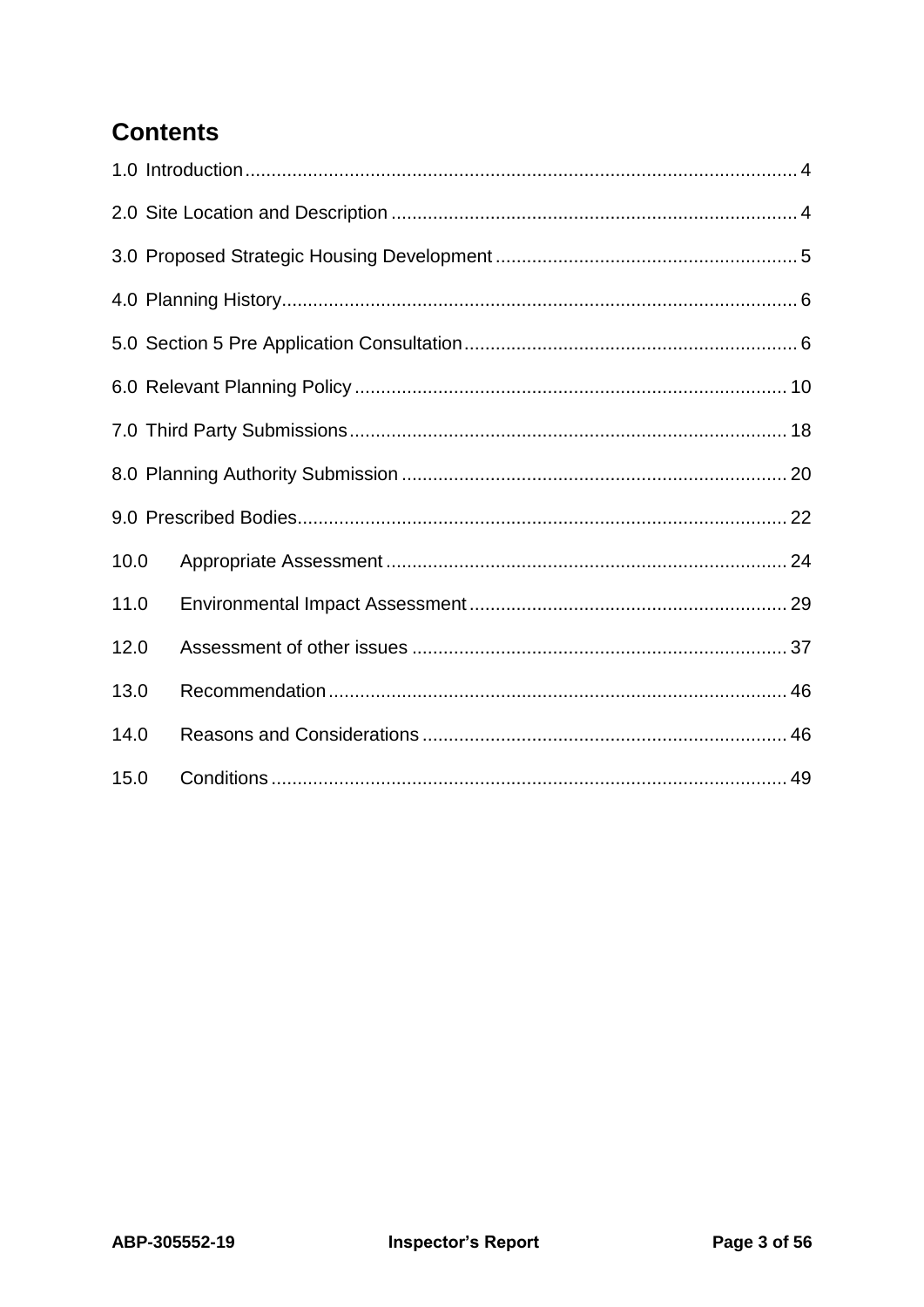## <span id="page-3-0"></span>1.0 **Introduction**

 $1.1.$ This is an assessment of a proposed strategic housing development submitted to the Board under section 4(1) of the Planning and Development (Housing) and Residential Tenancies Act 2016.

## <span id="page-3-1"></span>2.0 **Site Location and Description**

 $2.1.$ The site is at the western edge of Drogheda, to the immediate east of the M1, south of the River Boyne and adjacent to the Meath / Louth county boundary. It is c2km form Drogheda town centre and c. 3.5 km from the train station. The site has a stated area of 26.2ha and is agricultural land. The northern part of the site is a wooded area that slopes sharply down to the level of the road along the riverbank. The rest of the site is arable land that has an gentle, even slope down from south to north. Farm buildings stand in two places on the site. The M1 motorway runs along the western site boundary. The northern, eastern and southern site boundaries are along rural roads. Their nomenclature varies in the application and submissions. In this report the Rathmullan Road refers to the suburban road that runs east from the site to the centre of Drogheda. The Sheephouse Road runs south from a junction with the Rathmullan Road on the eastern site boundary. The Oldbridge Road runs north from that junction between the site and Boyne. There is a pedestrian boardwalk along this stretch of the river that runs back to the town centre. The Riverbank estate is to the north east of the development site in Co. Louth on the opposite side of the Oldbridge Road. Construction has commenced on a residential development on land to the south-east of the site on the other side of the Sheephouse Road. Two existing detached houses stand on the other side of that road near the south-eastern corner of the site.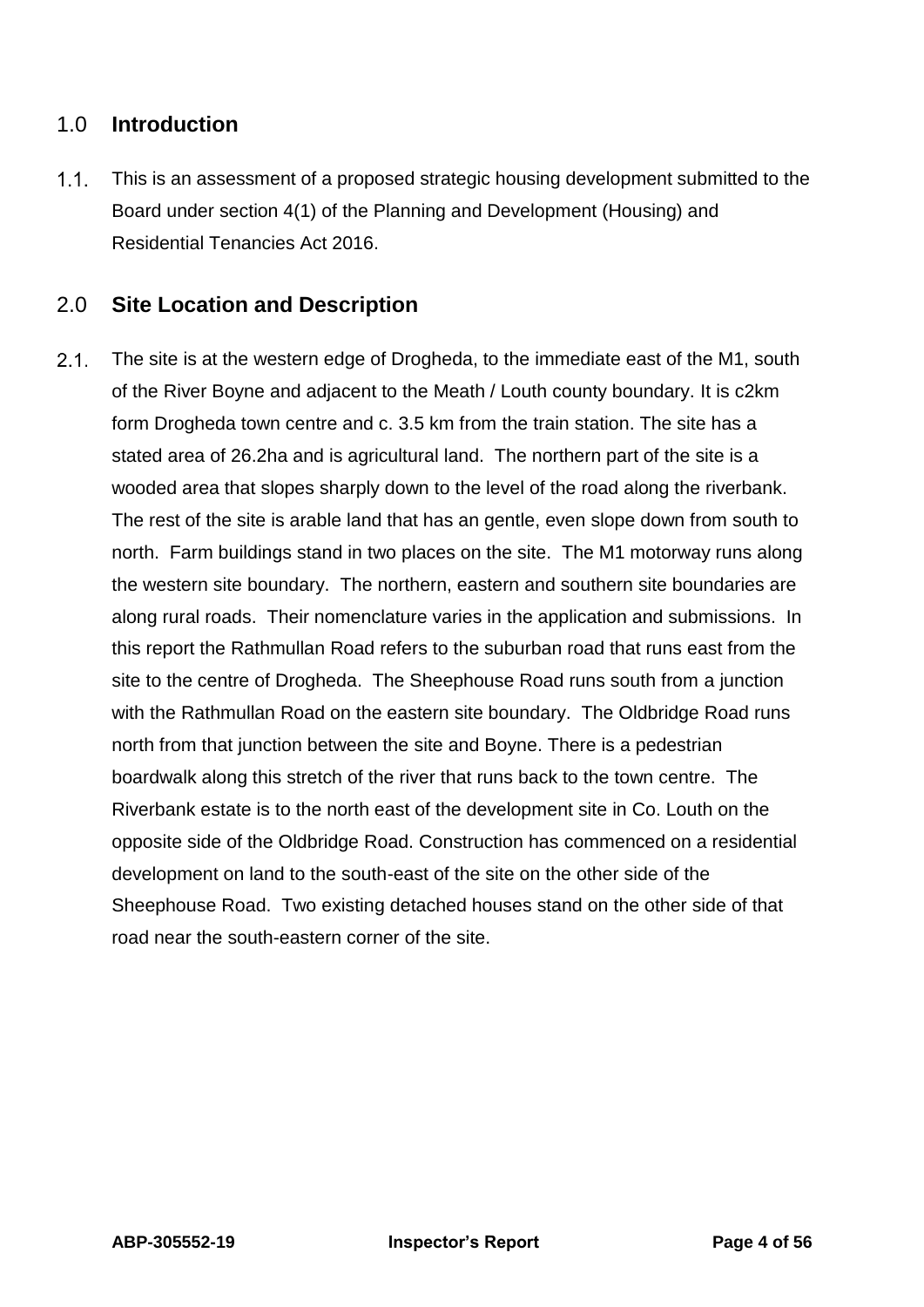## <span id="page-4-0"></span>3.0 **Proposed Strategic Housing Development**

|              | 1 bed | 2 bed | 3 bed | 4 bed | <b>Total</b> |
|--------------|-------|-------|-------|-------|--------------|
| Houses       |       | 158   | 269   | 82    | 509          |
| Apartments   | 13    | 139   |       |       | 152          |
| <b>Total</b> | 13    | 297   | 269   | 82    | 661          |

 $3.1$ The proposed development would provide 661 homes. The proposed housing mix would be as follows-

- $3.2.$ The gross floor area of the residential development would be  $69,987m^2$ . It is also proposed to build a creche of  $468m^2$ , a shop of  $318m^2$  and a café of  $63m^2$ . They would be situated near the Sheephouse Road in the south-eastern part of the scheme. The northern part of the site near the Boyne would be laid out as public open space. There would also be a linear open space along the western side of the scheme beside the motorway.
- $3.3.$ The houses would be two storeys high. The apartments would be provided in 6 blocks between 3 and 5 storeys high (one of which would have a shop on the ground floor) and in another 21no. 3-storey blocks on corner plots attached to terraces of houses. Blocks B1, B2 and B3 would in the north-east corner of the scheme would be 4 and 5 storeys high. They would be served by lifts; the other 3 storey apartment buildings would not.
- $3.4.$ The main access to the scheme would be from a new four arm signalised junction on the Rathmullan Road near the middle of the eastern site boundary. The eastern arm of that junction would be part of the Rathmullan Road that runs through the existing built up area of Drogheda in Co Louth. It has a footpath on one side. The proposed scheme would be served by four other priority junctions on the Sheephouse Road. It is proposed to upgrade Sheephouse Road along the site boundary south of the proposed signalised junction to provide a carriageway 7m wide and a footpath/cycleway along one side of it. Part of the line of the road would be diverted into the proposed development, leaving a loop of the existing road to serve two neighbouring houses and one of the proposed apartment blocks (E). It is also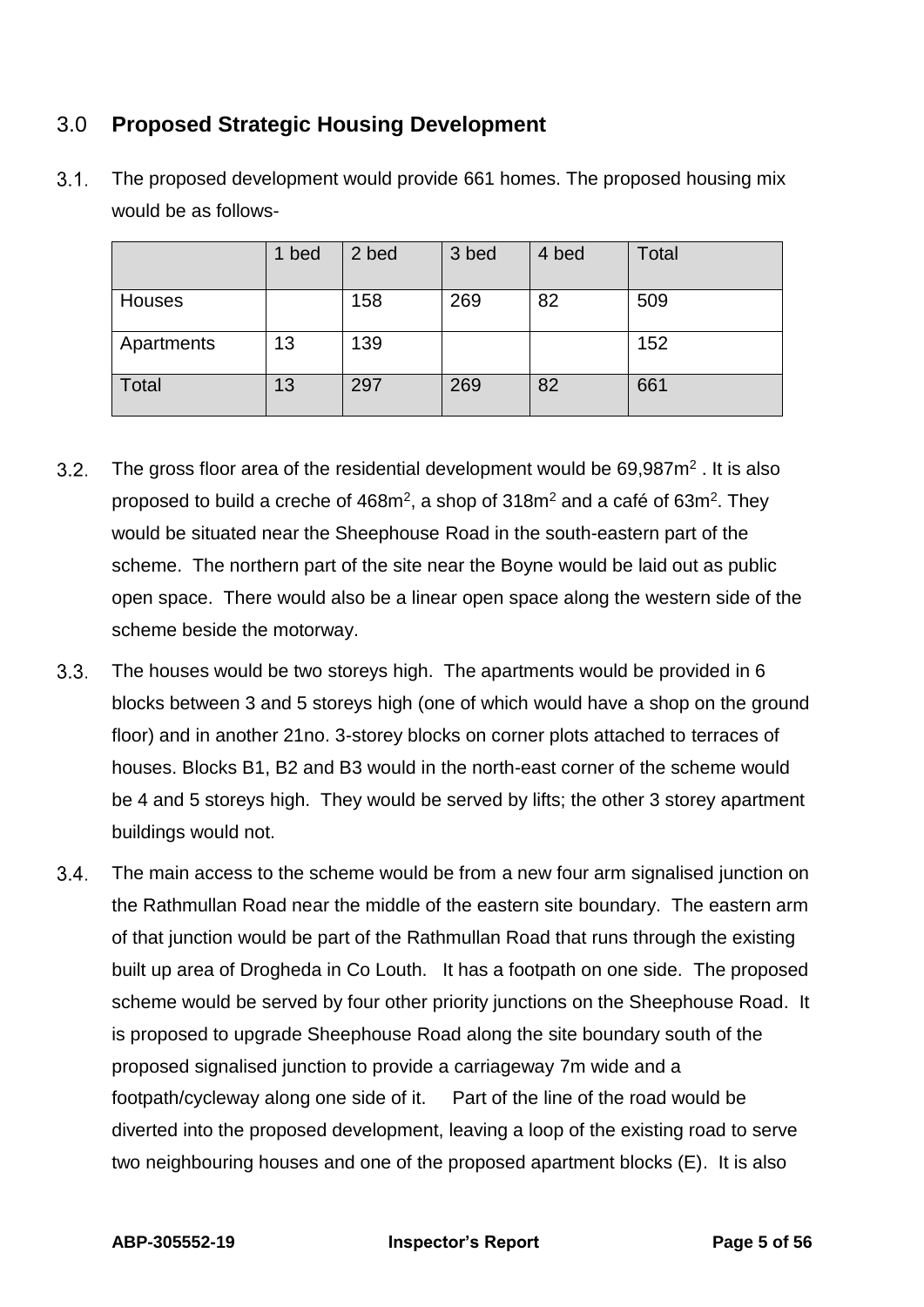proposed to upgrade the Oldbridge Road to the north of the proposed signalised junction by providing a footpath on the far side of the road that would lead to the walkway along the river.

- $3.5.$ 1,372 car parking spaces would be provided including 2 for each house and 238 to serve the apartments, with the other spaces for visitors.
- $3.6.$ The application seeks a permission with an appropriate period of 10 years.

## <span id="page-5-0"></span>4.0 **Planning History**

- $4.1.$ PL17. 224875. Reg. Ref. SA60220 – On 31<sup>st</sup> October 2008 the board granted permission for 509 homes on the site, consisting of 395 houses and 114 apartments. The planning authority had decided to grant permission. The initial application sought permission for 745 homes. This permission was not implemented
- $4.2<sub>1</sub>$ Reg. Ref. LB170675 – In October 2018 the council granted permission for 156 homes on a site to the east of the current site on the other side of the Sheephouse Road. Appeals against the council's decision were withdrawn from the board on in October 2018. Development has commenced on this site.

## <span id="page-5-1"></span>5.0 **Section 5 Pre Application Consultation**

- $5.1.$ A pre-application consultation with the applicants and the planning authority took place at the offices of An Bord Pleanála on 20th February 2019 in respect of a proposed development on the site. The main topics raised for discussion at the tripartite meeting were as follows:
	- 1. Meath County Development Plan zoning objectives, phasing.
	- 2. Roads and traffic impacts
	- 3. Residential design and layout, landscape and visual impacts
	- 4. Site Services and Flood Risk
	- 5. Archaeology
	- 6. Any other matters

Copies of the record of the meeting and the inspector's report are on this file.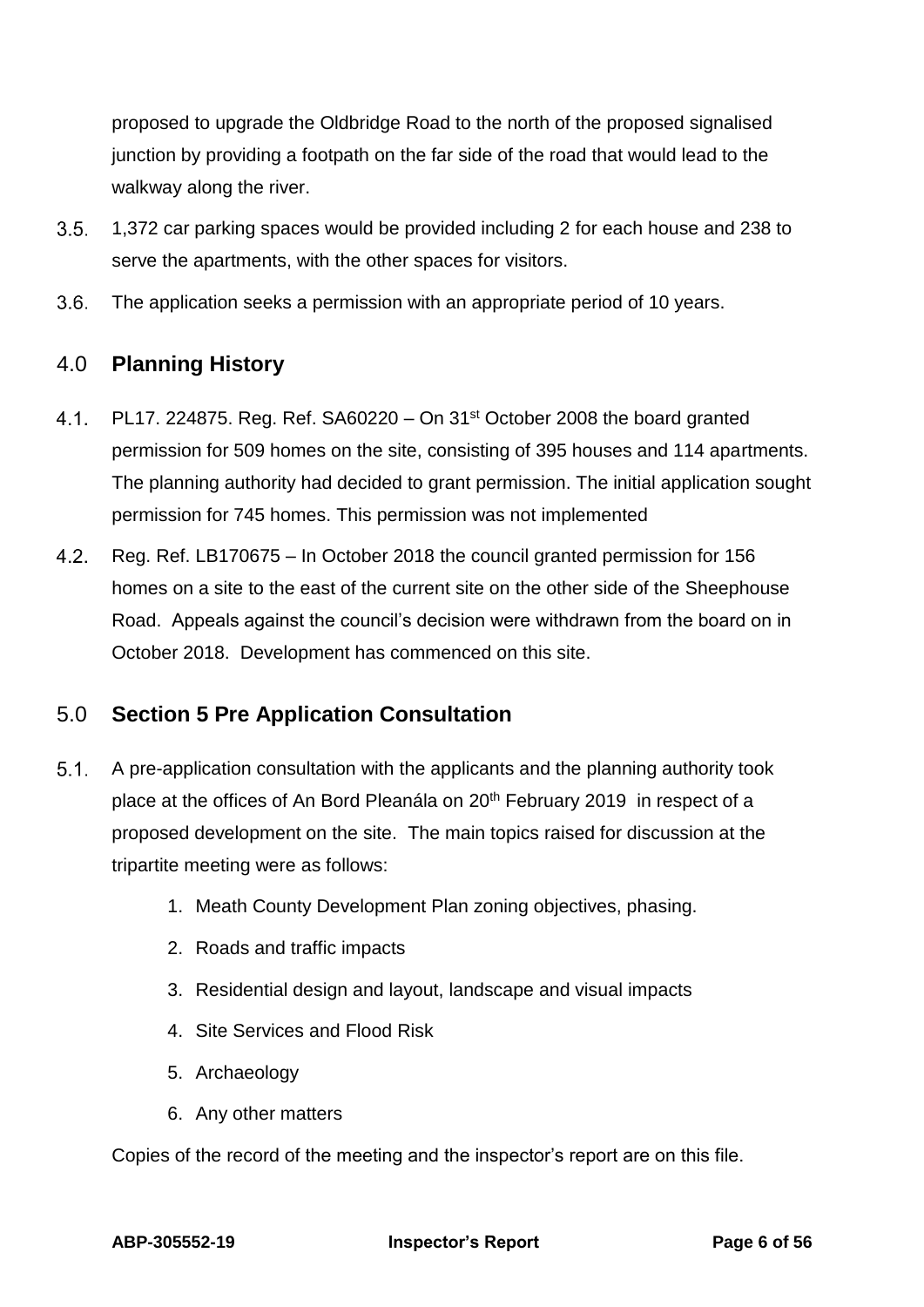$5.2.$ The board issued an opinion on which stated that the submitted documents required further consideration and amendment to constitute a reasonable basis for an application for strategic housing development in respect of the following issues -

### **Timing and Phasing of Development**

Further consideration and/or justification of the documents as they relate to the development of Phase II residential lands as set out in the statutory county development plan and the possible prematurity of development at this location pending the completion of the review of both the Louth and Meath county development plan process and the more strategic planning policy context in particular the draft Regional Economic and Spatial Strategy which contains an objective RPO 4.8 relating to the preparation of a Joint Urban Plan for Drogheda.

An appropriate statement in relation to section 8(1)(iv) of the Planning and Development (Housing) and Residential Tenancies Act 2016, as amended by Section 53 of the Act of 2018, that outlines consistency with the relevant development plan and that specifically addresses any matter that maybe considered to materially contravene the said plan should be provided. In this context reference should be made to the draft Regional Economic and Spatial Strategy and the Joint Urban Plan which will replace existing statutory plans for the area.

Further consideration of these issues may require an amendment to the documents and/or design proposal submitted.

#### **Vehicular Access, Roads Layout, Pedestrian and Cycle Connections**

Further consideration/justification of the documents as they relate to vehicular access, roads layout, pedestrian and cycle connections, in particular:

The replacement of the proposed roundabout at the Rathmullen Road access with a signalised junction;

The provision of a cycleway, footpath, public lighting and road drainage along the Rathmullen Road / Sheephouse Road frontage of the site;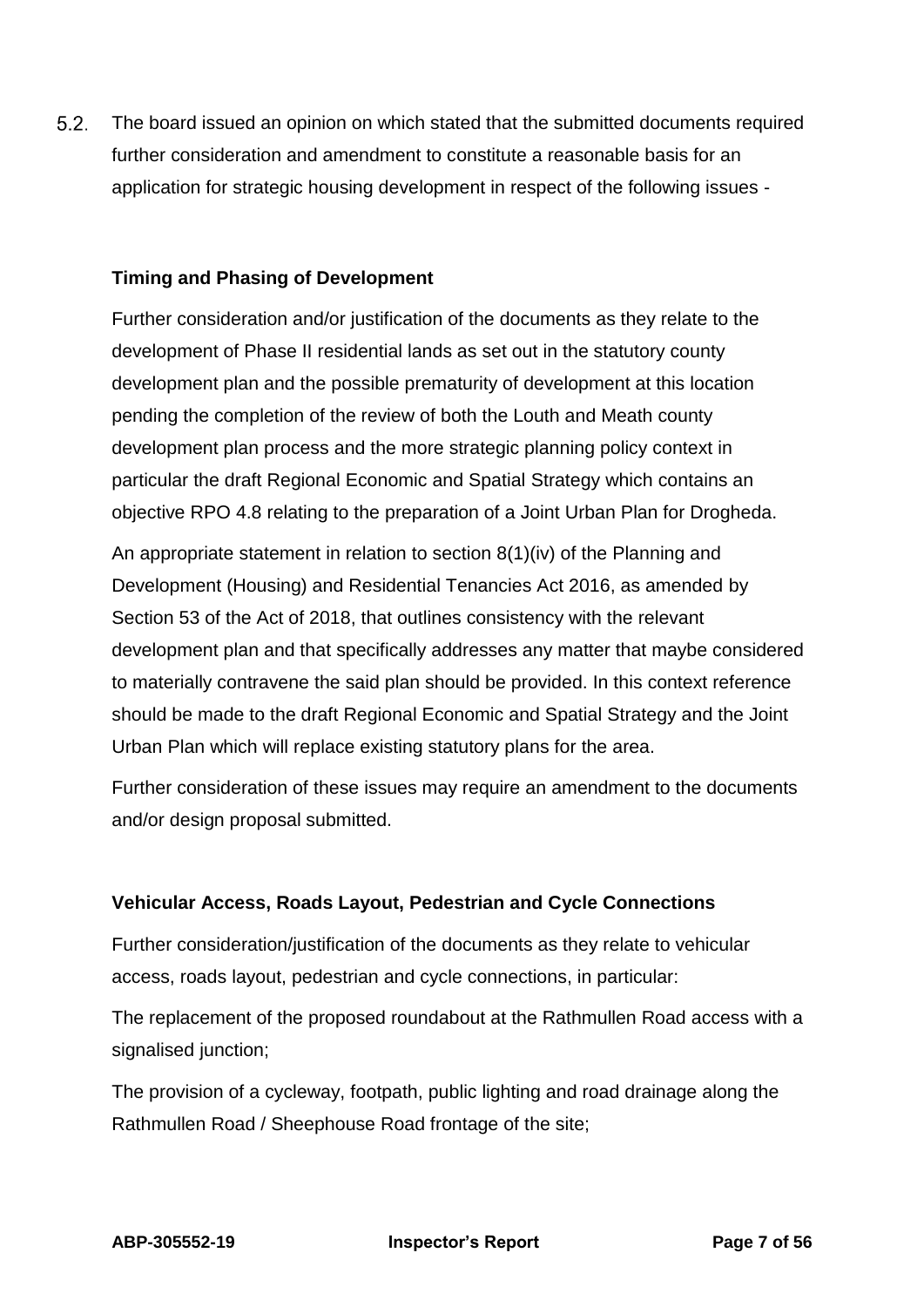The achievement of satisfactory vehicular, pedestrian and cycle access to the creche and adequate car and cycle parking provision at the neighbourhood centre;

The achievement of satisfactory pedestrian and cycle connections to the Oldbridge Road and the Boyne River walkway from the proposed park at the northern end of the site, with due consideration to the changes in ground levels across this area, along with related landscaping measures;

The accessibility of the proposed pump station to HGVS with autotrack analysis.

The further consideration of this issue may require an amendment to the documents and/or design proposals submitted relating to the design and layout of the proposed development.

### **Design and Layout of Residential Development**

Further consideration/justification of the documents as they relate to the design and layout of residential development. The proposed development shall have regard to the site's context and locational attributes including its elevated position overlooking the M1 and the Boyne Bridge and adjacent to the UNESCO Brú na Bóinne World Heritage Site. The prospective applicant should satisfy themselves that the proposed design and layout provide the optimal urban design and architectural solution for this site and are of sufficient quality to ensure that the proposed development makes a positive contribution to the character of the area over the long term. In this regard, the submitted documents should allow for particular consideration of the need to create a strong urban frontage to the Rathmullen Road and Sheephouse Road and the contribution of a high quality public realm at this location, with integrated pedestrian and cycle facilities and landscaping. The further consideration of these issues may require an amendment to the documents and/or design proposals submitted relating to the design and layout of the proposed development.

 $5.3.$ Furthermore, Pursuant to article 285(5)(b) of the Planning and Development (Strategic Housing Development) Regulations 2017, the prospective applicant is hereby notified that, in addition to the requirements as specified in articles 297 and 298 of the Planning and Development (Strategic Housing Development) Regulations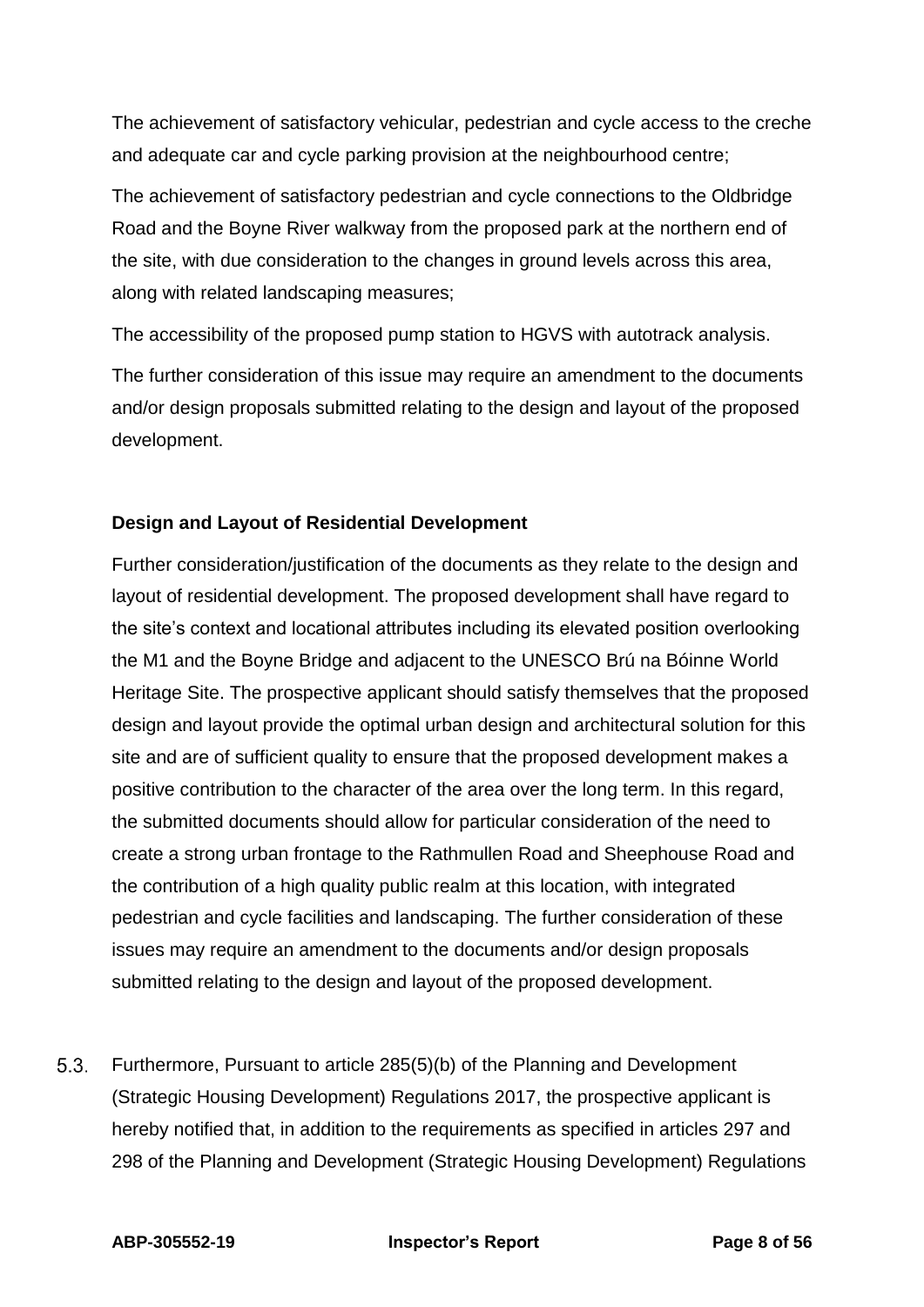2017, the following specific information should be submitted with any application for permission:

- Landscape and Visual Impact Assessment with photomontages, to include, *inter alia*, consideration of visual impacts on the M1, the Boyne Bridge and the UNESCO Brú na Bóinne World Heritage Site and to have regard to relevant development plan landscape designations
- Landscaping proposals to include (i) Arboricultural Impact Assessment and details of measures to protect trees and hedgerows to be retained at the site; (ii) rationale for proposed public open space provision, to include an open space hierarchy and detailed layouts for the public open spaces.
- Traffic and Transport Impact Analysis, to be prepared in consultation with Louth County Council.
- Rationale for proposed parking provision with regard to development plan parking standards and to the 'Sustainable Urban Housing Design Standards for New Apartments – Guidelines for Planning Authorities' (2018), to include details of parking management for the apartments. The proposed car and cycle parking provision should include areas designated for parking or drop off purposes associated with the neighbourhood centre and childcare facility.
- Detailed surface water drainage proposals to address issues raised in the submitted Opinion of Meath County Council dated 8<sup>th</sup> February 2019.
- Archaeological Impact Assessment to be prepared in consultation with the National Monuments Service.
- Topographical survey of the site and detailed cross sections to indicate existing and proposed ground levels across the site, proposed FFL's, road levels, open space levels, etc. relative to each other and relative to adjacent lands and structures including public roads, the M1 and the Boyne River.
- Map of areas to be taken in charge.
- Assessment of potential impacts on residential amenities due to noise from the M1, along with related mitigation measures if necessary.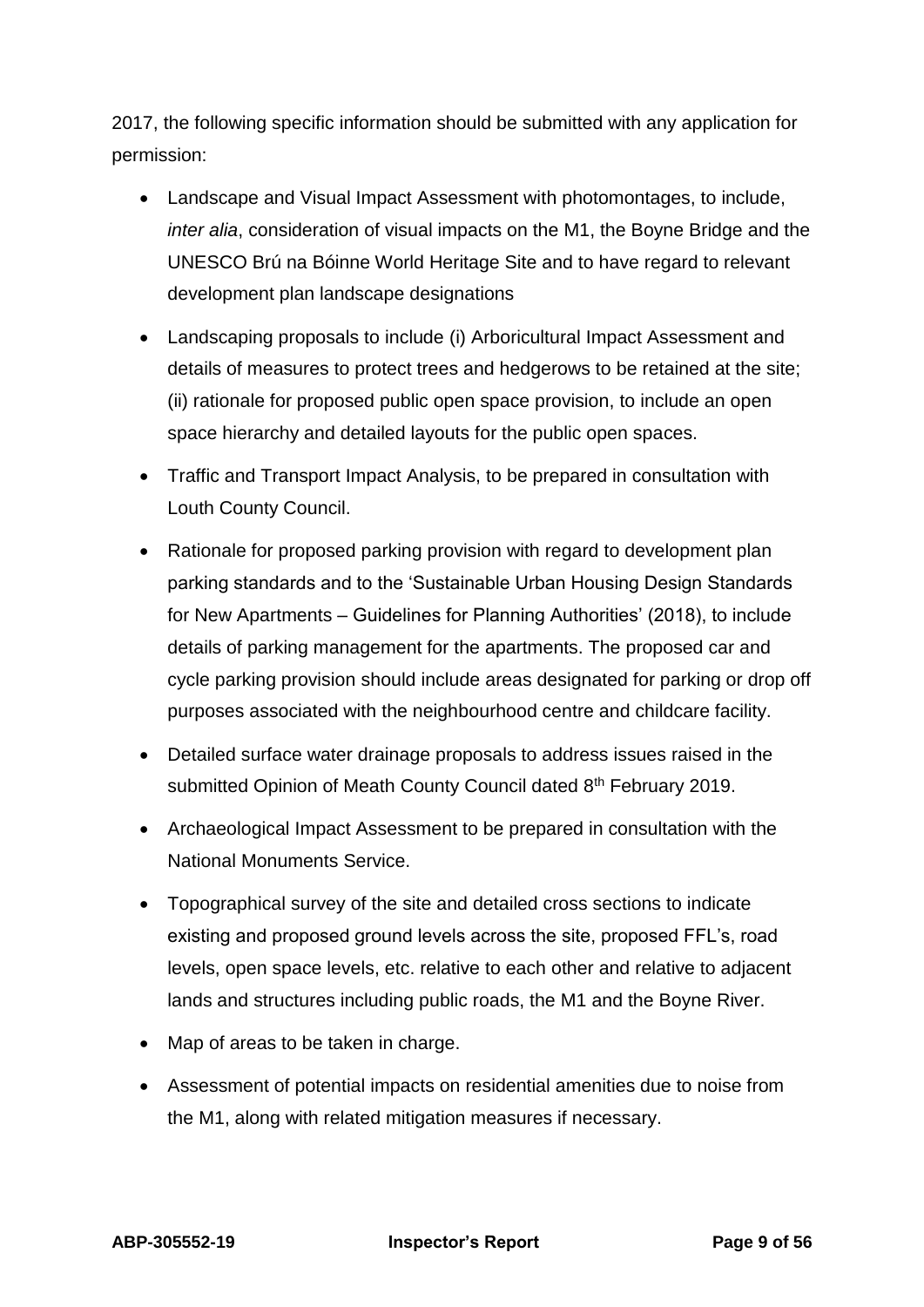- Rationale for proposed childcare provision with regard to, inter alia, the 'Childcare Facilities Guidelines for Planning Authorities', circular letter PL 3/2016, and the 'Sustainable Urban Housing Design Standards for New Apartments – Guidelines for Planning Authorities' (2018), to provide details of existing childcare facilities in the area and demand for childcare provision within the proposed scheme. The applicant is advised to consult with the relevant Childcare Committee in relation to this matter prior to the submission of any application.
- Assessment of the capacity of schools in the area.

#### $5.4.$ **Applicant's Statement of Response**

- 5.4.1. In response to item 1 the applicant refers to the statement of material contravention.
- 5.4.2. In response to item 2 it states that the previously permitted roundabout at the main entrance to the scheme has been replaced with a signalised junction. A separate footpath and cycleway is now proposed along the Sheephouse Road and public lighting and road drainage has been introduced along the site frontage. Linkages to the Boyne River walkway will be provided by widening the Oldbridge Road and providing a 2m wide footpath on the far side of it. Access to the pumping station for HGVs will be provided, as set out in the submitted engineering report.
- 5.4.3. In response to item 3 the applicant states that the scale of the apartment blocks at the north east of the site was reduced. More information on design and layout is set out in the submitted design statement and landscape and visual impact reports.
- 5.4.4. The specific information requested by the board has been submitted.

## <span id="page-9-0"></span>6.0 **Relevant Planning Policy**

#### $6.1.$ **National Policy**

- 6.1.1. The government's housing policy is set out Rebuilding Ireland Action Plan for Housing and Homelessness issued in July 2016. The overarching aim of this Action Plan is to ramp up delivery of housing from its current under-supply across all tenures to help individuals and families meet their housing needs.
- 6.1.2. The government published the National Planning Framework in February 2018. Objective 3a is to deliver at least 40% of all new homes nationally within the built-up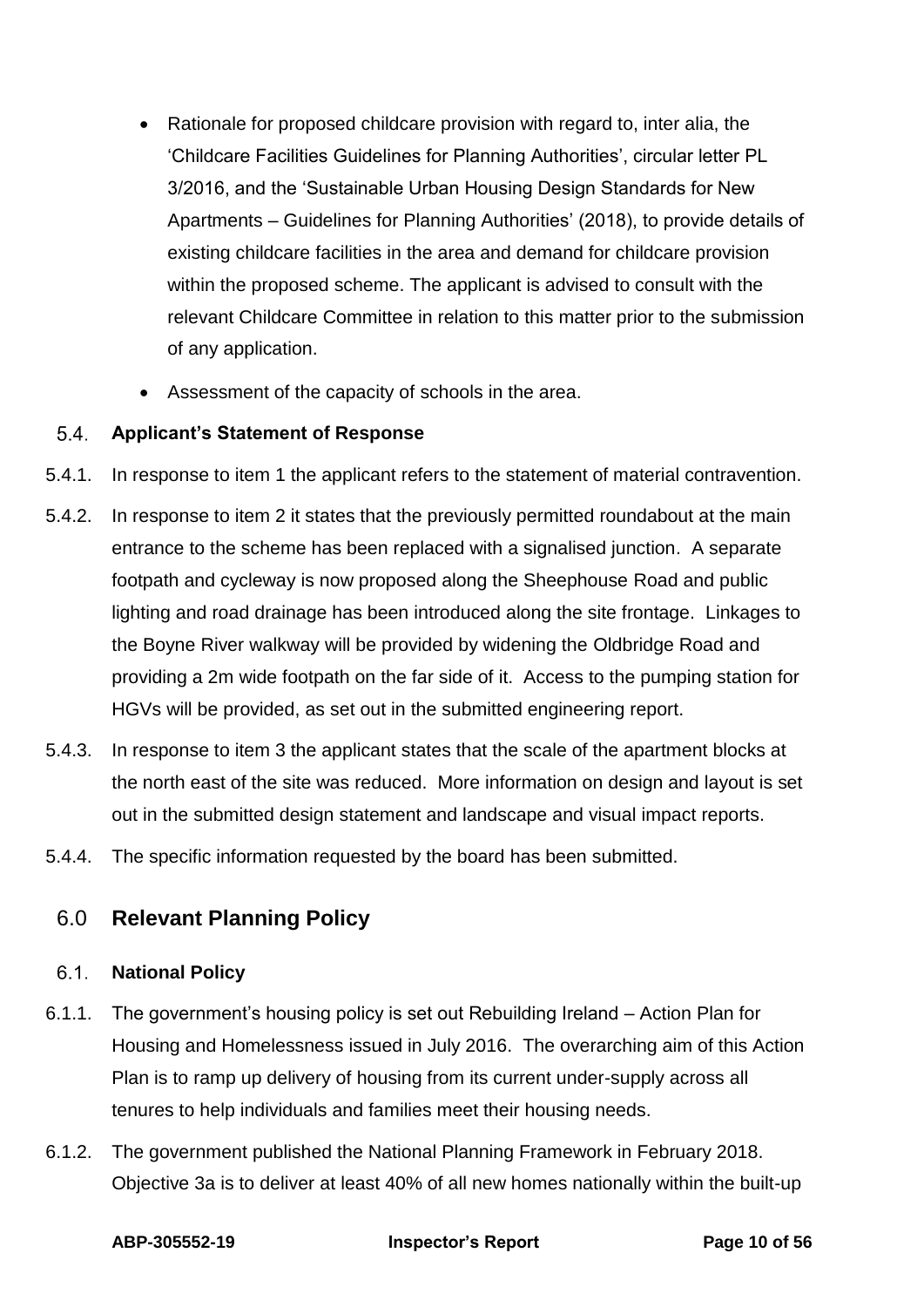footprint of existing settlements. Objective 3c to deliver at least 30% of new houses in settlements other than the cities. Objective 11 is to favour development that can encourage more people to live or work in existing settlements. Objective 27 is to prioritise walking and cycling accessibility to existing and proposed development. Objective 33 is to prioritise the provision of new homes that can support sustainable development. Objective 35 is to increase residential density in settlements.

- 6.1.3. The Guidelines for Planning Authorities on Sustainable Residential Development in Urban Areas were issued by the minister under section 28 in May 2009. Section 1.9 recites general principles of sustainable development and residential design, including the need to prioritise walking, cycling and public transport over the use of cars, and to provide residents with quality of life in terms of amenity, safety and convenience. Section 5.11 states that densities for housing development on outer suburban greenfield sites between 35 and 50 dph will be encouraged, and those below 30dph will be discouraged. A design manual accompanies the guidelines which lays out 12 principles for urban residential design.
- 6.1.4. The Guidelines for Planning Authorities on Sustainable Urban Housing: Design Standards for New Apartments were issued in March 2018. Section 2.4 states that peripheral urban locations are generally suitable for development at densities of less than 45 dph that includes a minority of apartments. It contains several specific requirements with which compliance is mandatory. The minimum floor area for onebedroom apartments is  $45m^2$ , for two-bedroom apartments it is  $73m^2$  and for threebedrooms it is 90m<sup>2</sup>. Most of proposed apartments in schemes of more than 10 must exceed the minimum by at least 10%. Requirements for individual rooms, for storage and for private amenities space are set out in the appendix to the plan, including a requirement for  $3m^2$  storage for one-bedroom apartments, 6m<sup>2</sup> for two bedroom apartments and  $9m<sup>2</sup>$  for three-bedroom apartments,. In suburban locations a minimum of 50% of apartments should be dual aspect. Ground level apartments should have floor to ceiling heights of 2.7m.
- 6.1.5. The minister issued Guidelines for Planning Authorities on Urban Development and Building Heights in December 2018. Section 3.6 states that development in suburban locations should include an effective mix of 2, 3 and 4 storey development. SPPR 4 is that planning authority must secure a mix of building heights and types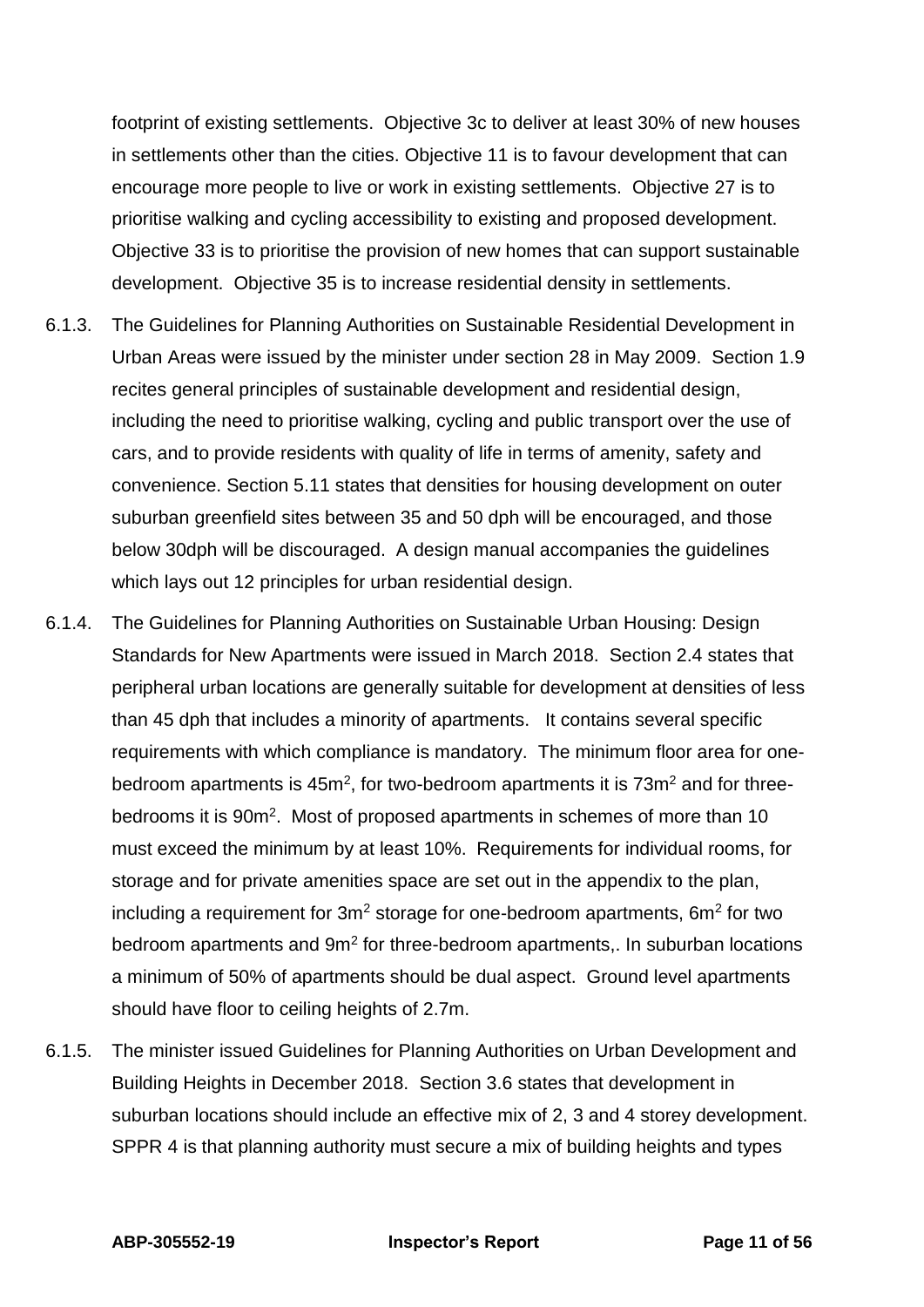and the minimum densities required under the 2009 guidelines in the future development of greenfield and edge of city sites

- 6.1.6. The minister and the minister for transport issued the Design Manual for Urban Roads and Streets (DMURS) in 2013. Section 1.2 sets out a policy that street layouts should be interconnected to encourage walking and cycling and offer easy access to public transport. Section 3.2 identifies types of street. Arterial streets are major routes, link streets provide links to arterial streets or between neighbourhoods, while local streets provide access within communities. Section 3.3.2 recommends that block sizes in new areas should not be excessively large, with dimensions of 60- 80m being optimal and 100m reasonable in suburban areas. However maximum block dimensions should not exceed 120m. Section 4.4.1 states that the standard lane width on link and arterial streets should be 3.25m, while carriageway width on local streets should be 5-5.5m or 4.8m where a shared surface is proposed.
- 6.1.7. The minister issued Guidelines for Planning Authorities on Childcare Facilities in June 2001. Section 3.3.1 of the guidelines recommends that new housing areas be provided with childcare facilities at a standard of one facility with 20 spaces for every 75 homes.

#### $6.2$ **Designated Sites**

- 6.2.1. The northern site boundary is adjacent to the River Boyne and River Blackwater SAC (002299) and SPA (004232), which are hydrologically connected to the SAC (001957) and SPA (004080) at the Boyne estuary.
- 6.2.2. The site adjoins the archaeological buffer zone that protects the UNESCO World Heritage Site of Brú na Bóinne including the monuments of Newgrange, Knowth and Dowth.
- 6.2.3. There are 2 no. Recorded Monuments on the site ME020:088 Bronze Age sub soil cut enclosure in western part of northern field; and ME020:072 circular depression near southern site boundary, testing in 2008 found this to be modern and not archaeological.

#### 6.3. **Regional Policy**

6.3.1. The Regional Social and Economic Strategy for the Eastern and Midlands Region 2019-2031 identifies Drogheda as a regional growth centre. The strategy states that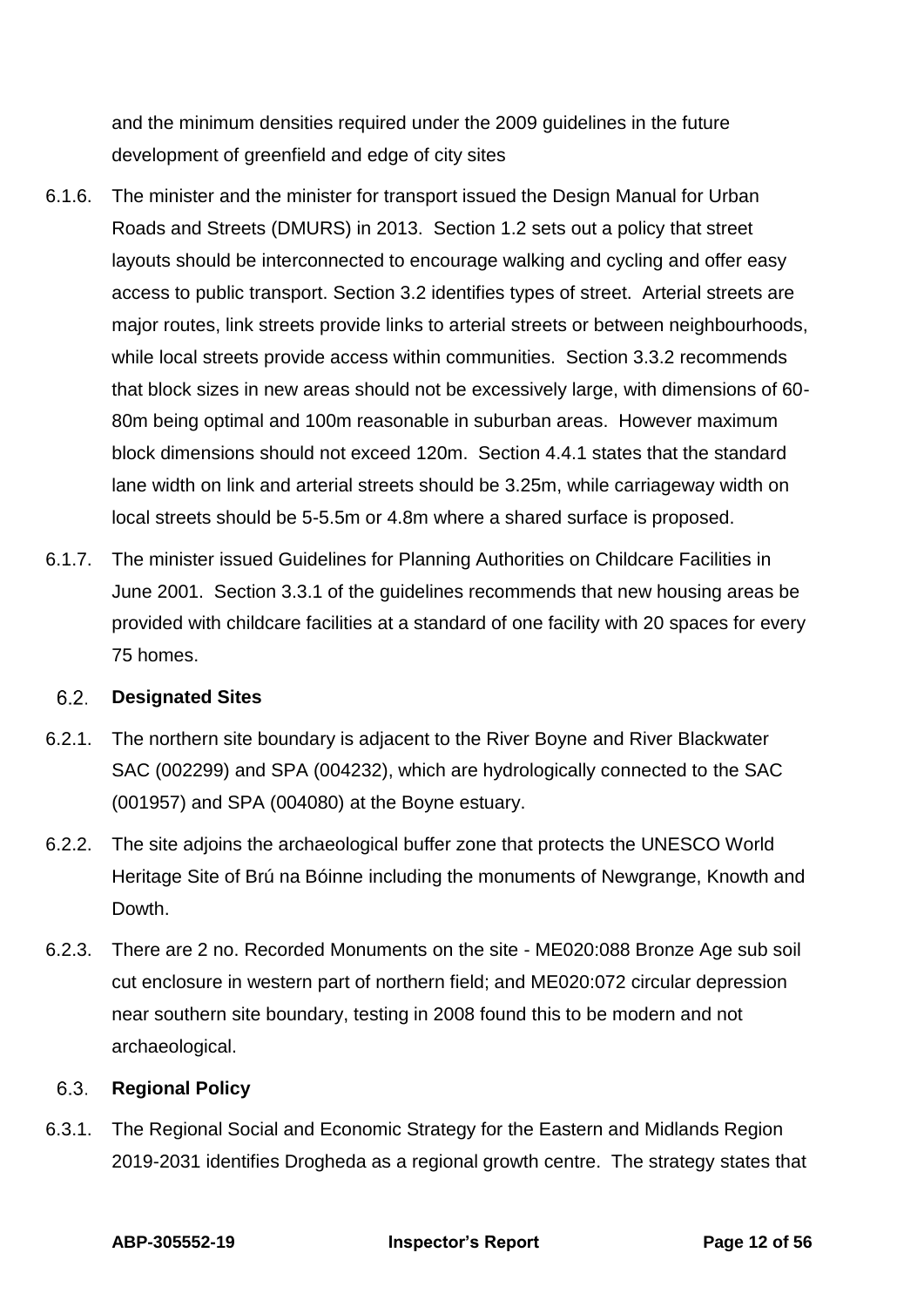key priorities are to promote the continued sustainable and compact growth of Drogheda as a regional driver of city scale with a target population of 50,000 by 2031. The objective is to provide for the regeneration of the town centre, the compact planned and co-ordinated growth of the town's hinterland along with enhancing Drogheda's role as a self-sustaining strategic employment centre on the Dublin-Belfast Economic Corridor. Objective RPO4.11 is that a cross boundary statutory Joint Urban Area Plan (UAP) for the Regional Growth Centre of Drogheda shall be jointly prepared by Louth and Meath County Councils in collaboration with regional authority. RPO4.14 is to promote self-sustaining economic and employment-based development opportunities to match and catch-up on rapid phases of housing delivery in recent years to provide for employment growth and reverse commuting patterns.

### **Local Policy**

### 6.4.1. **Meath County Development Plan 2013-2019**

Development plan Variation no. 2 provides the core strategy. Drogheda is classified as a 'Large Growth Town I' in Co. Meath. Objective SS OBJ 8 applies:

*To develop Navan and the Drogheda Environs as the primary development centres in Meath and to ensure that the settlements grow in a manner that is balanced, selfsufficient and supports a compact urban form and the integration of land use and transport.*

Table 2.4 of the core strategy indicates a target of 857 no. residential units for Drogheda environs for the plan period, with an average net density of 43 units / ha.

Variation no. 2 adopted land use zoning objectives, to effectively replace LAP zoning objectives, and an Order of Priority for the development of zoned land. The development site is subject to 2 development plan zoning objectives. Most of the site, including the frontages to the Rathmullan Road, is zoned 'A2', to:

*Provide for new residential communities with ancillary community facilities, neighbourhood facilities and employment uses as considered appropriate for the status of the centre in the Settlement Hierarchy*.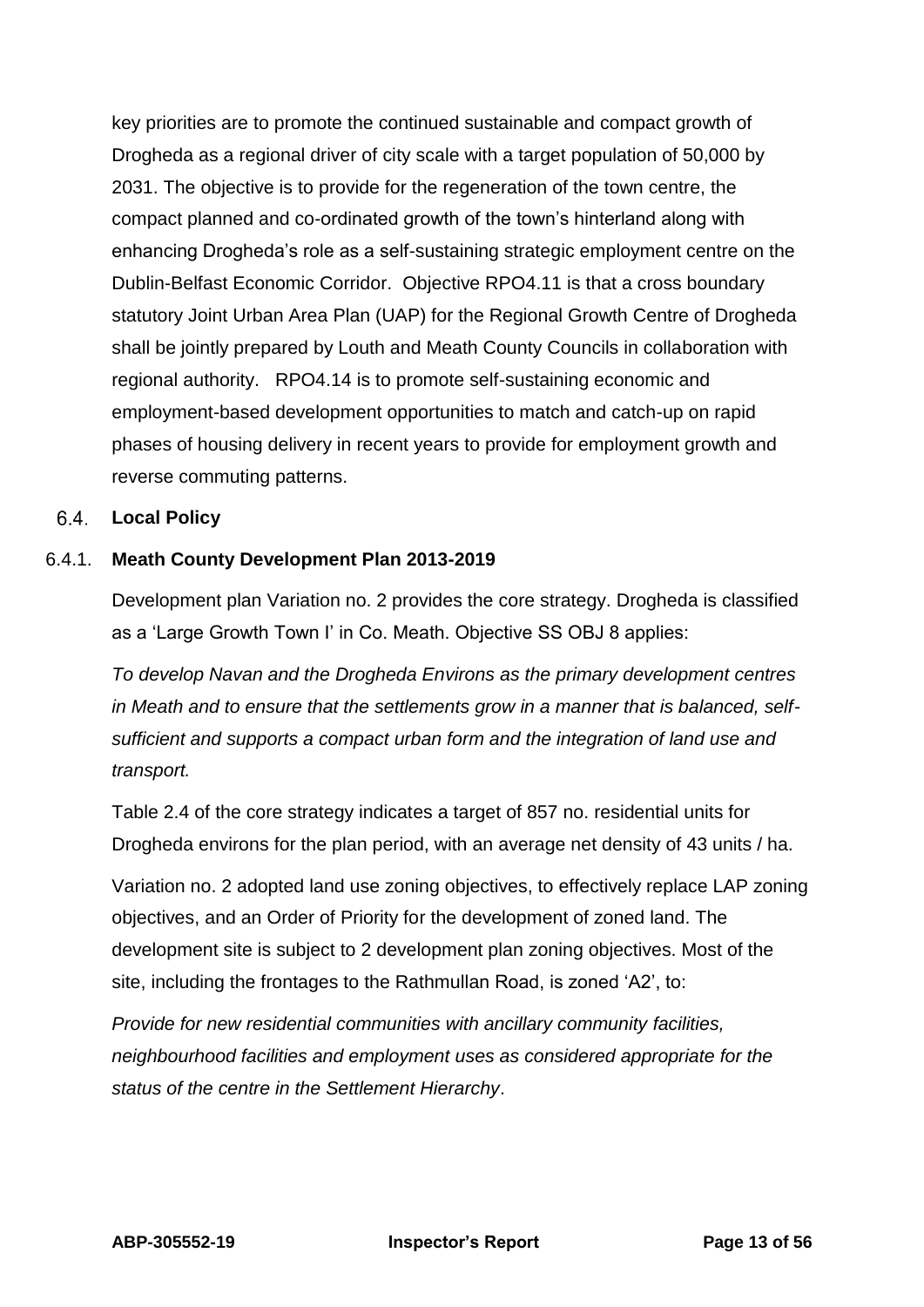Aside from an area at the north western corner of the site, most of the A2 zoned lands also have an additional zoning objective, '*Residential, Phase II' (post 2019)*'*.* Variation no. 2 states:

*It should be noted that the inclusion of lands in Phase II which is indicated as being required beyond the life of the present County Development Plan i.e. post 2019, does infer a prior commitment on the part of Meath County Council regarding their future zoning for residential or employment purposes during the review of the present plan and preparation of a new County Development Plan expected to occur during the 2017 – 2019 period. Any subsequent decision will be considered within the framework of national and regional population targets applicable at that time, the Core Strategy and the proper planning and sustainable development of County Meath.*

A strip of land along the River Boyne and M1 site frontages is zoned 'F1', to:

*Provide for and improve open spaces for active and passive recreational amenities* Section 11.1.1 of the plan sets out general standards on building height. It recites the normal planning criteria which would apply in any event.

#### 6.4.2. **Drogheda Southern Environs LAP 2009-2015**

The LAP was adopted in 2009 and amended following the adoption of the Meath County Development Plan 2013-2019. Objective SP1 incorporates the provisions of the amended county development plan regarding the release of phase II residentially zoned land into the location area plan. The development site is located in the Rathmullen character area. The following Specific Policy Objectives apply:

*RM1 To ensure orderly development of the Rathmullen area and to integrate future residential development with the existing built form. To provide adequate permeability and pedestrian linkages with adjoining residential areas.*

*RM 2 To ensure that new development in the area does not impact on the natural, built and archaeological heritage of the area. In order to achieve this, new development must be screened from the Battle of the Boyne site, and care must be taken to ensure that any new sewage treatment facilities do not impact upon the River Boyne and River Blackwater SAC.*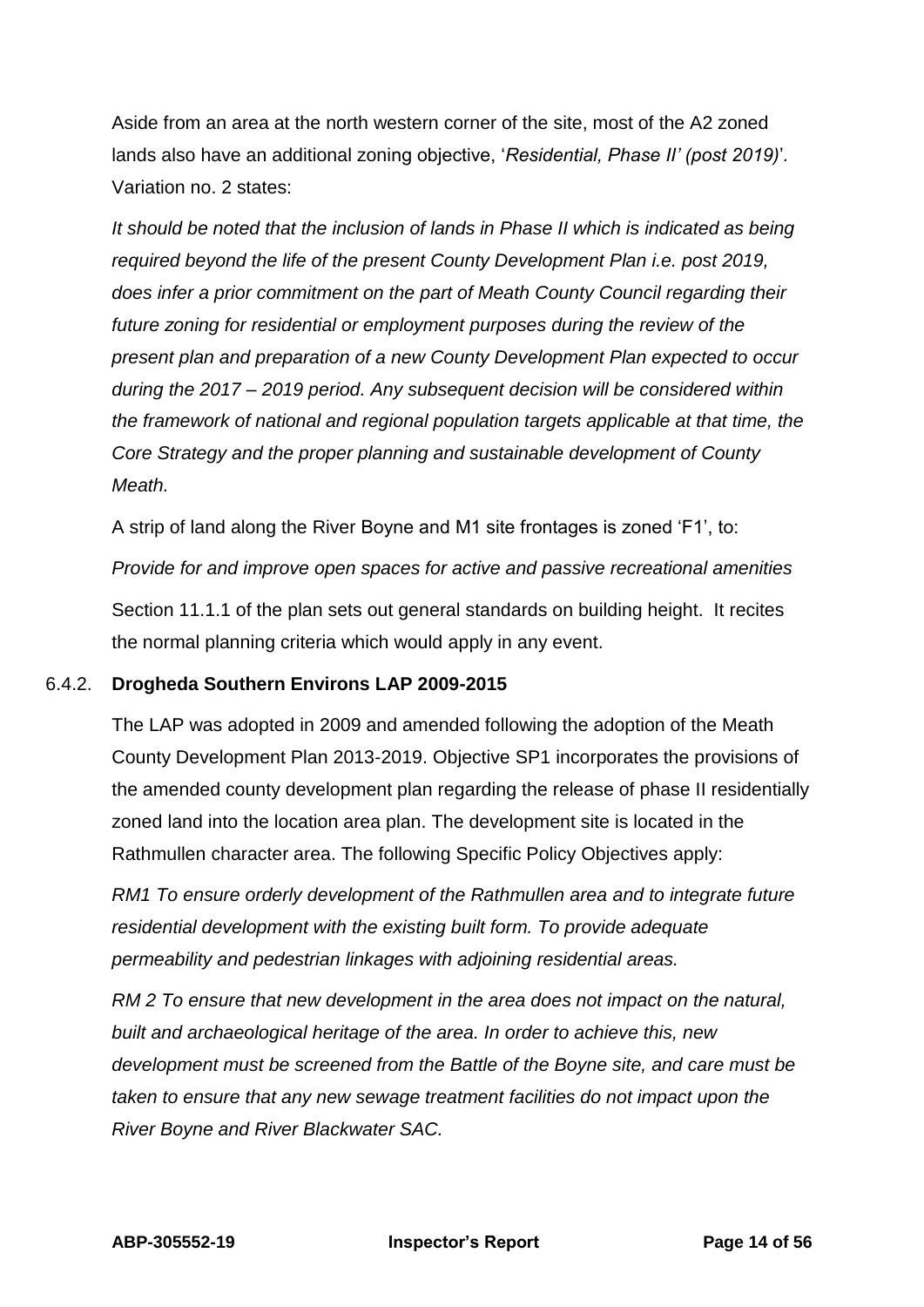*RM3 To ensure that the existing road network in the area is upgraded as part of any future development. A new access arrangement to the Rathmullen area from the Donore Road via the existing IDA business park should be explored.*

According to section 6.2.3 of the plan the key issues to be taken into consideration for the future of the Rathmullen area are:

- To safeguard any future development in terms of impact on Boyne Valley, Battle of the Boyne site and Brú na Bóinne world heritage site.
- To build on the tourist potential provided by the amenity of the Boyne Valley and in particular to liaise with Drogheda Tourism to facilitate a walkway along the Boyne.
- To address the current access constraints that exist in the area in terms of the substandard road infrastructure.

#### $6.5.$ **Statement of Consistency**

6.5.1. The net site area is stated to be 18.92ha, omitting the land that is not zoned residential or is occupied by arterial streets. The density of the scheme is therefore 35 dph. The scheme differs from that previously authorised by having a signalised junction rather than a roundabout at the main entrance and a main street running between both entrances and by spreading the apartments throughout the development. The proposed development would meet the objectives of the National Planning Framework by providing housing near the footprint of the existing town. It does not constitute urban sprawl. It provides a range of building types and heights in line with SPPR 1 of the guidelines on building height. The proposed development will provide a range of housing on a greenfield site beside Drogheda and so would be in keeping with the guidelines on sustainable residential development in urban areas. It would meet the 12 criteria set out in the design manual that accompanied those guidelines. The proposed apartments would comply with the guidelines on apartment design issued in 2018 including its specific planning policy requirements in relation to mix (with 8.5% of the apartments being one-bed units), floor area (including the requirement for most units to exceed the minimum by 10%) aspect, ceiling height, units per core, internal storage and private open space. 154 bike parking spaces would also be provided. The application is accompanied by a statement from consulting engineers that the development complies with DMURS. A flood risk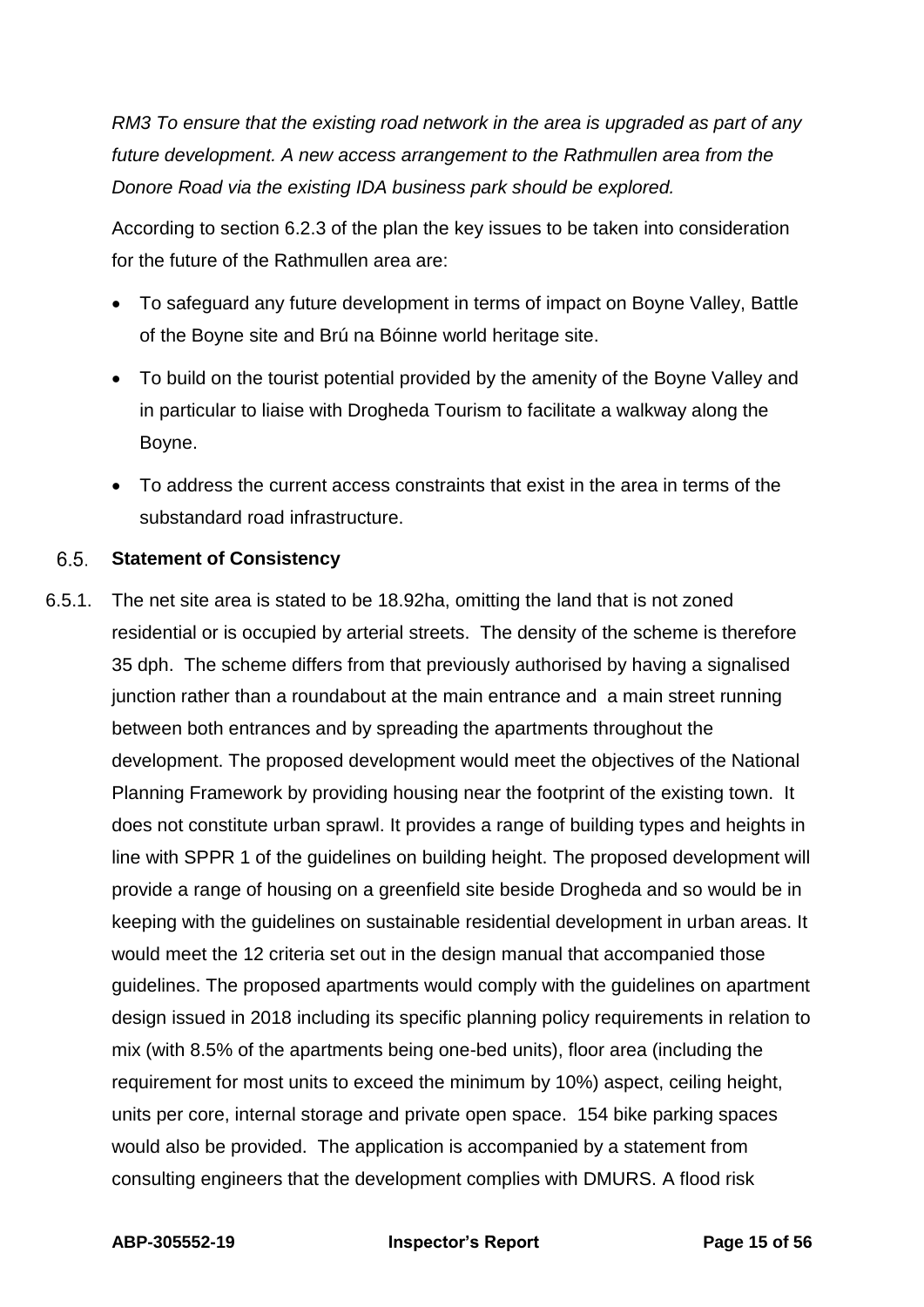assessment is also provided in line with the guidelines on that topic. A proposal is included to provide social housing under Part V of the planning act.

6.5.2. In relation to the local policy, the proposed uses are in keeping with the zonings that apply to the site under the county development plan, with residential and ancillary uses on the A2 zoned land and open space proposed on the land zoned under objective F. A childcare facility would be provided in line with policy SOC POL 5. The development would contribute to the growth of Drogheda in line with its designation as a large growth town type I in the plan. The proposed housing mix and density are in line with the general principles set out in the plan including the criteria for high buildings at section 11.1.1. The standards for garden sizes at table 10.0 of the plan are cited. 35% of the site area would be open space which is well above the standard of 15% set out at section 11.2.2 of the plan. Car parking would be provided in line with the standards at table 12 of the plan. The bicycle parking is considered adequate even though it would not meet the standard of one-third of the car parking spaces. The development would be in keeping with the Planning Strategy for the Greater Drogheda Area adopted in 2007 because Rathmullan was identified as a core residential growth area in that strategy. The proposed development also complies with the zoning of the site in the Local Area Plan for the Southern Environs of Drogheda 2009/2015 except for the phasing programme for the release of residential land. The proposed development appropriately responds to the other provisions of the plan including those relating to Brú na Bóinne and the Boyne Valley Walkway, and by improving the footpaths and cycle paths adjacent to the Rathmullan Road.

#### 6.6. **Statement of Material Contravention**

6.6.1. The applicant does not consider that including phase II lands in the site constitutes a material contravention of the provision of the development plan but has taken a conservative approach in the preparation of documents submitted with the application. If the board determines that the proposal is a material contravention then it can conclude that it was justified under section 37(2)(b)(iii) of the planning act having regard to the National Planning Framework and the Regional Spatial and Economic Strategy for the Eastern and Midlands Regional Authority. It is relevant that planning permission had previously been granted for permission on the site which demonstrates that it is suitable for residential development. A 10 year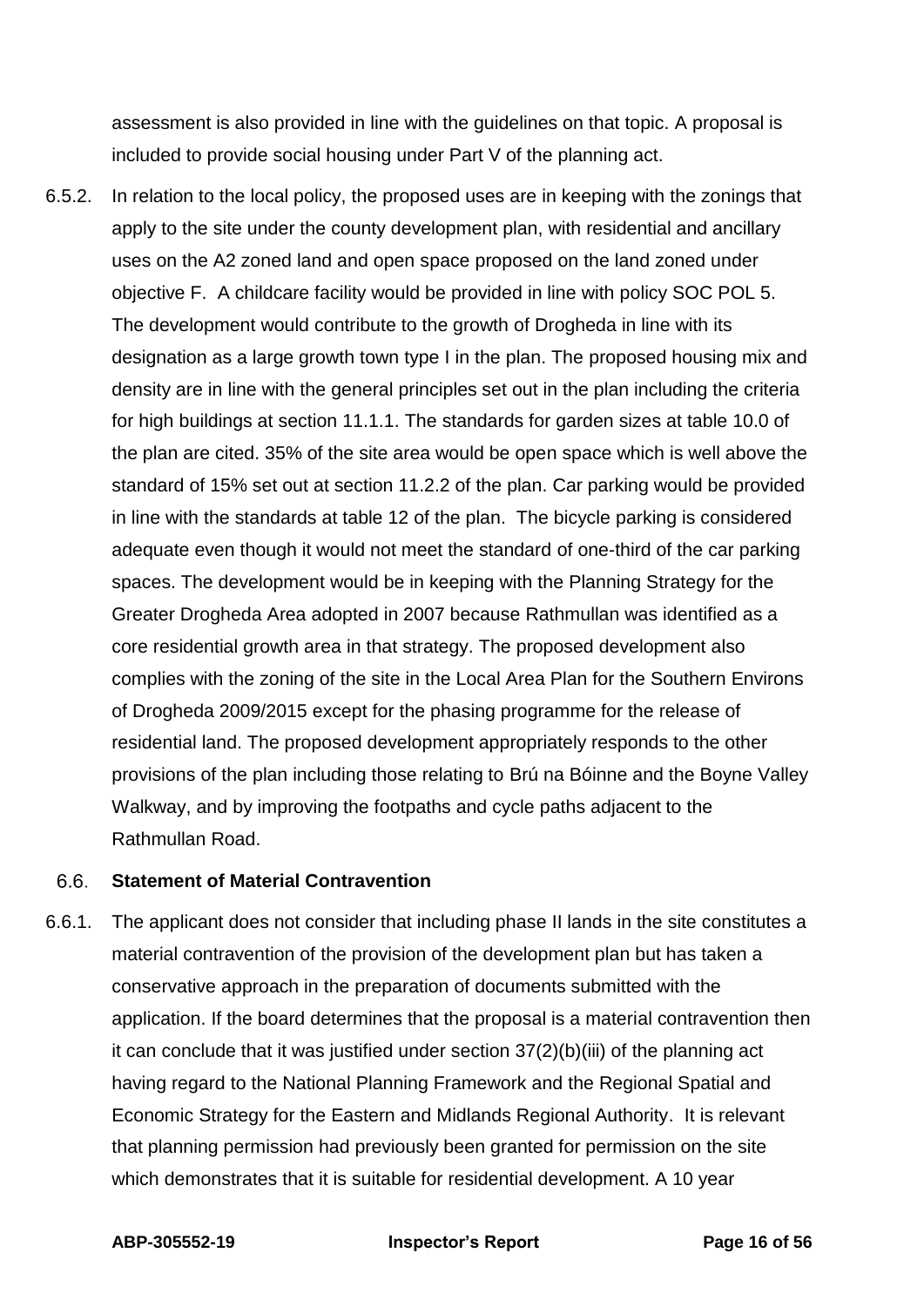permission is being sought which means that the phasing plan would allow the development on the phase II land to occur after 2019.

- 6.6.2. The development of the site would meet the objectives of the county development plan that designate Drogheda as a large growth town of type 1. Drogheda failed to realise its growth potential between 2011 and 2016 when the census returns indicate that its population grew by 6.2%. The county's core strategy allocates 857 housing units to the southern environs of Drogheda in addition to 1,653 committed units, a total of 2,510. The council reported in in the pre-application consultation that the committed development on the 58ha of phase I lands is 596 units. Another 1,470 units could be provided at a density of 35dph on the phase I lands that do not have housing or permissions, leaving a deficit of 444 units. The proposed development of 661 units would address this deficit. This does not take into account the possibility of some authorised units not being built. The timely review of the development plan was paused pending the completion of the RSES and there is a substantial demand for housing it is appropriate to bring forward proposals to develop this site now. When the local area plan was reviewed after the adoption of the core strategy the current site scored highly in the determination of which land should be included in phase I.
- 6.6.3. The Regional Spatial and Economic Strategy adopted for the Eastern and Midlands Region in June 2019 sets objectives for Drogheda including the adoption of a joint urban area plan to ensure it achieves targeted brownfield/infill growth of at least 30% and to promote it as an urban tourism destination. Drogheda's position as a regional growth centre means the inclusion of the phase II lands in the application is appropriate. The site will probably be earmarked for development in the joint urban plan.
- 6.6.4. The National Planning Framework targets the allocation of 40% of new housing development within and close to the exiting footprints of built up areas. The proposed development would contribute to this. Objective 9 recognises the potential for significant growth in some settlements subject to adequate infrastructure and amenities and employment to support such growth. The lands at Rathmullan provide an opportunity for such compact growth over a 10 year period in line with employment growth in the town including on the lands zoned for that to its south. The lands are on the M1 transport corridor. The proposed development will constitute an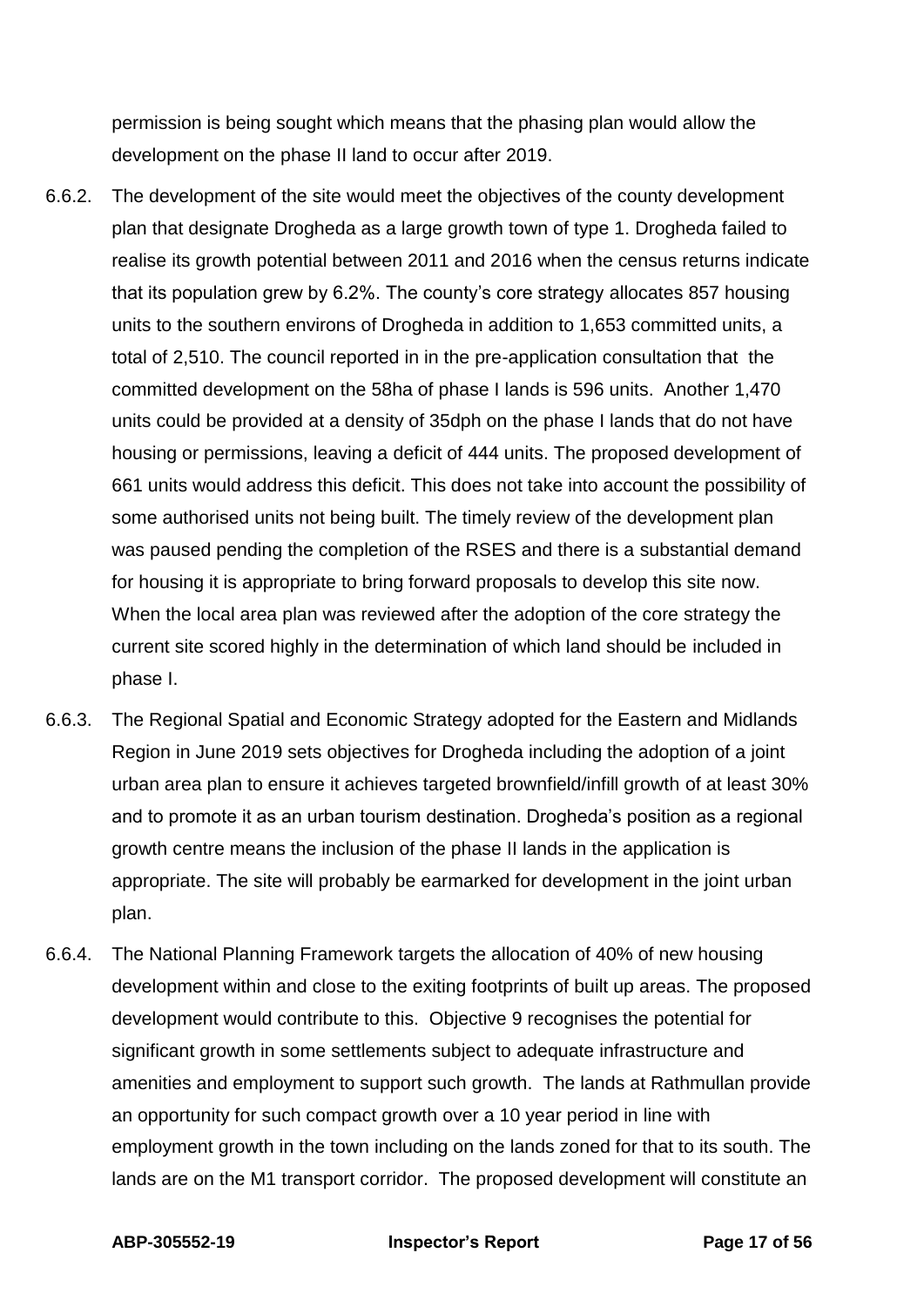urban area comprising a high standard of design and ensuring a liveable and attractive environment for future residents in line with objective 4. It would provide a high standard of pedestrian and cycle permeability and linkage in line with objective 27. The council recognised the potential for employment growth in the southern environs in its submission and so the proposed residential development there would support a balance of uses that reduced the demand for long distance commuting.

6.6.5. The board has previously granted permission for housing development on phase II land at other sites under 300560, 303433 and 303253.

## <span id="page-17-0"></span>7.0 **Third Party Submissions**

- $7.1.$ Nine submissions on the application have been received. They can be summarised as follows-
	- $\blacktriangleright$ The local road network is not adequate to cater for the traffic that would be generated by the proposed development which would exacerbate the existing congestion in the area. Severe delays already occur at several junctions in the locality including those between the Rathmullan Road and Marley's Lane, the Bridge of Peace and the Highland Estate, as well as the junction between Marley's Lane and the Donore Road. The 661 homes proposed application will increase the number of houses served by the Rathmullan Road by 116% and significantly amount of traffic using the road network and those junctions. It will therefore worsen congestion. The submitted traffic impact assessments failed to properly describe the existing traffic problems in the area and underestimated the amount of traffic that would generated by the proposed homes, so its conclusions do not justify the development. The additional traffic from the authorised offices for the Educatoin and Training Board at St Oliver Plunkett's school should also be considered. The proposed signalised junction at the Rathmullan Road and Sheephouse Road would lead to more delays than the roundabout that was previously authorised there. The proposed upgrades to the junctions at the Bridge of Peace and Marley's Lane would not provide additional capacity for traffic. Condition 3 of the permission LB17170675 for housing on the adjoining site required upgrades to the Rathmullan Road but these have not been carried out. Development should not proceed in the area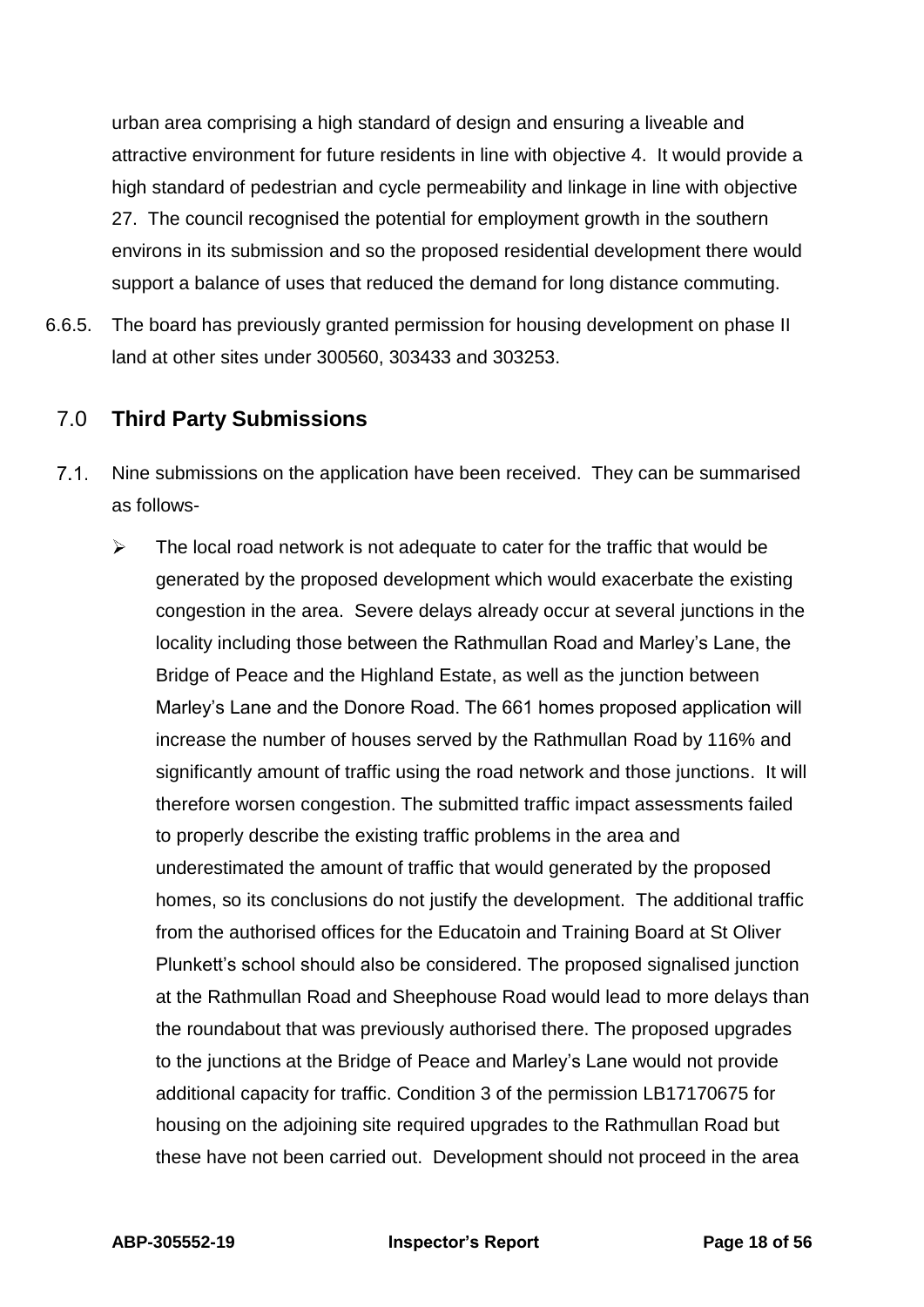until a road connection has been provided through the IDA lands to the south to the Donore Road. The proposed development would also increase traffic on the rural roads to the west of the site which are not suitable for such traffic. The increased traffic would threaten the structure of the Obelisk Bridge and the character of Oldbridge. The proposed development would contribute to the growth of Drogheda and so worsen traffic congestion in Julianstown where noise levels exceed WHO limits and where air quality is poor. These impacts were not properly described in the EIAR and so it would be outside the board's jurisdiction to grant the current application.

- $\triangleright$ The proposed development would seriously injure the character of an area of historic significance beside the World Heritage Site at Brú na Bóinne including the site of the Battle of the Boyne and Oldbridge estate and village. The scale of the proposed development means that it would be visible from those places. If residential development is to occur on this site it should not higher than 2 storeys. The proposed higher buildings do not meeting the policies at section 11.1.1 of the development plan or section 6.2.3 of the local area plan. The site itself includes and adjoins lands that were part of the wider battle site including camps and the crossing point of the Boyne. Hedgerows should be retained to protect the heritage sites and the rural character of the surrounding area. The proposed 3 storey apartment block at the southern end of the site would be out of keeping with the character of the neighbouring houses and would unduly overlook, overshadow and overbear them, and the additional noise and light from traffic would disturb their occupation. The cut-off road would also be likely to attract illegal dumping. Housing in this part of the site and taller apartment building were omitted from the development previously granted permission by the board on the site. Social housing should not be concentrated in this part of the development. A contribution should be required to the company that is responsible for maintaining the character of Oldbridge village and its entry to the Tidy Towns competition.
- $\blacktriangleright$ The proposed development would damage the natural heritage of the area. The site includes ex situ habitats for species of conservation interest for Natura 2000 sites. Bird surveys were not included in the submitted NIS. Adequate information was not submitted regarding otters and bats. Wintering Whooper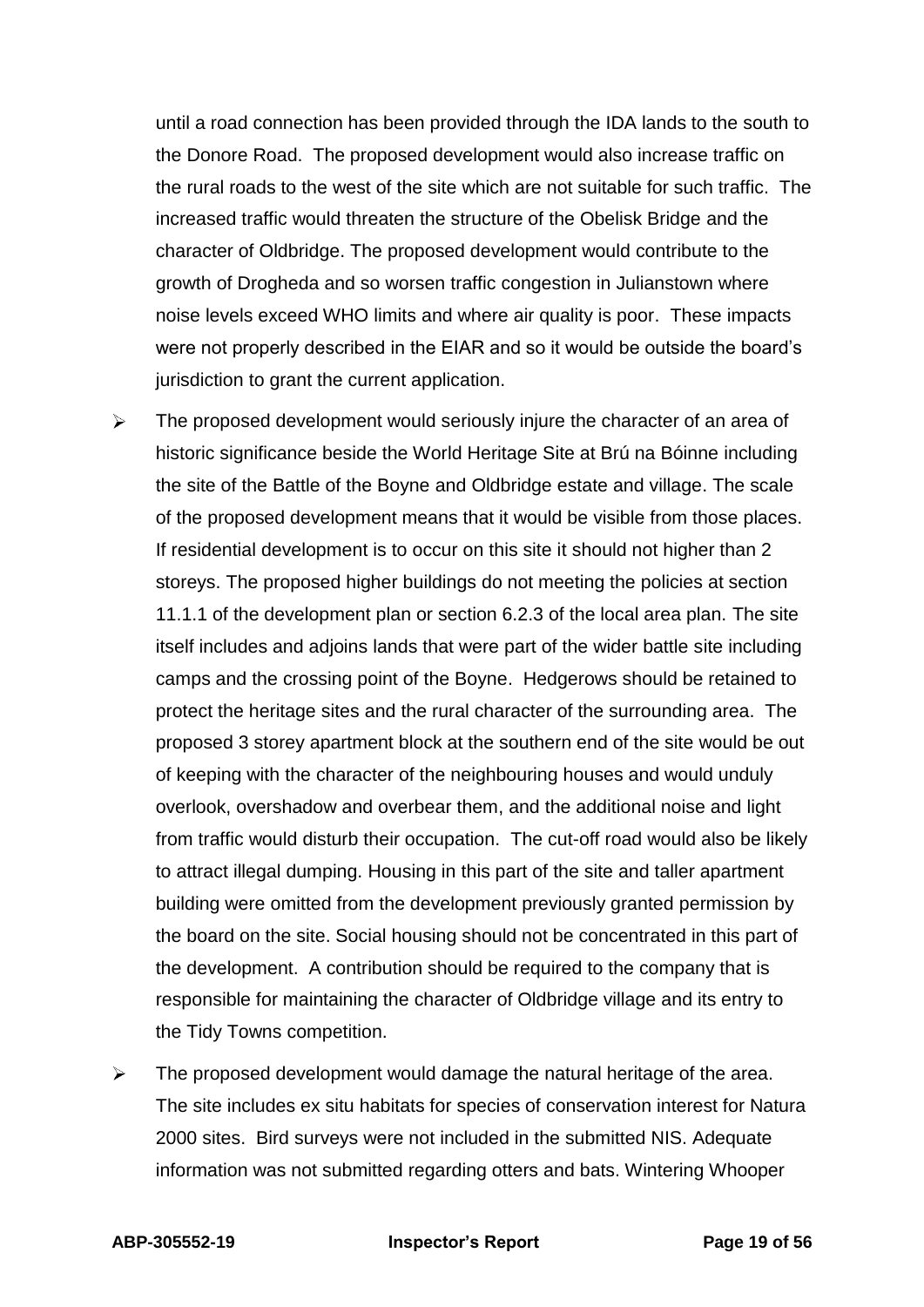Swans and otters are identified for protection under the SAC. The proposed development cannot be carried out within disturbing bats which are protected under Article 12 of the Habitats Directive. The board is therefore legally precluded from granting permission for the current application.

- $\blacktriangleright$ The proposed development would materially contravene the local area plan and the county development plan. A grant of permission would therefore vitiate the strategic environmental appraisal of those plans and would illegal unless the SEA process is re-opened.
- $\blacktriangleright$ The schools in the area do not have the capacity to accommodate the demand that the proposed development.
- $\blacktriangleright$ There was inadequate consultation about the current proposal with the local community.

## <span id="page-19-0"></span>8.0 **Planning Authority Submission**

- $8.1.$ The submission from Meath County Council includes the minutes of a meeting of the area committee of elected representatives at which the current application was presented. The members expressed concern about the proposed development in relation to
	- The capacity of the road network and the need to upgrade local roads at the junction of the Rathmullan Road and George's Street in the town.
	- $\bullet$ The impact on the site of the Battle of the Boyne
	- The capacity of schools
	- The scale of the development  $\bullet$
	- The amount and layout of open space
	- The predominance of residential use  $\bullet$
	- The development of a edge-of-town greenfield site which would not promote a compact form for the town
	- The failure to proposed near zero emission building types  $\bullet$
	- The seeking of a 10 year permission which could lock in obsolete designs $\bullet$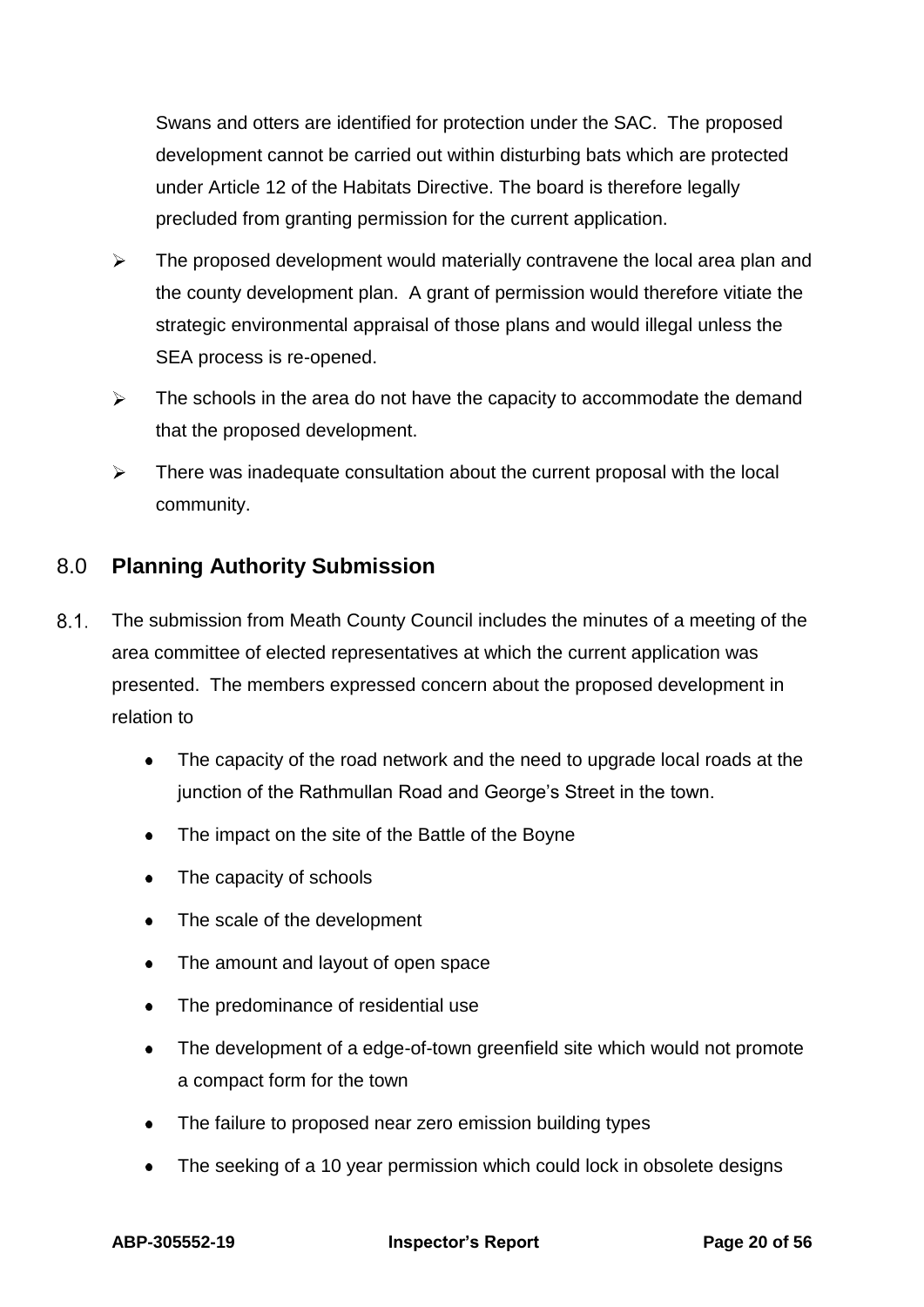$\bullet$ The failure to properly address issues of sustainability in the EIAR It was suggested that an oral hearing should be held on the application.

- $8.2.$ The Chief Executive's report discusses aspects of the proposed development and the documents submitted with the application. It does not explicitly recommend whether permission should be granted or set out conditions that should be imposed, although it does indicate certain issues that it recommends that the board address.
- $8.3.$ The report states that the council is precluded from considering granting permission on phase II lands until the current county development plan is replaced. However the Chief Executive intends to propose that the entire site be included in phase I in the next development plan which is under preparation. The proposed development has a good mix of dwelling types and the net density of 35dph is acceptable. The proposed 5 phases do not appear to relate to the 12 neighbourhoods proposed in the scheme. Conditions should require road upgrades, the local centre and open space to be provided in earlier phases of development. The submitted documents do not demonstrate that the proposed houses would have adequate private open space in line with table 1.1 of the county development plan. The proposed boundary treatments are acceptable. The traffic analysis submitted with the application is summarised. The internal layout should be amended to reduce the number of cul-desacs. The proposed works to the Sheephouse Road arterial road should be reconsidered with a 6m wide carriageway and priority for the cycle lanes across the junctions with minor road. The developer should liaise with the developer of the site to the east with regard to the treatment of the road. A cycleway should be provided that links with the Boyne Greenway. The internal layout should comply with the requirements of DMURS. The proposed surface water drainage system is broadly acceptable subject to minor alterations. The requirements of waste management legislation will apply to the development and its construction. An agreement in principle has been reached regarding the transfer of units for social housing under Part V of the act. The proposals for a childcare facility are noted.
- $8.4.$ The Conservation Officer recommends that the scheme be amended to allow the national monuments to the south of the site to remain unobstructed. The Heritage Officer reports that the loss of hedgerows will reduce the efficacy of wildlife corridors in particular for foraging routes for bats. There has not been a survey of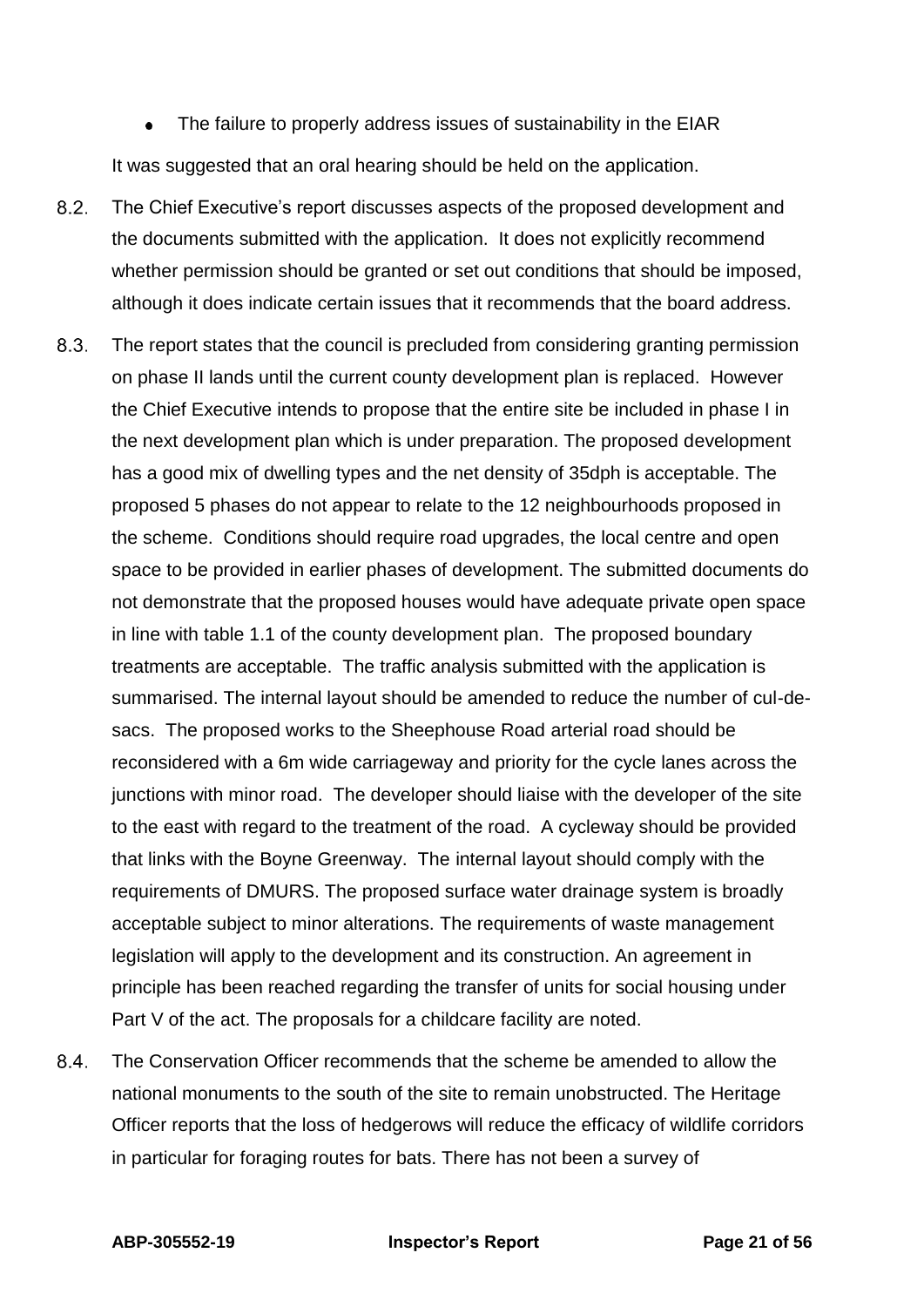overwintering or nesting by birds on the site. The proposed development will be visible from the Hill at Donore within the buffer zone of the World Heritage Site at Brú na Bóinne. It will have a significant negative effect on the cultural landscape at the site of the Battle of the Boyne. The Senior Planner has responded to this comment noting that the site is not at the site of the battle and is zoned land where housing was previously permitted by the council and the board. In relation to flood risk the Water and Drainage Department notes that some of the north part of the site where works are proposed are in flood risk zones A and B and so a justification test is required under the 2009 Flood Risk Management Guidelines. No concerns were raised by the Department of Culture, Heritage and the Gaeltacht regarding appropriate assessment. The EIAR is noted.

## <span id="page-21-0"></span>9.0 **Prescribed Bodies**

- $9.1$ The **Office of Public Works** notes that the site is adjacent to the buffer zone of the World Heritage Site at Brú na Bóinne, and is 1.64km from its core area and 1.26km from the Oldbridge Estate that includes the visitor centre for the Battle of the Boyne site. The principle of residential development on the site is established by its zoning but the board should give careful consideration to its quantum due to the cultural sensitivity of the World Heritage Site. The development will be visible from the historic battlefield site (viewpoint PM06 in the landscape report) and will have a negative impact on the uninterrupted views of Mary McAleese Bridge from there. The purpose of the buffer zone is to protect views in and out of the area of Outstanding Universal Value and the OPW is concerned about the proximity of the proposed housing to the buffer zone. The board should give careful consideration to the location of the proposed development to ensure that the historical and archaeological value of the site and locality are not compromised. The OPW are concerned about the impact on traffic on the local road networks which serves a site that attracts over 400,000 visitors a year, including the Obelisk Bridge and the Engineer's Bridge and the Boyne Greenway. The Rathmullan Road serves as the main access route for emergency services. There is concern about the impact on the area's water supply. The name of the housing estate should not refer to Oldbridge.
- $92$ The submission from **Louth County Council** notes the designation of the larger part of the site in phase II of the residentially zoned land to the south of Drogheda. It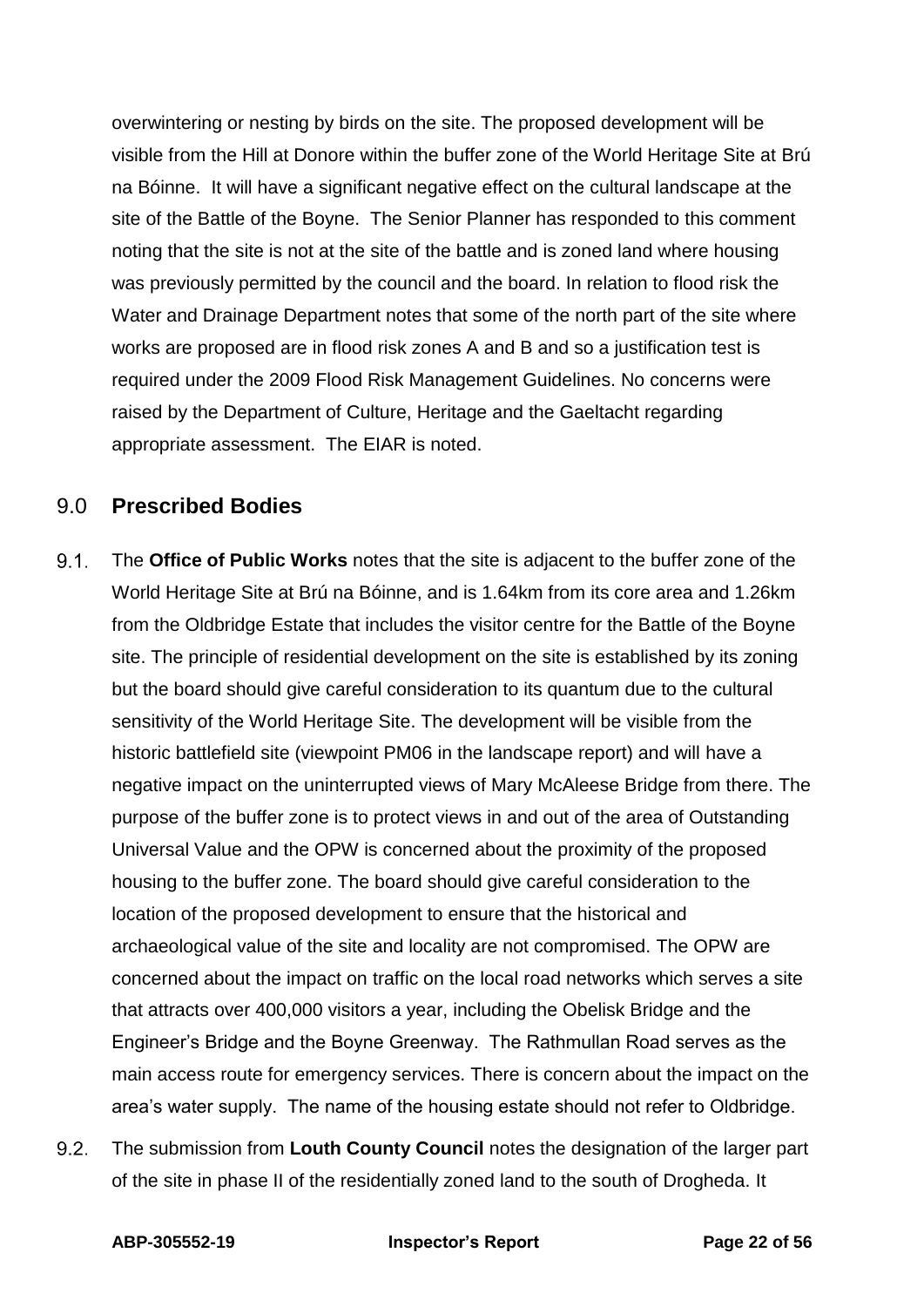would not be appropriate to develop these lands prior to 2019. The National Planning Framework states that a co-ordinated strategy is required for Drogheda in line with objective 70. The framework also recommends that 40% of housing be provided within the built up areas of town. The current site is greenfield. The RSES also has a policy to focused compact urban growth. The site is 3.5km from the railway station and 2km from the bus station at Drogheda. The 2007 planning strategy for Drogheda envisaged growth at Rathmullan that was based on an urban design framework that has not been adopted. The proposed development would not be in keeping with the Meath County Development Plan 2013-2019. An infrastructure planning report from Louth County Council stated that the development would require upgrades to the junctions with Marley's Lane and George's Street on Rathmullan Road.

- $9.3.$ **Irish Water** stated the proposed connections to its networks could be facilitated.
- $9.4.$ **An Taisce** noted that the site was 3km from the town centre and is not close to public transport or other services. It would exacerbate unsustainable car dependent development in Drogheda contrary to national policy of climate change. The area is not well served by cycle facilities. The internal layout is friendly to pedestrians, but the walk to town or the shopping centre would take at least 30 minutes. The closest bus stop is 1.2km from the nearer end of town and the route serving it is infrequent. The train station is 3.5km from the site. The development is therefore likely to generate significant traffic and have adverse effects on congestion.
- $9.5.$ The **National Transport Authority's** submission states that the site is greenfield and over 3km from that town centre and 1.5km from schools and local shops. The surrounding road network is largely rural. It has not been shown that the proposed road improvements are adequate to support development of this scale. The site is not served by public transport and the nearest bus stop is 1km away. No consideration has been given in the design to facilitating bus routes. The pedestrian and cycling infrastructure between the site and the town are incomplete, with no cycle lanes and only one narrow footpath. The number of cycle parking spaces is inadequate in relation to the standards for apartments at section 5.5.7 of the national cycle manual. Without better connections to the town centre and other destinations the proposed development is likely to be over-reliant on the car for local and nonlocal trips.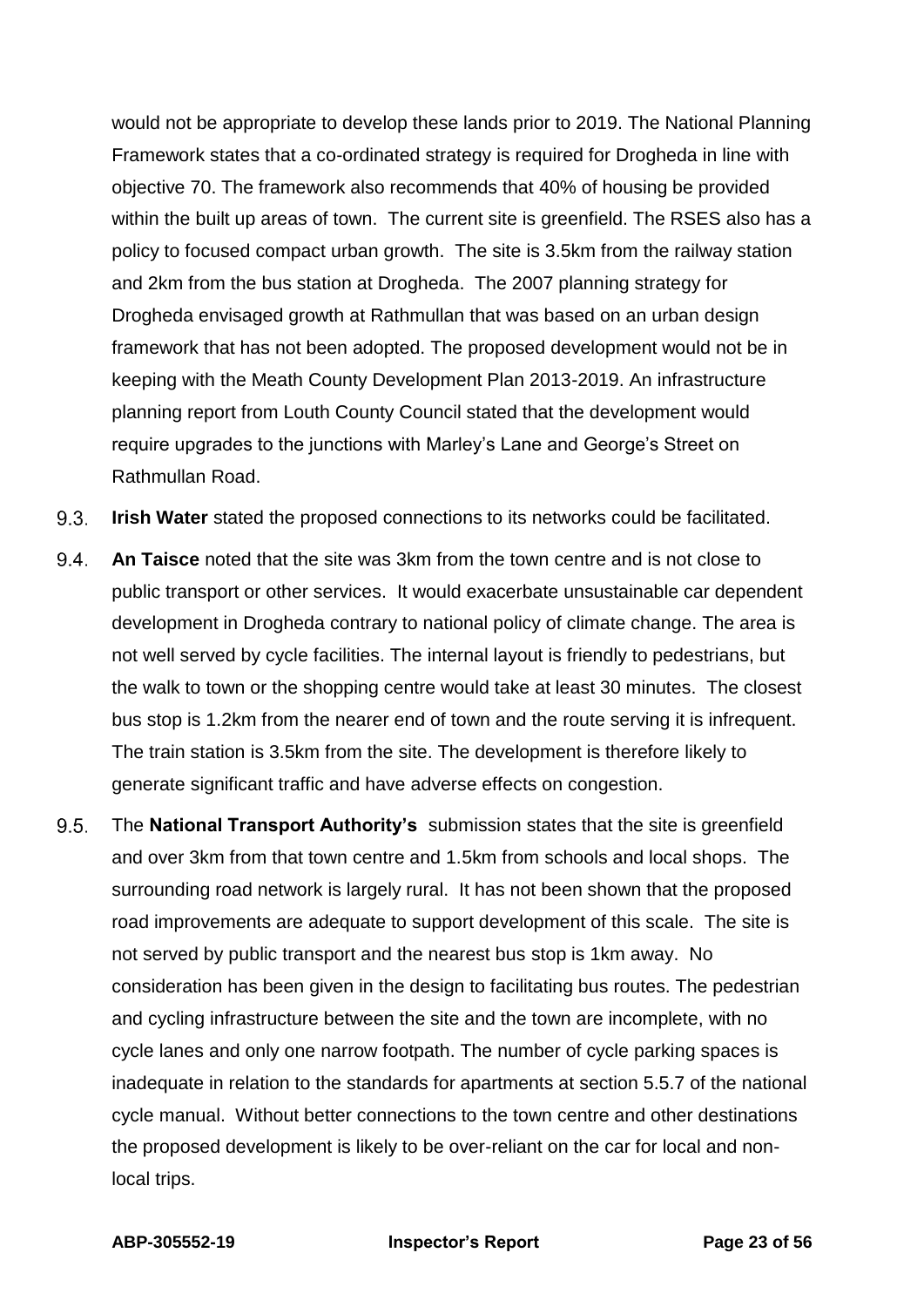- $9.6.$ **Transport Infrastructure Ireland** stated that it would rely on the board to comply with official policy on development affecting national roads. The drainage regime for the M1 is independent and should not be affected by the proposed development. Neither should its landscaping. Any lighting should be designed and cowled to avoid any impact on the motorway.
- $9.7$ The **Department of Arts, Heritage and the Gaeltacht** recommends that the archaeological mitigation measures set out at section 11 of the EIAR are implemented in full.

## <span id="page-23-0"></span>10.0 **Appropriate Assessment**

10.1.1. The northern boundary of the application site adjoins the Special Area of Conservation (SAC) for the River Boyne And River Blackwater sitecode 002299. The conservation objectives for that site is to maintain or restore the favourable conservation condition of the Annex I habitats and the Annex II species for which the SAC has been selected. The habitats are –

7230 Alkaline fens

91E0 Alluvial forests with Alnus glutinosa and Fraxinus excelsior (Alno-Padion, Alnion incanae, Salicion albae)\*. \* denotes a priority habitat

And the species are -

1099 River Lamprey Lampetra fluviatilis

1106 Salmon Salmo salar

1355 Otter Lutra lutra

- 10.1.2. The Special Protection Area (SPA) for the River Boyne and River Blackwater sitecode 004232 extends along the river westwards from the motorway bridge c120m to the north-west of the current site. The conservation objective for the proposed development is to maintain or restore the favourable conservation condition of the bird species A229 Kingfisher Alcedo atthishere.
- 10.1.3. The SAC for the Boyne Coast and Estuary sitecode 001957 Its conservation objectives are to maintain the favourable conservation condition of the following habitats –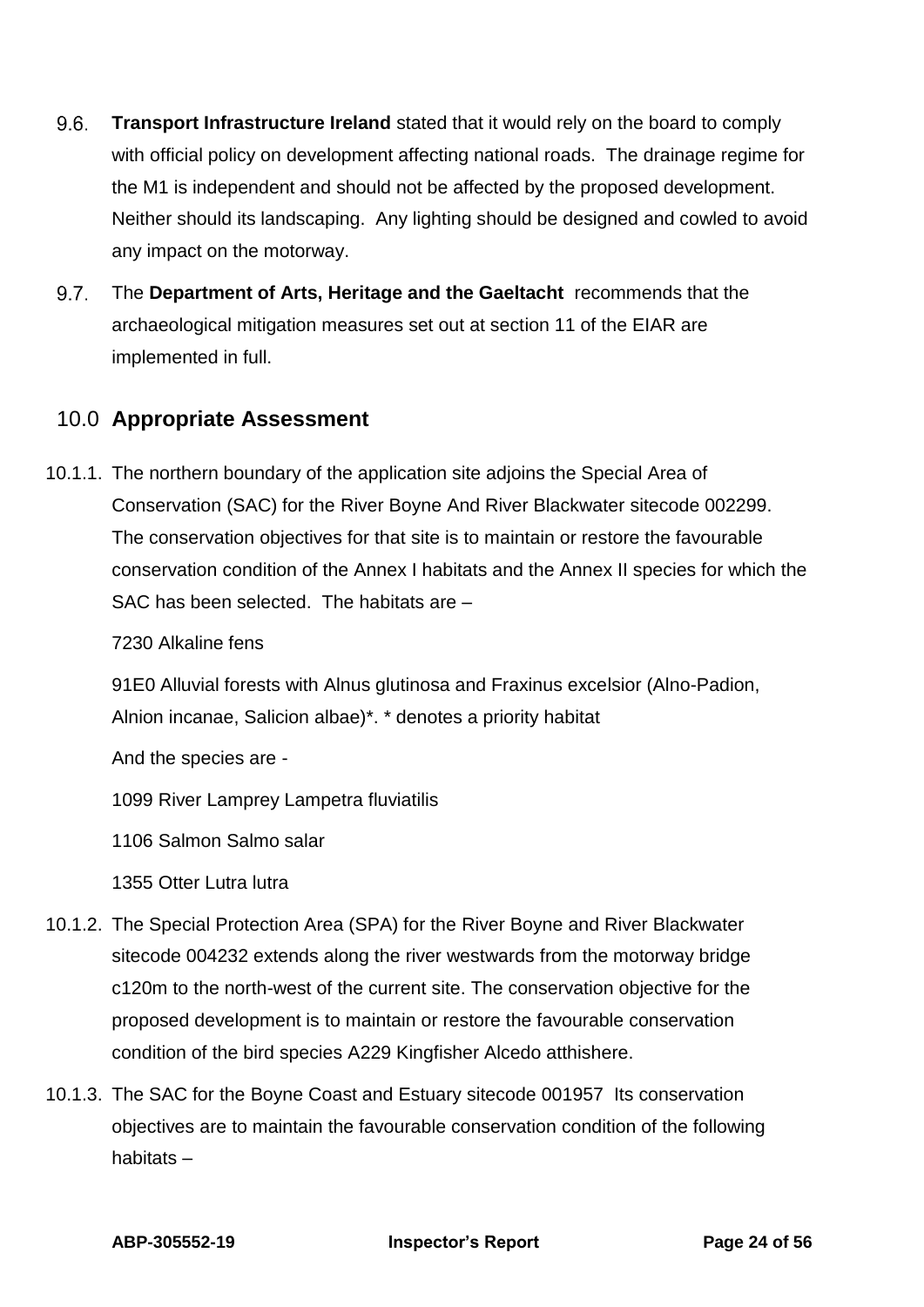1130 Estuaries

- 1140 Mudflats and sandflats not covered by seawater at low tide
- 1310 Salicornia and other annuals colonizing mud and sand,
- 1330 Atlantic salt meadows (Glauco‐Puccinellietalia maritimae)
- and to restore the favourable conservation condition of the following habitats-
- 2110 Embryonic shifting dunes
- 2120 Shifting dunes along the shoreline with Ammophila arenaria ('white dunes')
- 2130 \*Fixed coastal dunes with herbaceous vegetation ('grey dunes')

The status of 1410 Mediterranean salt meadows (Juncetalia maritimi) as a qualifying habitat is under review.

10.1.4. The SPA for the Boyne Estuary sitecode 004080 lies c4.5m east of the application site. Its conservation objectives are to maintain the favourable conservation condition of the following species

A048 Shelduck Tadorna tadorna

- A130 Oystercatcher Haematopus ostralegus
- A140 Golden Plover Pluvialis apricaria
- A141 Grey Plover Pluvialis squatarola
- A142 Lapwing Vanellus vanellus
- A143 Knot Calidris canutus
- A144 Sanderling Calidris alba
- A156 Black-tailed Godwit Limosa limosa
- A162 Redshank Tringa totanus
- A169 Turnstone Arenaria interpres
- A195 Little Tern Sterna albifrons, and the following habitat –

A999 Wetlands.

10.1.5. The application site does not contain any of the habitats which are the subject of the conservation objectives of the SACs or SPAs, as is set out in the submitted Natura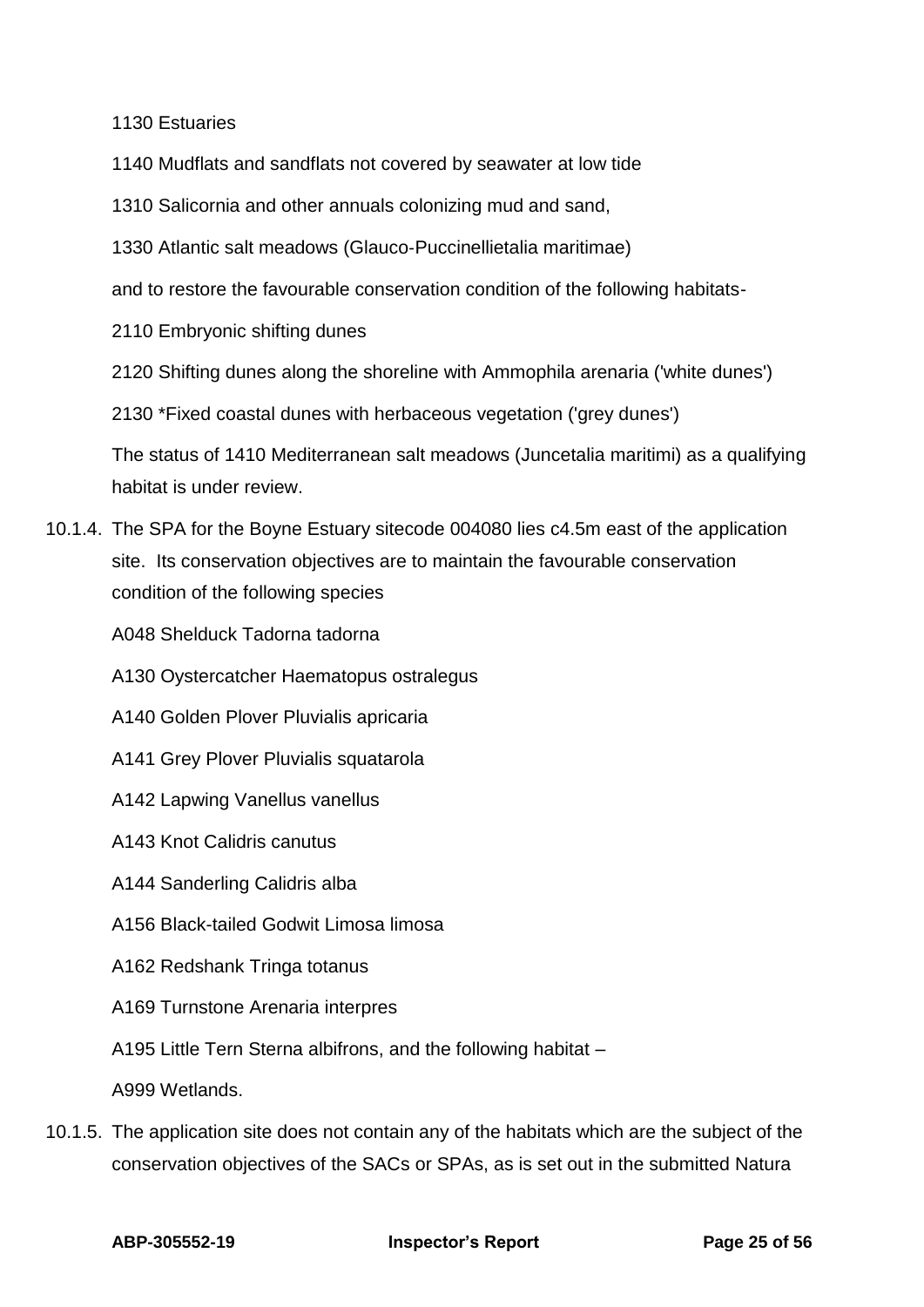Impact Statement (NIS) and the EIAR. The application site does not contain habitats that would support any of the species which are the subject of the conservation objectives of the SACs and SPAs, including bird species, as is clear from the information submitted in the NIS and EIAR. It is therefore concluded that the proposed development would not have the potential to have any direct effect on any Natura 2000 site.

- 10.1.6. The application site does not provide ex situ habitats that support populations of species in the adjacent or other Natura 2000 sites which are the subject of the conservation objectives of those sites, as is evident from the information submitted in the NIS and EIAR which is consistent with the observations of the site at the time of inspection. The assertions to the contrary in some of the submissions are not well founded and are not accepted. As the application site does not provide such ex situ habitats, the compilation of seasonal bird surveys would not provide useful information for appropriate assessment and is not required to complete screening.
- 10.1.7. The proposed development would provide housing on lands zoned for that purpose. The housing would be set back from the part of the site closest to the SAC at the Rivers Boyne and Blackwater with open space in between that would retain the linear woodland that faces the boundary with the SAC. The proposed development would not be likely to cause significant disturbance to the habitats and species in that SAC therefore. The foul effluent from the occupation of the houses would drain to the system serving Drogheda as a whole. Irish Water have reported that this system can facilitate the proposed development. Surface water runoff from the completed development would be attenuated to replicate the existing discharge regime with petrol interceptors that would prevent hydrocarbons being emitted at the outfall on a watercourse that drains to the Boyne within the SAC. The occupation of the proposed development is not likely therefore to have a significant effect on water quality in the Boyne or on Natura 2000 sites, therefore.
- 10.1.8. The NIS refers to a single potential for an effect of Natura 2000 sites which is the mobilisation to surface waters of sediment and other pollutants during construction that could damage the quality of waters in the downstream Natura 2000 site, which might in turn have an impact on the prey abundance in the SPA upstream. The NIS refers to 15 proposed ecological mitigation measures that are set out in the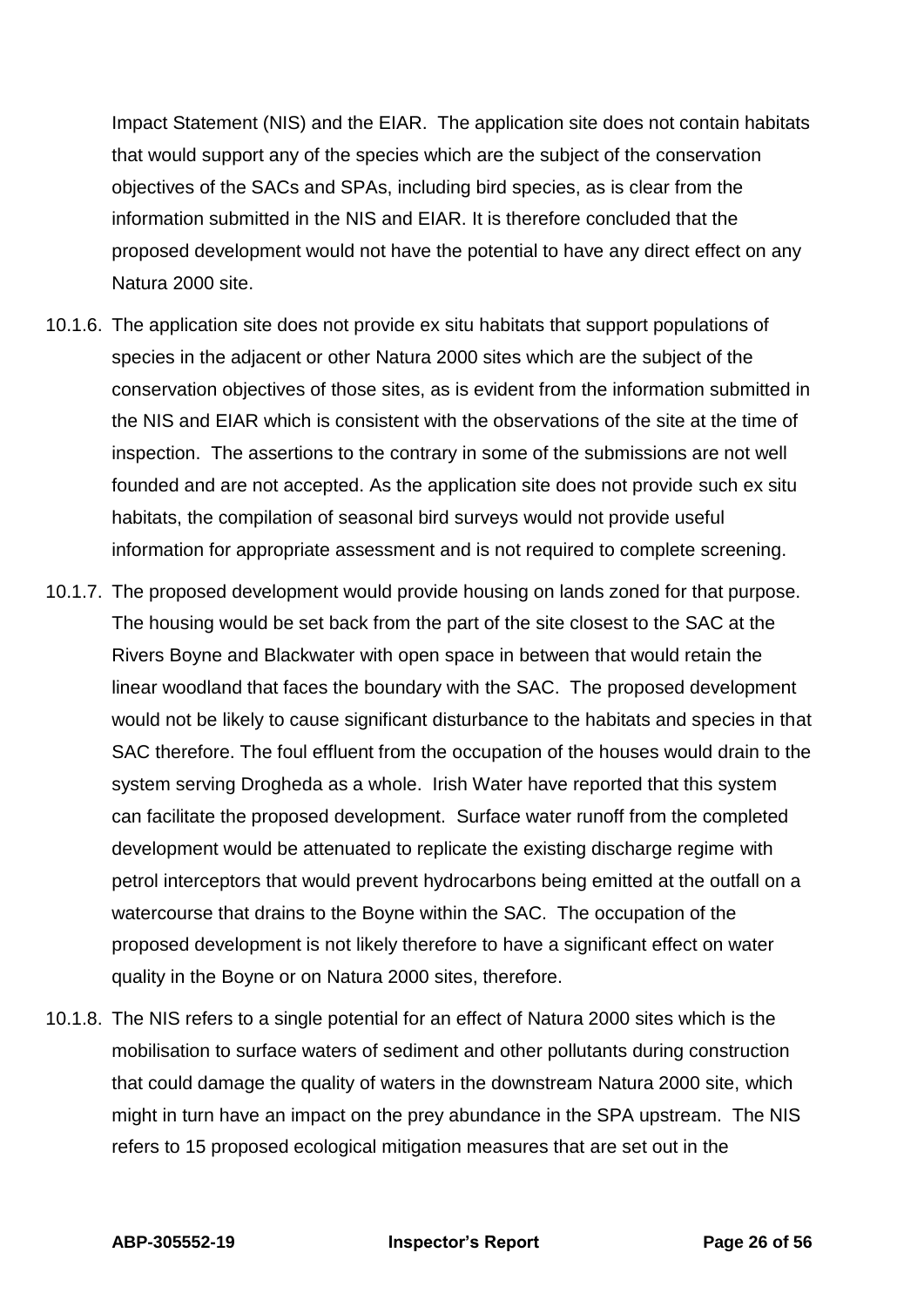submitted EIAR and the draft construction environmental management plan, 9 of which specifically refer to the protection of water quality. These are –

- Designated parking at least 50m from any watercourse
- The site compound will be located at least 50m from any watercourse. All potentially polluting materials will be contained within bunds with a capacity of 110% of their contents
- Fuels, oils, greases and other potentially polluting chemicals will be stored in bunded compounds at the Contractor's compound or at a location at least 50m from any stream. Bunds are to be provided with 110% capacity of storage container. Spill kits will be kept on site at all times and all staff trained in their appropriate use. Method statements for dealing with accidental spillages will be provided the Contractor for review by the Employer's Representative.
- Silt barrier devices will be installed between the works area and any watercourses to prevent any construction related sediments from entering the existing ditches and watercourses.
- Pouring of concrete will not be permitted within 50m of any watercourse during inclement weather
- A designated wash down area within the Contractor's compound will be used for cleaning of any equipment or plant, with the safe disposal of any contaminated water.
- Spill kits will contain 10 hr terrestrial oil booms (80mm diameter x 1000mm) and a plastic sheet, upon which contaminated soil can be placed to prevent leaching to ground water
- Any refuelling and maintenance of equipment will be done at designated bunded areas with full attendance of plant operative(s) within contained areas at least 50m from any watercourse
- All silt fencing remains actively managed and regularly checked until the construction works are completed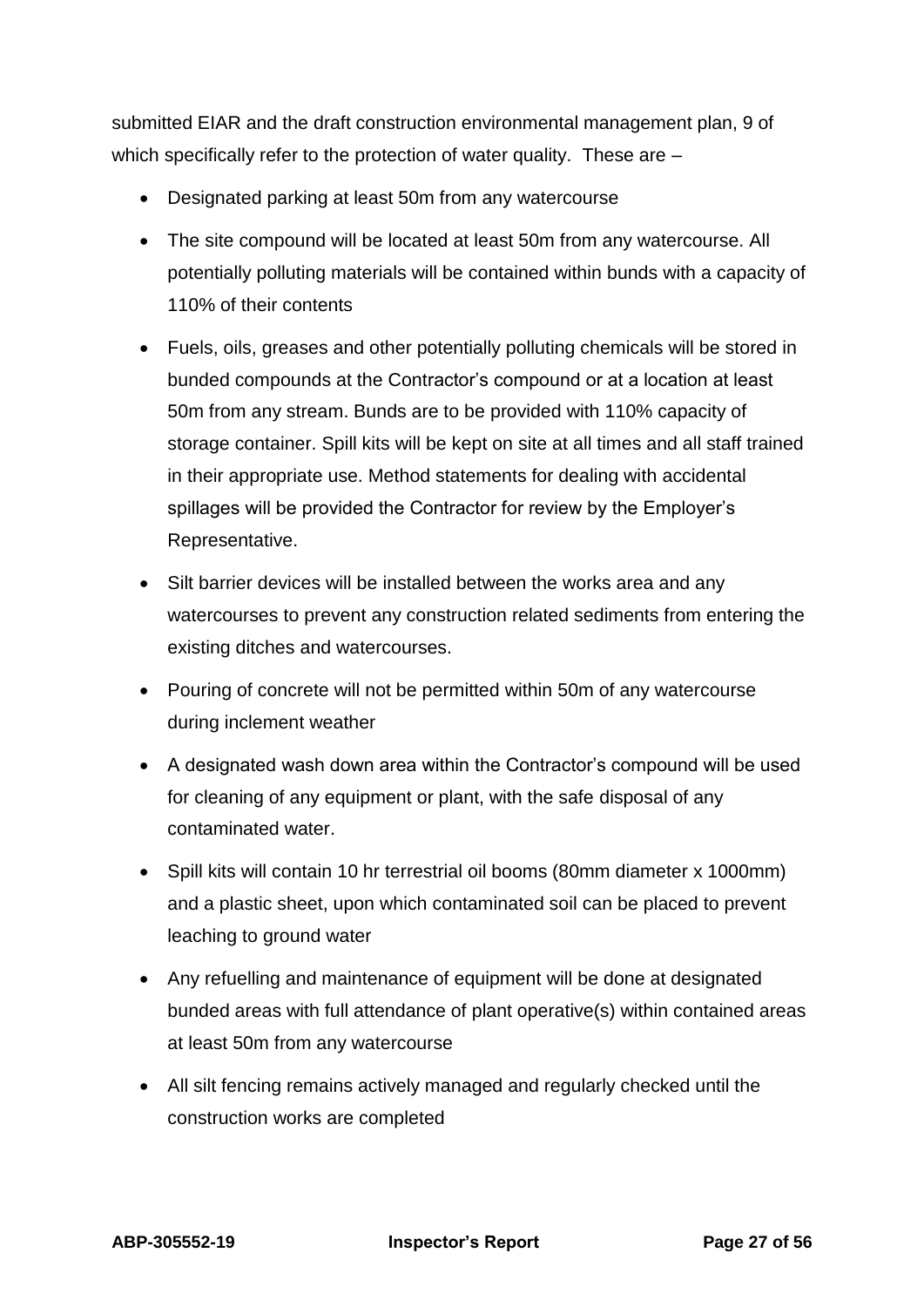- The responsibility, reporting and management of silt fencing during the period after the construction has been completed will be clearly stated in the contract documents
- 10.1.9. While the NIS describes these as mitigation measures for the purposes of appropriate assessment, they are not. They constitute the standard established approach to surface water drainage for construction works on greenfield land. Their implementation would be necessary for a housing development on any greenfield site regardless of the proximity or connections to any Natura 2000 site or any intention to protect a Natura 2000 site. It would be expected that any competent developer would deploy them for works on a greenfield site whether or not they were explicitly required by the terms or conditions of a planning permission. Their efficacy in preventing the risk of a deterioration in the quality of water downstream of construction works has been demonstrated by long usage. Therefore the proposed development would be not likely to have a significant effect the quality of the waters in the Natura 2000 sites downstream of the application site. The impact cited in the NIS would only arise if the proposed development were carried out in an incompetent manner or with reckless disregard to environmental obligations that arise in any rural area whether or not it is connected to a Natura 2000 site. There is no evidence on which to conclude that the applicant or any of its employees or successors in title would be likely to behave in such a manner.
- 10.1.10. So it is evident from the information available in this case that the proposed development would not be likely to have a significant effect on any Natura 2000 site, whether directly or indirectly or individually or in combination with any other plan or project. A conclusion otherwise would be contrary to the information that is available to the board.
- 10.1.11. It is therefore concluded that, on the basis of the information on the file, which is adequate in order to issue a screening determination, that the proposed development, either individually or in combination with other plans or projects, would not be likely to have a significant effect the Special Area of Conservation at the River Boyne and River Blackwater 002299, the Special Protection Area at the River Boyne and River Blackwater 004232, the Special Area of Conservation at the Boyne Coast and Estuary 001957, the Special Protection Area at the Boyne Estuary 004080 or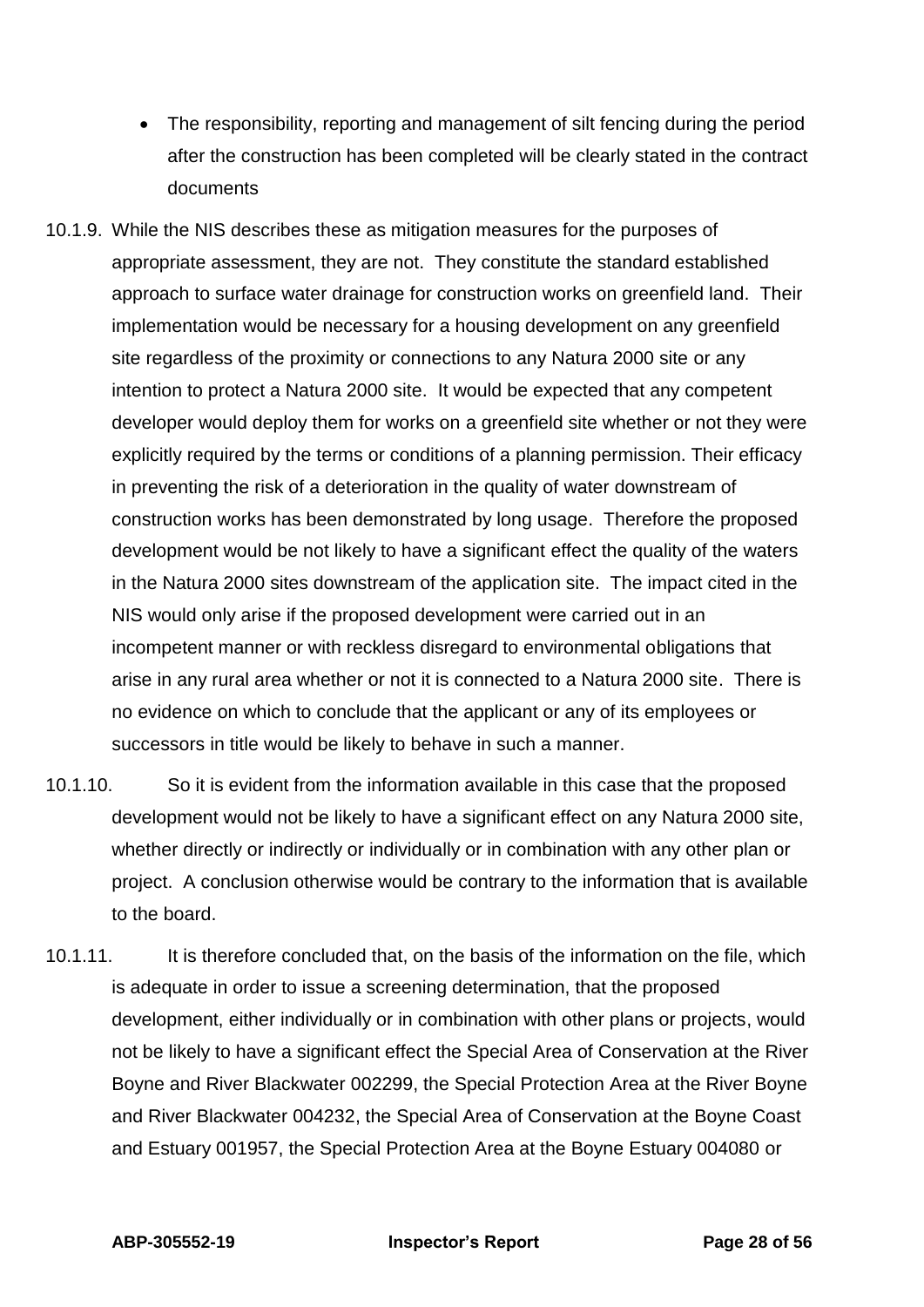any other European site, in view of the site's Conservation Objectives, and a Stage 2 Appropriate Assessment is not required.

## <span id="page-28-0"></span>11.0 **Environmental Impact Assessment**

### **Environmental Impact Assessment Report**

- 11.1.1. The current proposal is an urban development project that would be in the built-up area of a town but not in a business district. It is therefore within the class of development described at 10(b) of Part 2 of Schedule 5 of the planning regulations, and a the submission of an environmental impact assessment report is mandatory because the scale of the proposed development exceeds dwellings and the site is bigger than 10 hectares. The EIAR comprises a non-technical summary, a main volume and supporting appendices. Chapter 14 of the main volume provides a summary of the mitigation measures described throughout the EIAR. Section 1.6 describes the expertise of those involved in the preparation of the EIAR.
- 11.1.2. A submission has been made that the proposed EIAR is deficient because it does not consider the environmental effects of the growth of traffic caused by the development on air quality and noise levels in Julianstown. This argument is not accepted. As explained 12.5 of this report below, the impact of the proposed development on traffic in the immediate vicinity of the site would be acceptable. Julianstown is at a significant distance from the application site. It is clear from these circumstances that the proposed development would not be likely to have significant effects on the environment there. It would be unnecessary and futile for the EIAR to try to address potential effects on Julianstown which are neither likely nor significant.
- 11.1.3. Therefore I am satisfied that the information contained in the EIAR has been prepared by competent experts and complies with article 94 of the Planning and Development Regulations 2000, as amended. The EIAR would also comply with the provisions of Article 5 of the EIA Directive 2014. This EIA has had regard to the information submitted with the application, including the EIAR, and to the submissions received from the council, the prescribed bodies and members of the public which are summarised in sections 7, 8 and 9 of this report above.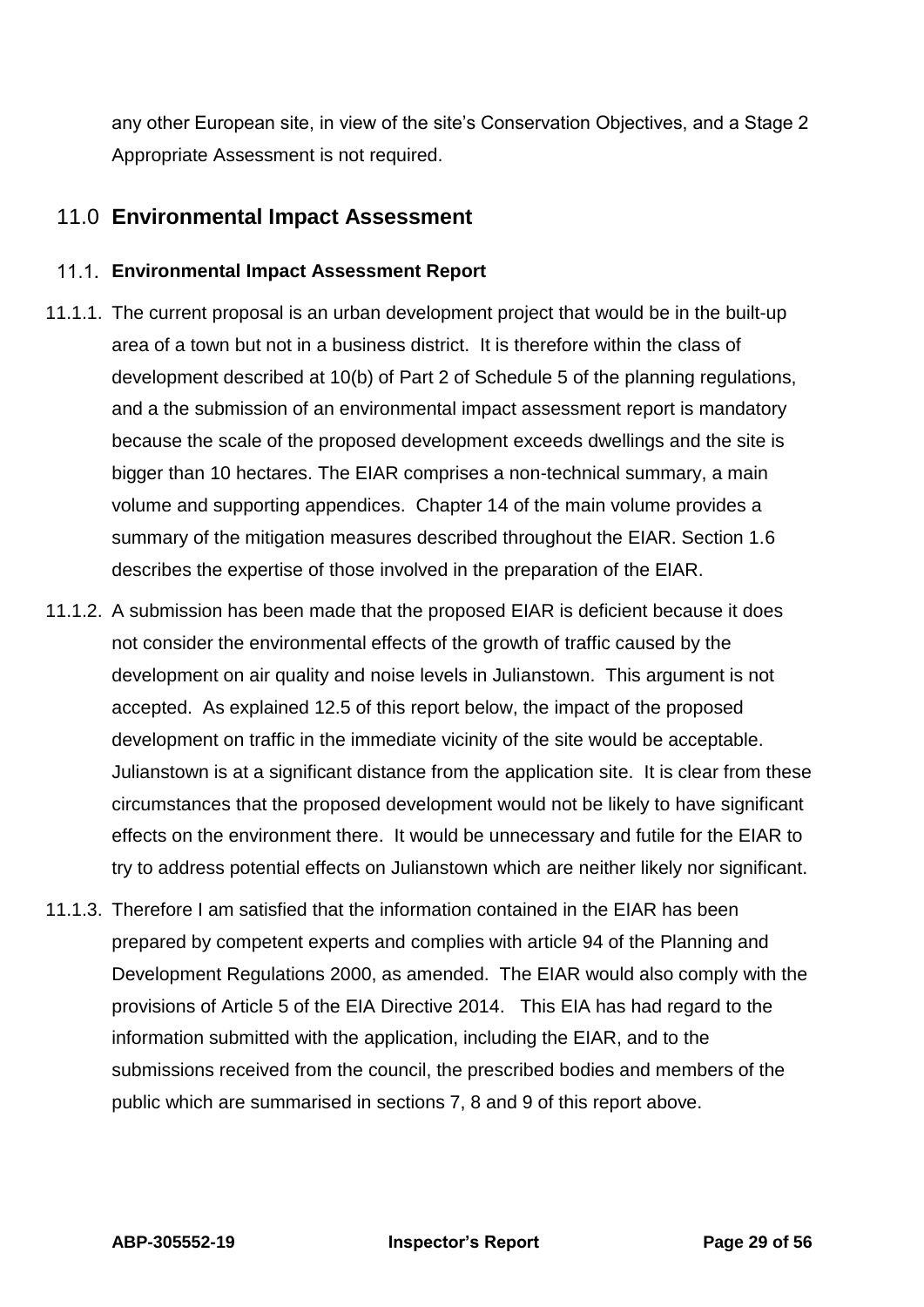### **Alternatives**

11.2.1. Chapter 2.10 of volume 2 of the EIAR provides a description of the main alternatives studied by the developer and the reasons for his choice. The permissible uses on the site are prescribed by its zoning under the development plan The alternatives that were considered were therefore largely restricted to variations in layout and building design. In the prevailing circumstances this approach was reasonable, and the requirements of the directive in this regard have been met.

### **Likely Significant Direct and Indirect Effects**

- 11.3.1. The likely significant indirect effects of the development are considered under the headings below which follow the order of the factors set out in Article 3 of the EIA Directive 2014/52/EU:
	- population and human health;
	- biodiversity, with particular attention to species and habitats protected under Directive 92/43/EEC and Directive 2009/147/EC;
	- land, soil, water, air and climate;
	- material assets, cultural heritage and the landscape; and
	- the interaction between those factors

#### **Population and human health, including noise and vibration**

- 11.4.1. The proposed development would facilitate a significant increase in the population of Drogheda. To the extent that this increase is in line with national and local policy to foster sustainable development, this is considered to be a significant positive effect on the environment.
- 11.4.2. The proposed housing and ancillary uses would not introduce activities or processes into the area that would have the potential to have significant effects on human health. The increase in vehicular traffic that the proposed development might cause on the road network would have a negligible effects on noise levels compared to prevailing levels. Chapter 8 of the EIAR addresses the exposure to residents of the proposed development to inward noise from the traffic on the motorway, with survey results indicating that noise levels during the daytime range from 55-70dBLAeq16hrs and those at night from 45-60dBLAeq8hrs, which means that there is medium to high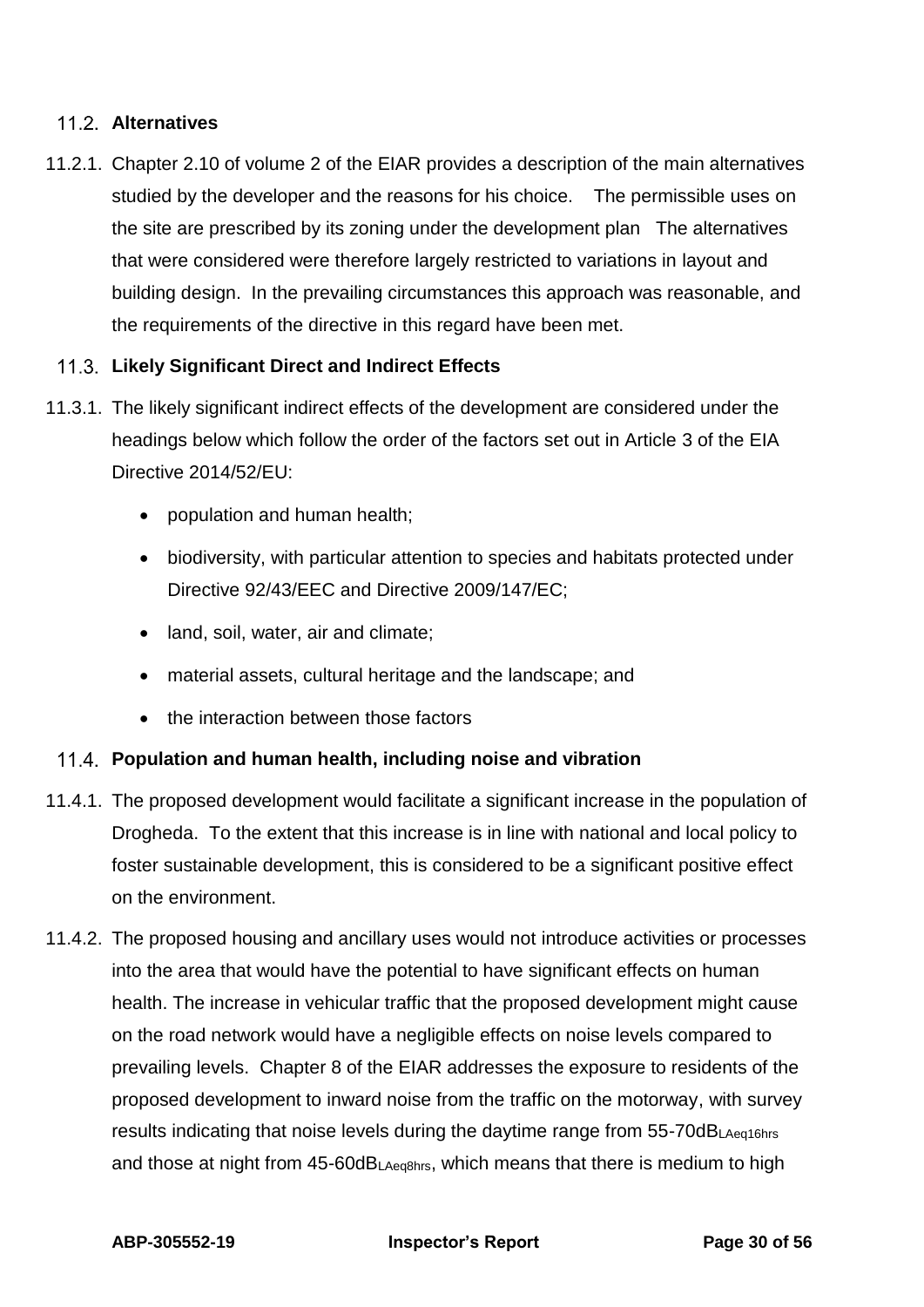risk that residents dwellings on the western part of the site could be exposed to excessive noise. Section 8.7.2 of the EIAR sets out mitigation measures to avoid this potential impact. These include a 4m berm along the buffer zone with the motorway, and specifications of the performance of glazing required on identified houses in the western part of the site, as well as requirements for vents. These measures should be adequate to mitigate the potential negative impact from noise from the motorway.

- 11.4.3. The works required to carry out the development would have the potential to emit noise to an extent that is typical for housing construction. This is described in section 8.6.1 of the EIAR. It is predicted that these would not be likely to have a significant impact at any noise sensitive receptor, including existing dwellings in the vicinity. Standard measures are proposed at section 8.7.1 of the EIAR to control noise emissions during construction as set out in BS 5229 (2009 +A1 2014). As the proposed works involve a minimal level of excavation and do not include piling, it is predicted that the works would not be likely to cause vibrations that could have a significant effect on the environment.
- 11.4.4. It is therefore concluded that the proposed development would not be likely to have significant effects on human health.

## **Biodiversity, with particular attention to species and habitats protected under Directive 92/43/EEC and Directive 2009/147/EC**

- 11.5.1. The potential for an impact from the development on Natura 2000 sites has been addressed in the screening for appropriate assessment at section 10 of the this report above. The site does not contain habitats which are protected under Directive 92/43/EEC and Directive 2009/147/EC, nor does it contain habitats upon which species protected under those directives depend.
- 11.5.2. The large majority of the site consists of agricultural land which does not contribute to biodiversity to any substantial extent. The proposed development would result in the loss of this habitat, but this would not have a significant effect on the environment. The development would retain within the oak/ash/hazel woodland at the north east of the site, which is the most ecologically significant habitat on the site, in the proposed open space. The development would result in the loss of c400m of hedgerow. This would result in the diminish the extent to which wildlife corridors functioned across the site for mammals, and the extent to which the site supports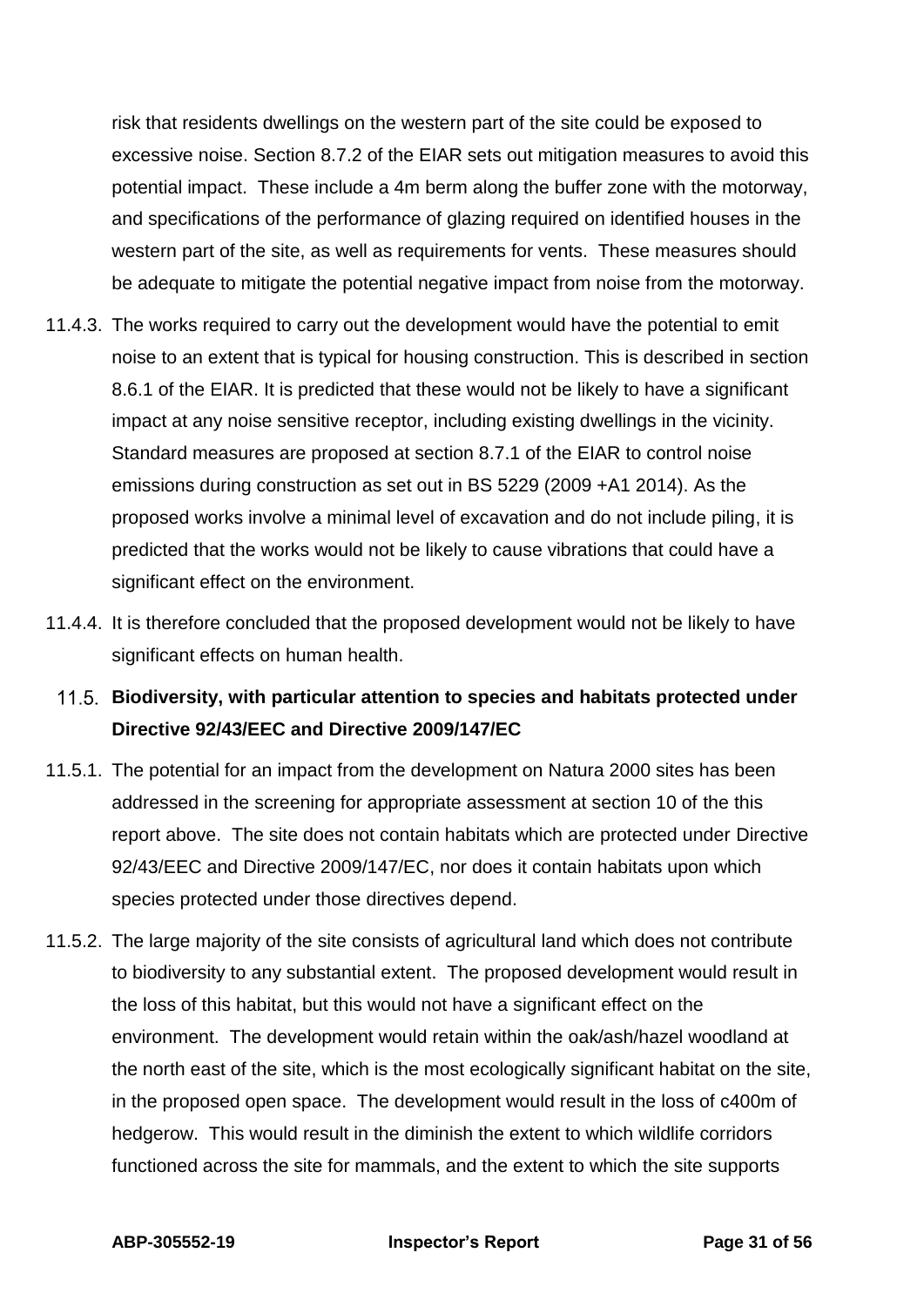foraging and commuting by bats. This extent of the potential impact would be reduced by the retention and augmentation of the landscaped buffer along the western side of the site. It would also be mitigated by the proposed linear landscaping and planting in the finished development and the design of public lighting in the proposed development. The residual impact on mammals and bats is likely to be minor and would not have a significant impact on the species concerned.

- 11.5.3. Section 5.5.3 of the EIAR identifies a potential for mortality to bats and birds during construction, in particular during the removal of hedges and trees and the demolition of buildings that could provide roosts for bats. An argument was made in one of the submissions that this means that the proposed development would be impermissible under Article 12 of the Habitats Directive. This argument is incorrect. Any killing or capture of those animals would be incidental to the proposed housing development rather than deliberate. It therefore falls within the regime established by the state under article 12.4 of the directive which involves licensing of works by the NPWS separately from any grant of planning permission. The EIAR makes it clear that the developer will comply with this licensing regime, so a grant of permission for the proposed development would not contravene the requirements of the Habitats Directive. The EIAR also specifies that bat boxes would be installed to mitigate the loss of roosting opportunities arising from the removal of the existing buildings on the site. These measures are likely to be effective.
- 11.5.4. Having regard to the foregoing, it is not likely that the proposed development would have significant effects on biodiversity.

#### **Land and soil**

11.6.1. The proposed development would result in the loss of c24ha of productive agricultural land. Given the extent of such land that would remain available in the region, this is not considered to be a significant effect. The proposed development would not require substantial changes in the levels of site as the proposed housing would be provided on the relatively flat land away from the slope at the north of the site. Section 6.4.3 sets out standard soil handling methods to be employed during construction. It is therefore unlikely that the proposed development would have significant effects with respect to soil.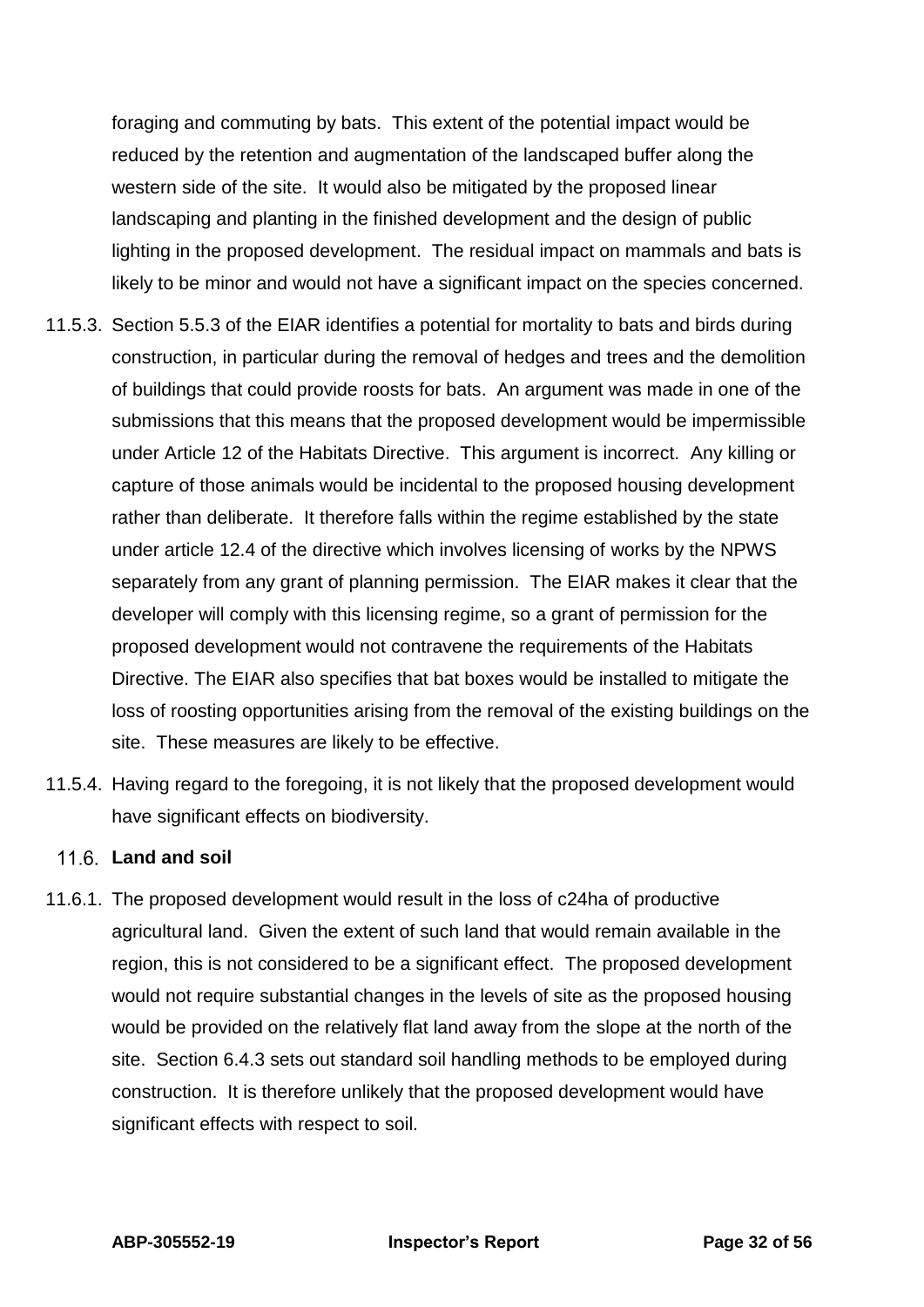#### **Water, including flood risk assessment**

- 11.7.1. The proposed housing would lie on relatively flat land that is elevated over the channel containing the Boyne and its flood plain. The drainage characteristics of the site were altered by the construction of the M1 which diverted drainage from a watercourse flowing from the south-west that would formerly have crossed the site to the drainage system of the motorway. The statement in the flood risk assessment report submitted with the application that the proposed housing would be in flood zone C under the flood risk management guidelines is therefore accepted. The location of housing here meets the requirements of those guidelines and does not require further justification. The fact that the proposed development includes minor pavement works to an existing road closer to the river to the north of the proposed housing closer does not alter this conclusion. The proposed development includes a surface water drainage system that would attenuate surface water runoff from the proposed development before its outfall to the watercourse that leads to the Boyne. The relevant section of the council has indicated that the design of this system is satisfactory. It is therefore concluded that the proposed development would not be at an undue risk of flooding and that it would not exacerbate the risk of flooding elsewhere.
- 11.7.2. The works involved in the carrying out of the proposed development have been described in detail, as set out in section 10.1.8 of this report above, so that it can be concluded that they would not be likely to have a significant negative effect on water quality downstream of the site. The proposed surface water drainage system includes means to control the release of hydrocarbons at the outfall. The foul effluent from the proposed development would drain to sewerage system serving the town as a whole via a pumping station proposed as part of the application. Irish Water has reported that it can facilitate this connection. It is therefore concluded that the proposed development is unlikely to have significant effects on the quality of waters.

### **Air and climate**

11.8.1. The impact of the proposed development on the climate would be negligible. The proposed housing and open space would not accommodate activities that would cause emissions that would be likely to have significant effects on air quality. The impact of the proposed development on the level of traffic in the area would be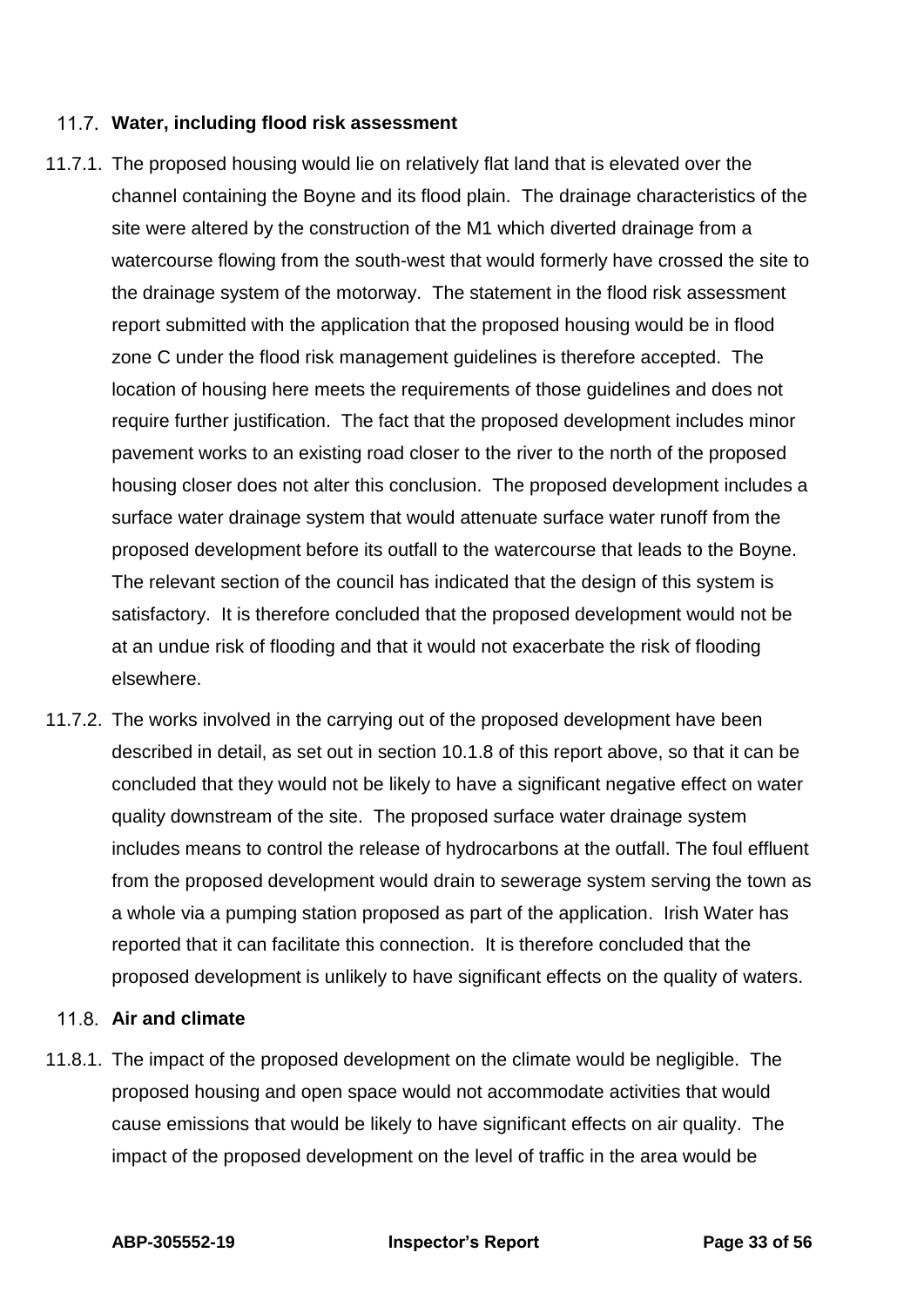marginal and would not have a significant effect on the environment with respect to air, as set out in section 9.6.2 of the EIAR. There is a potential for dust emissions to occur during construction but standard means are proposed to mitigate this potential as set out in section 9.7.1 of the EIAR. They are likely to be effective. It is therefore concluded that the proposed development is unlikely to have significant effects on air.

#### **Material assets**

11.9.1. The proposed development would provide another 661 homes in Drogheda, compared to the 16,034 that were recorded there at the 2016 census. It would therefore have a significant positive effect on the material assets available in the area.

#### **Cultural heritage**

- 11.10.1. The site does not contain any protected structures. There are 2 recorded monuments on the site. Investigations have indicated that one of them (ME020-072) is a modern structure. The other one (ME020-088) is an enclosure dated to the Bronze Age. It would be preserved in situ during and after proposed development as part of the open space. The site has been previously subject to archaeological testing and section 11.13 of the EIAR specifies that works to carry out the proposed development will be subject to monitoring to allow any further archaeological remains to be preserved by record. It is therefore concluded that the proposed development would not be likely to have significant direct negative effects on cultural heritage.
- 11.10.2. The placename "Oldbridge" has become associated with suburban development in this part of Drogheda. It would be rather quixotic to prohibit its use for the proposed development.
- 11.10.3. Several of the submissions assert that the proposed development would have a significant negative indirect effect on cultural heritage because it would be visible from or would alter the setting of sites of cultural and historic significance including those within the World Heritage Site at Brú na Bóinne. References were made to the site of the Battle of the Boyne and various actions connected to it, and to the village and estate at Oldbridge. Similar concerns are raised in the submission from the OPW and the report from the council's heritage officer. They are misplaced. The site is outside the buffer zone designated around the World Heritage Site. There is a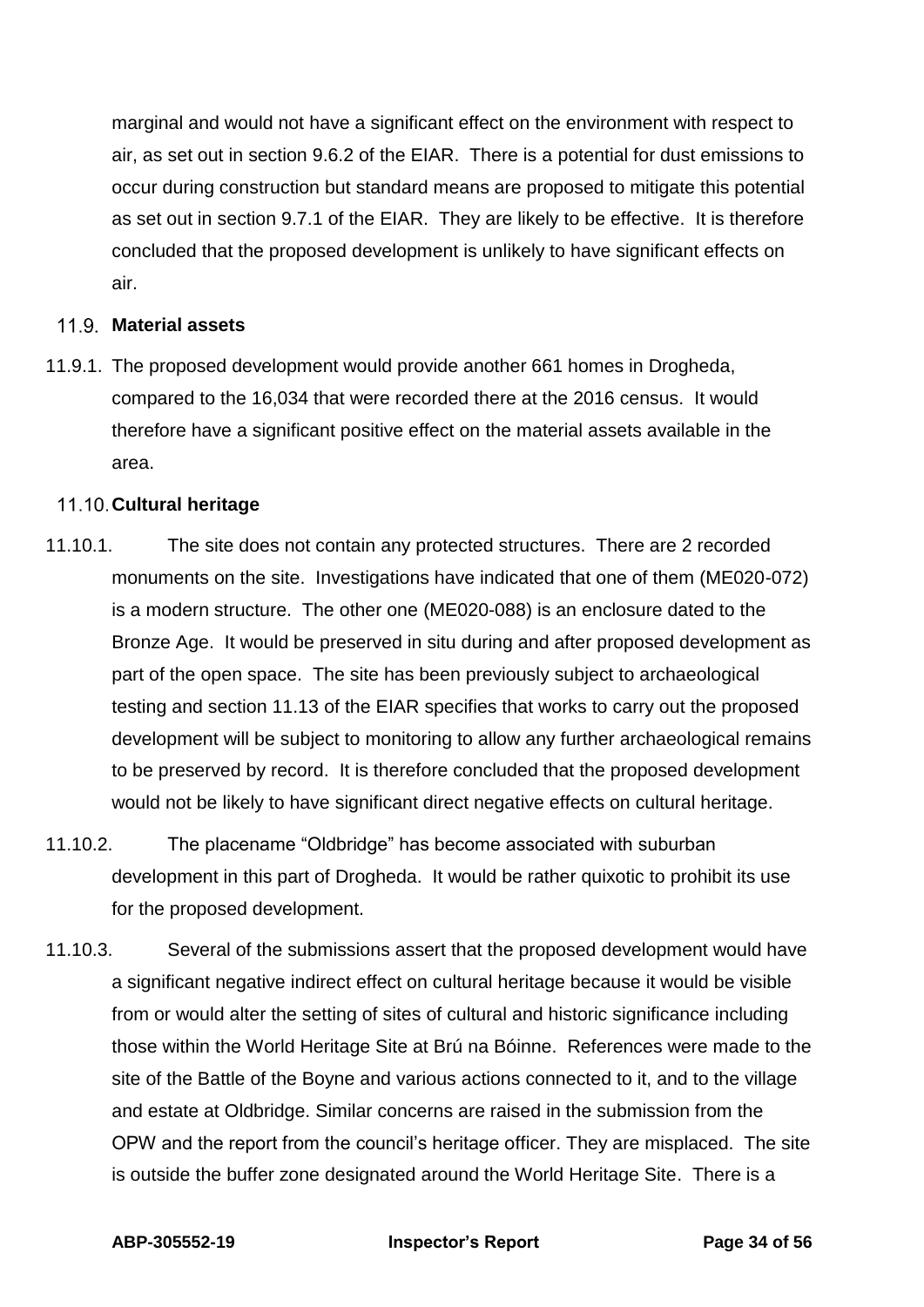motorway in between them. The motorway is a substantial modern physical structure that clearly separates the application site from the buffer zone around the World Heritage Site and the wider countryside to the west of the site. The application site adjoins the existing built up area of Drogheda. Its context is clearly urban. Its development for housing would be involve an appropriate and proportionate expansion of the town. It would not have a negative effect on the setting of the World Heritage Site and Brú na Bóinne or the various individual sites of cultural and historical within it, unless one were to regard agricultural fields as intrinsically superior to housing estates in any context. The fact that it may be possible to notice that the site had been developed for housing from sites of historical and cultural interest does not imply that any damage has occurred to cultural heritage. Most of Drogheda is visible from the graveyard at Donore and so the proposed development would have a negligible impact on its setting and no effect at all on its cultural heritage. Suburban two-storey houses are a built form that became predominant in the 20<sup>th</sup> century. The restriction of development on the application site to that format would not protect or enhance the setting of sites whose significance relates to other historical periods. The proposed development would respect the zoning and maintain the existing character of the northern part of the site nearer the Boyne, so it would not change the setting of the river. It is therefore concluded that the proposed development would not be likely to have significant negative indirect effects on cultural heritage either.

#### 11.11. The landscape

- 11.11.1. The northern part of the site near the Boyne is wooded and provides the setting for the riverbank. It has a significant landscape value. The proposed development would maintain its character and the immediate setting of the river.
- 11.11.2. The proposed development would change the rest of the site from agricultural fields to a housing estate. This would significantly alter its character. This part of the site consists of relatively flat but elevated land that lies between the existing built up area of Drogheda and a motorway. Its context is already urban. The changes that would arise from the proposed development would not, therefore, have a negative effect on the landscape.

#### **Interaction between the factors**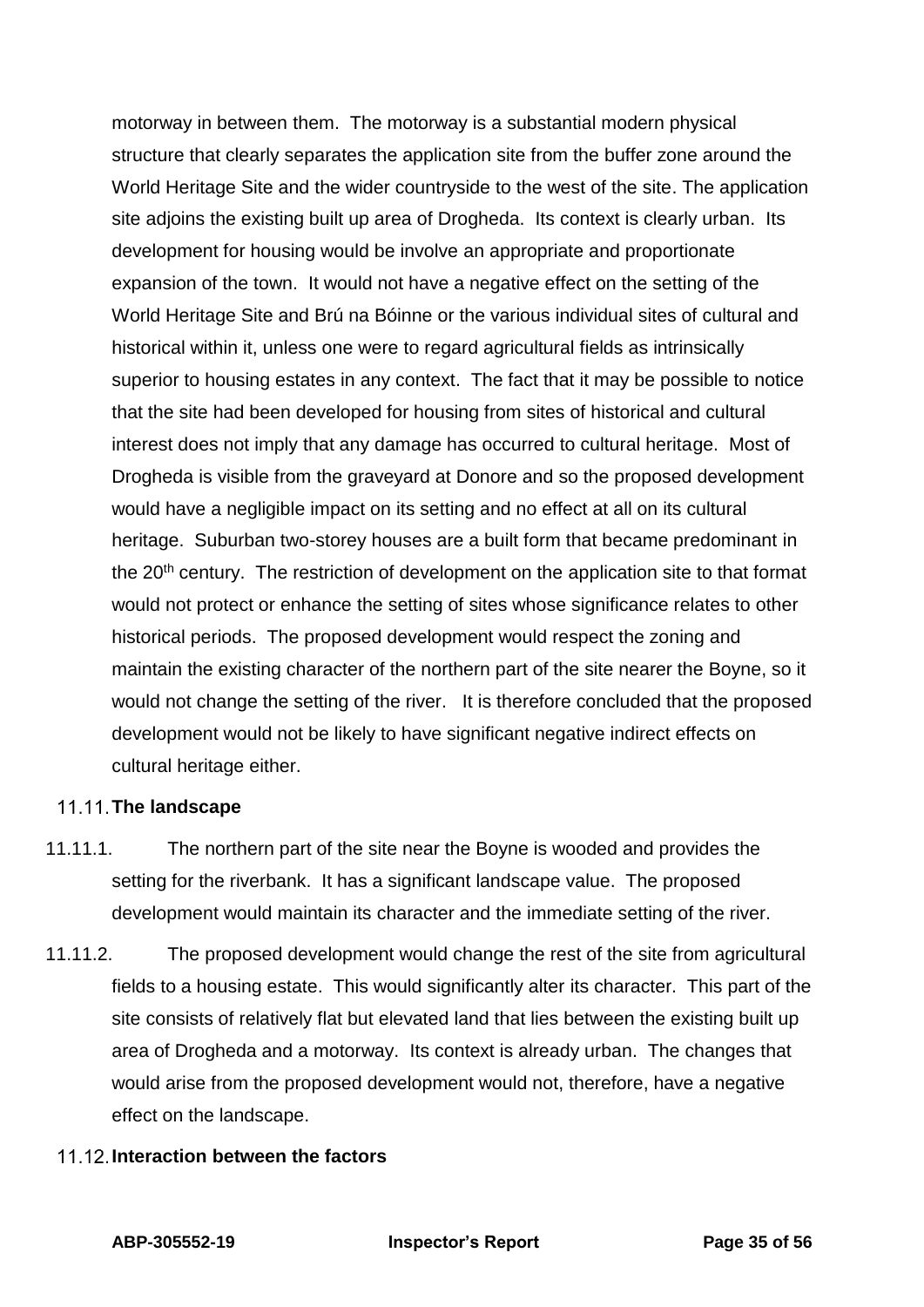11.12.1. The potential impact of the development on soil, water and biodiversity interact due to the need to avoid the emissions surface waters to protect water quality. The potential impact on land and soil interacts with that on air due to the need to control dust emissions during ground works. The potential impact of the development on material assets interacts with that on the population due to the provision of a substantial amount of housing for the population. The various interactions were properly described in the EIAR and have been considered in the course of this EIA,

#### **Cumulative Impacts**

11.13.1. The proposed development could occur in tandem with the development of other sites that are zoned in the area, including the neighbouring site to the east upon which construction has already commenced. Such development would be unlikely to differ from that envisaged under the county development and local area plans which have been subject to Strategic Environment Assessment. Its scale would be limited by the provisions of those plans and its form and character would be similar to the development proposed in this application. A submission was made that, because the proposed development materially contravenes the development and local area plan, then a grant of permission could not be made for it unless the SEA of those plans was re-opened. This argument is not accepted. The contravention of the plans relates to the order of priority for development which they set out. The actual nature and scale of the proposed development is in keeping with the zoning of the site and the other provisions of the plans. It is not likely to give rise to environmental effects that were not envisaged in the plans that were subject to SEA. It is therefore concluded that the cumulation of effects from the planned and permitted development and that currently proposed would not be likely to give rise to significant effects on the environment other than those that have been described in the EIAR and considered in this EIA.

#### **Reasoned Conclusion on the Significant Effects**

Having regard to the examination of environmental information set out above, including the EIAR and other information provided by the developer, and to the submissions from the planning authority, prescribed bodies and public in the course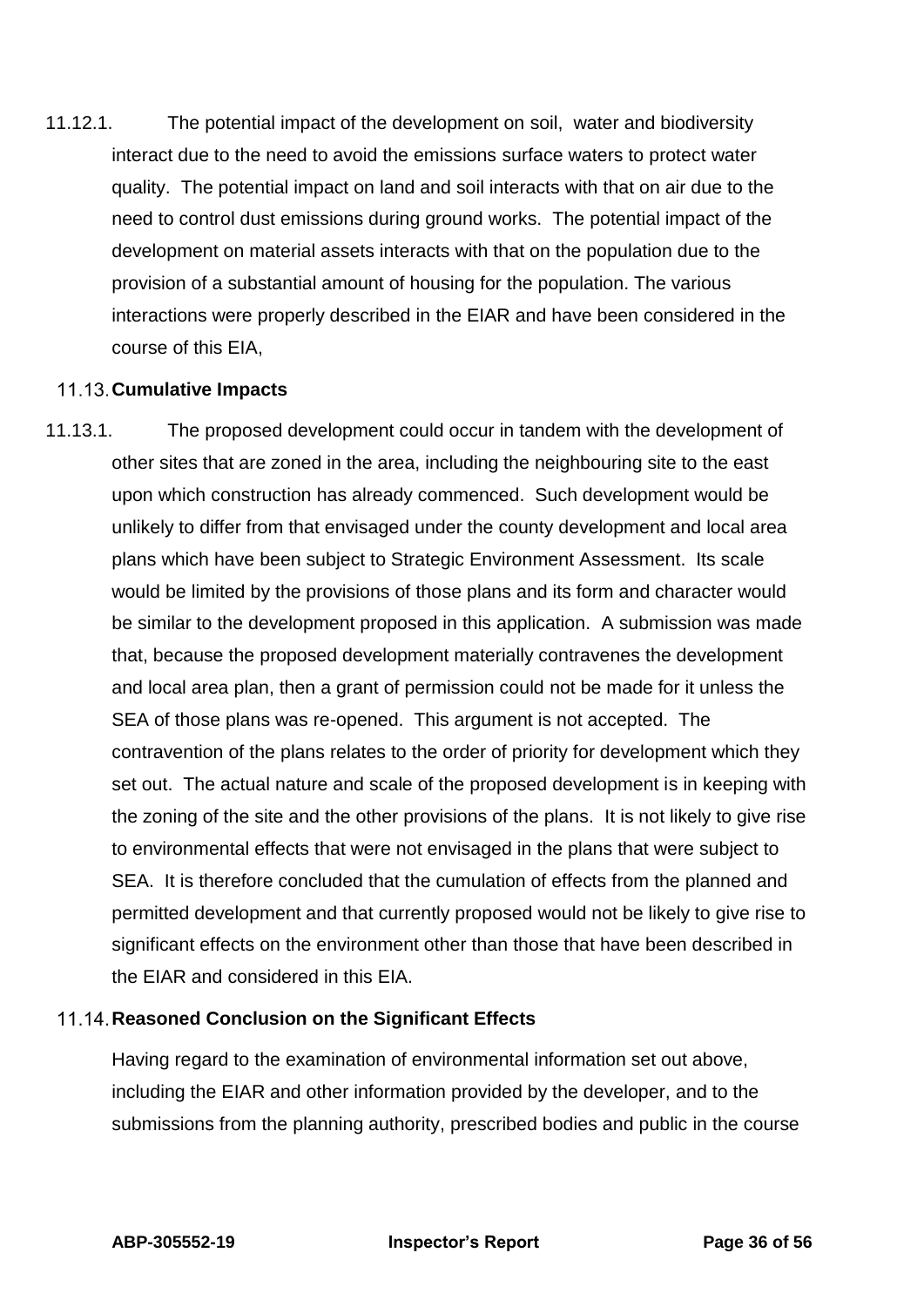of the application, it is considered that the main significant direct and indirect effects of the proposed development on the environment are as follows:

- Significant positive effects with regard to population and material assets due to the increase in housing that it would provide in the town
- A significant effect on land and the landscape by the change in the use and appearance of a large part of the site from agricultural and to residential. Given the location of the this part of the site between the built up area of the town and a motorway, this effect would not have a significant negative impact on the environment.
- Potential effects on air during construction due to the emissions of dust and noise which would be mitigated by appropriate measures

The proposed development is not likely to have significant adverse effects on human health, biodiversity, soil, water, air, climate or on cultural heritage.

The likely significant environmental effects arising as a consequence of the proposed development have therefore been satisfactorily identified, described and assessed. They would not require or justify refusing permission for the proposed development or requiring substantial alterations to it.

## <span id="page-36-0"></span>12.0 **Assessment of other issues**

- 12.1. The planning issues arising from the proposed development can be addressed under the following headings-
	- Policy
	- Layout and design
	- Residential amenity
	- Access and parking

## **Policy**

12.2.1. The development is consistent with the zoning of the site under the development and local area plans with housing and ancillary uses proposed on the land zoned residential under objective A2 and open space on the land zoned for that purpose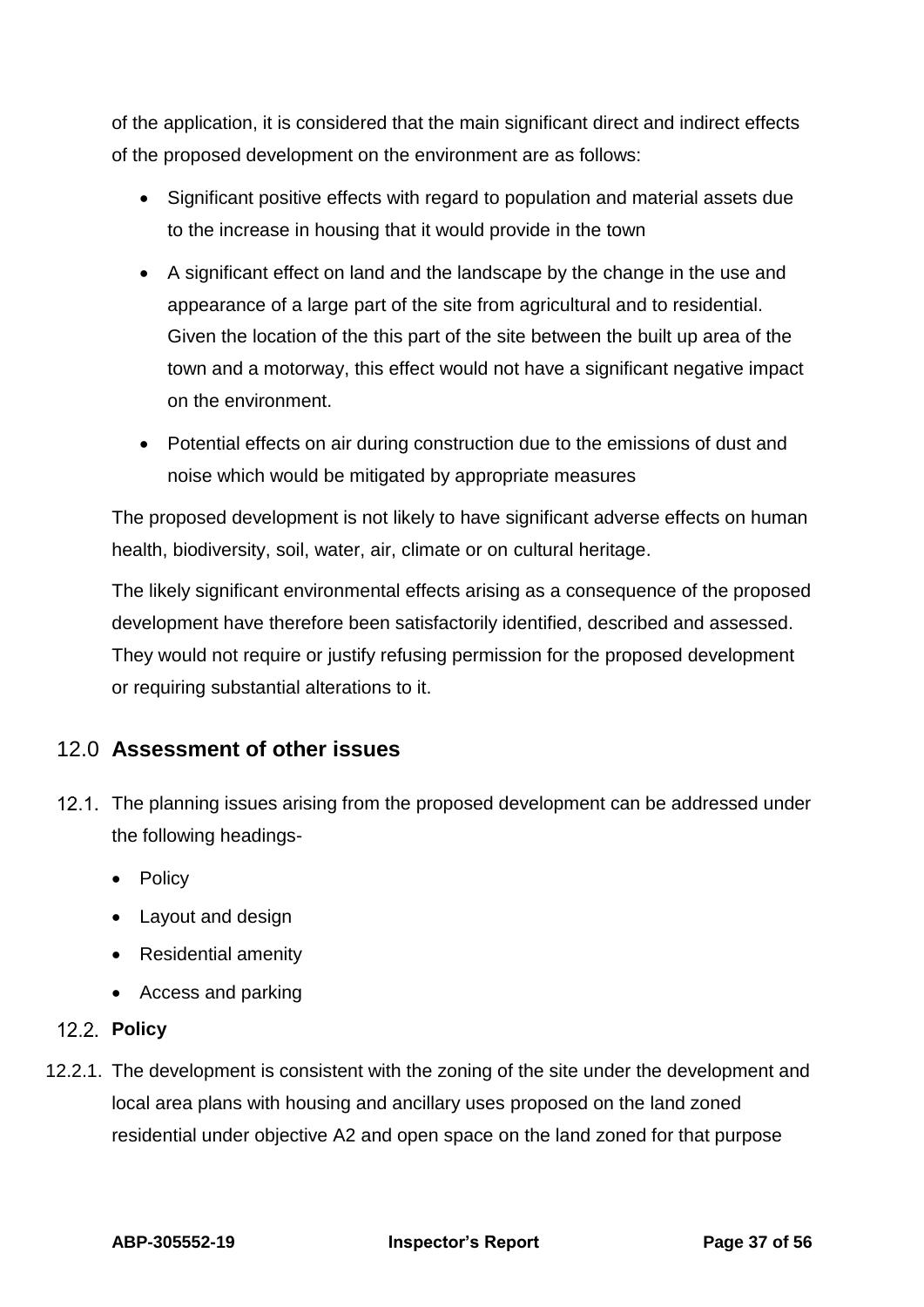under objective F1. The childcare facility would be in keeping with the guidelines on that topic. The proposed uses are therefore acceptable.

- 12.2.2. The net density of the proposed development is 35 dph, excluding the parts of the site zoned open space and that which would be occupied by public roads serving a wider area. This is consistent with the range of 35-50dph recommended under the 2009 sustainable urban residential guidelines for this type of greenfield site on the edge of a town. The amount of development proposed is therefore acceptable.
- 12.2.3. There is disagreement between some of the submissions and the analysis submitted by the applicant regarding the capacity of schools in the area. As the site is zoned for residential use, it is not considered that the disagreement would justify refusing permission for the development.
- 12.2.4. The larger part of the development would consist of 2 storey houses but there would also be proportion of apartments (23%) that would be located in buildings that are 3, 4 or 5 storeys high. The proposal to provide slightly higher four and five storey buildings at the lower northern end of the site near the river and McAleese Bridge is an appropriate design response to the context of the site. The mix of dwelling and building types that is would be provided is reasonably wide for a greenfield site on the edge of a large town. It would therefore comply with SPPR 4 of the 2018 guidelines on urban development and building height. The proposed apartment buildings would be in keeping with the criteria set out at section 11.1.1 of the development plan although SPPR4 of the guidelines would take precedence over those provisions in any event. The mix of house and building types is therefore acceptable.
- 12.2.5. The proposed development would safeguard the natural and cultural heritage and tourist potential of the Boyne Valley, as discussed in sections 10 and 11 of this report above. As discussed in section 12.3 and 12.5 below it would have an appropriate layout with proper connections to the existing built up area of the town. It would therefore comply with section 6.2.3 and objectives RM1, RM2 and RM3 of the local area plan.
- 12.2.6. Nevertheless the proposed development would materially contravene the provisions of the development plan inserted by variation no. 2, including its core strategy, because it involves building on the part of the site that is designated as residential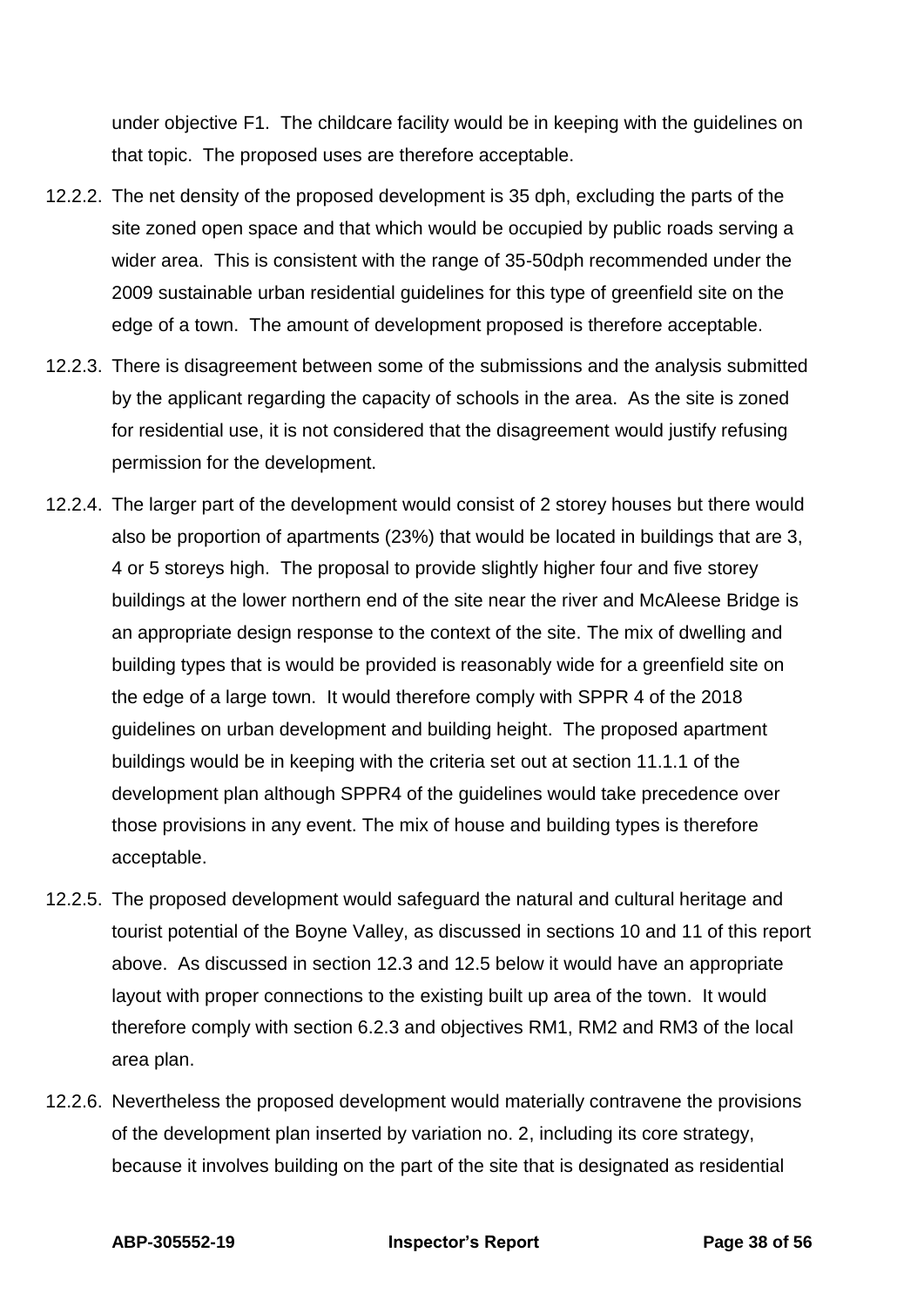'Phase II' . The amended plan makes it clear that these lands are not available for development under the plan and their future status is to reconsidered in the preparation of the next development plan in the context of the national and regional population targets available at the time. Similar provisions were inserted in the local area plan. The fact that the development could only now occur after 2019 does not alter its status as a material contravention of the development plan because the future status of the phase II part of the site as not yet been reconsidered in the making of a new plan. This process has begun but not finished. A regional strategy has been adopted and a draft development plan has been prepared. However a grant of permission on this application would prejudice the completion of the process in the manner as set out in current development plan and in Part II of the planning act. So, following section 9(6) of the Planning and Development (Housing) and Residential Tenancies Act 2016 the board can only grant permission if it considers that the circumstances set out in section 37(2)(b) of the planning act apply. The provisions of the draft development plan are not relevant to this consideration.

12.2.7. The proposed development is a strategic housing development and so section 37(2)(b)(i) of the act applies in this case. The provisions of the development plan are clearly stated insofar as the development is concerned and the pattern of development for which permission has been granted in the since the making of the current plan in 2013 would not justify granting permission in this case, so sections 37(2)(b)(ii) and (iv) are not applicable. In relation to section 37(2)(b)(iii), it is noted that the site is greenfield land outside the built up area of Drogheda. Its development for housing would not contribute to objective 3a of the National Planning Framework that 40% of all new homes would be within the exiting built up area of existing settlements. Nor would it contribute to the objectives of the recently adopted regional strategy that seek the regeneration of brownfield lands and the centre of the town or to those which seek the adoption of a joint urban plan for Drogheda. The proposed development would contribute to the general policy of the government to increase the output of housing that was expressed in the Rebuilding Ireland. It would be consistent with objective 11 of the National Planning Framework to encourage more people to live and work in existing settlements. It would also contribute to the objectives of the regional strategy which designate Drogheda as a regional growth centre with a target population of 50,000. The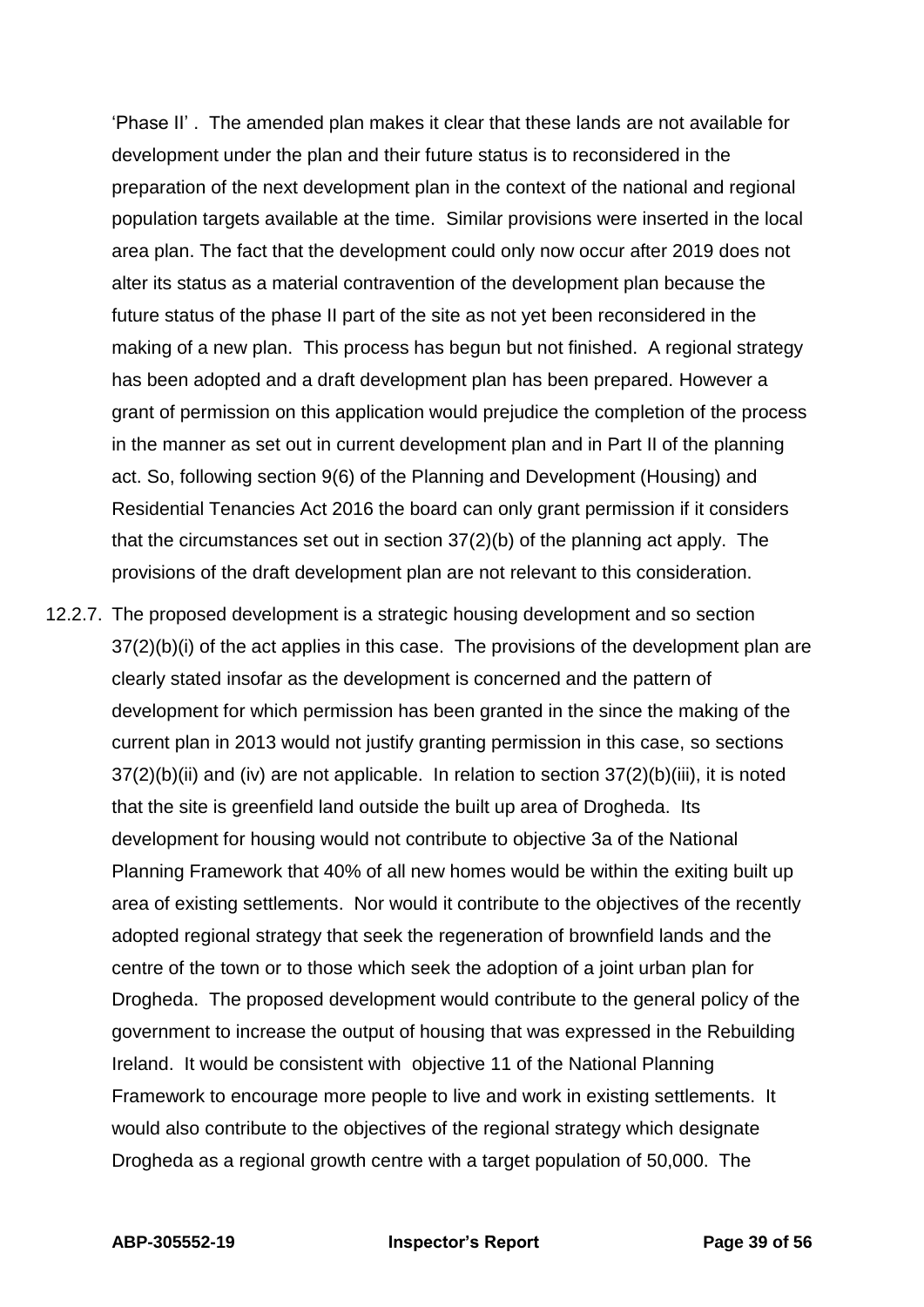situation of the current site is that it is bound by a river, a motorway, by existing housing and by land where housing is being built or which is zoned for employment uses. It is therefore highly unlikely that a grant of permission for residential development on this site would encourage further residential development on adjoining land further out from town. Therefore, notwithstanding the separation between the site and the town centre and railway station at Drogheda (cited in the submissions from An Taisce, the NTA, Louth County Council and others) the proposed development would be in keeping with the sustainable development of Drogheda in a reasonably compact and coherent form. A grant of permission under the SHD process for a period of 5 years in contravention of the development plan would therefore be a proportionate action to meet the pressing demand for housing recognised in government policy and would consistent with some of the provisions of the National Planning Framework and current regional strategy because it would allow the rapid delivery of housing. As such it would be justified under section 37(2)(b)(iii) of the planning act.

12.2.8. A grant of permission for 10 years would have no such justification. There is nothing about the nature and extent of the proposed development in terms of its scale or the infrastructure required to support it that would justify a 10 year permission even if it did not contravene the development plan. Granting a 10 year period on the current application would prejudice the proper planning of the area in both the current and the following plan making cycles even if the site were to remain vacant. It would therefore be contrary to section 9(6) of the Planning and Development (Housing) and Residential Tenancies Act 2016 and to sections 37(2) and 41 of the planning act.

#### **Layout and design**

12.3.1. The internal layout of the proposed development would be permeable with each part being readily accessible from the others. It would also be legible, with clear higher order routes from the two main entrances off the public road through the site that would travel towards to the park at the northern end of the site. Proper frontage would be provided along most internal streets. The block sizes largely conform with the dimensions recommended in section 3.3.2 of DMURS. The submission from the planning authority queried the series of cul-de-sacs along the western side of the scheme in relation to the advice in DMURS that this form should be used sparingly. However it is a reasonable design response to the circumstance whereby the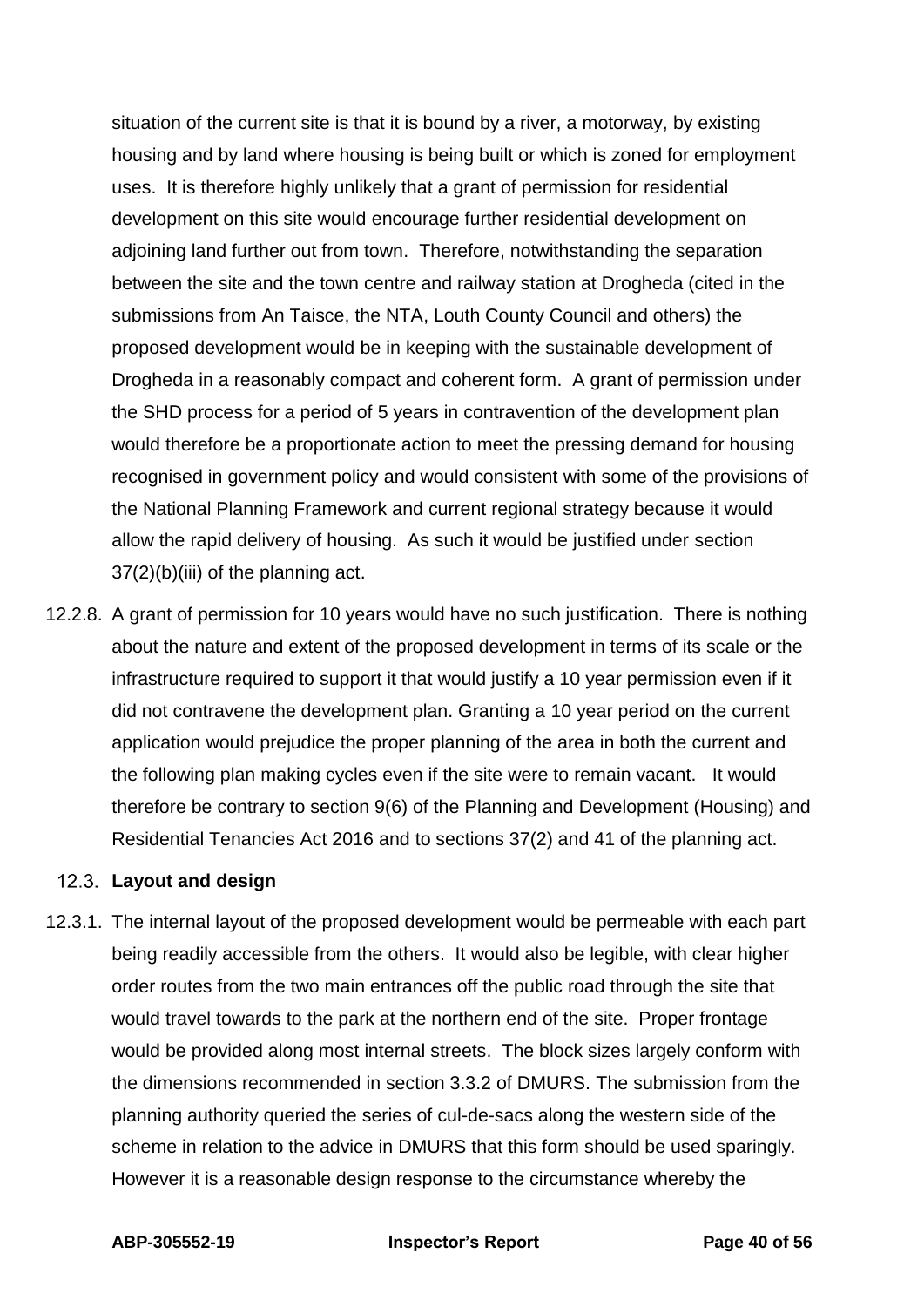motorway forms a permanent barrier to movement along the edge of the site. The Oldbridge Road to the north of the proposed signalised junction would remain rural in character with the retention of the woodland along this edge of the site facing the riverbank. The pre-application opinion from the board referred to the need to provide a strong frontage onto the Rathmullan and Sheephouse Roads. The proposed development addresses this need to a limited extent only. None of the proposed buildings fronting onto those roads. The proposed development, in conjunction with that occurring on the neighbouring land to the east, would render the Sheephouse Road into an urban street within the built up area of Drogheda. The proposed internal access roads parallel to the Sheephouse Road therefore represent a poor form of urban design that departs from the principles of DMURS. The deficiency could not be remedied by alterations that could be defined precisely enough to be imposed by condition, but it is not serious enough to justify refusing permission. The proposed development would provide streets that would face towards the Sheephouse Road as well as direct pedestrian and visual access from that road to the local centre containing the creche and shop. The proposed buildings would achieve a satisfactory standard of architectural design. The proposals for landscaping, boundary and surface treatments are well considered, including those for the park to the north of the site, the central square and the open space containing attenuation features along the road from the signalised junction on the . The layout and design of the proposed development is therefore acceptable, and it is considered that it would provide an appropriate and attractive extension to the town of Drogheda.

#### **Residential amenity**

12.4.1. The submitted documentation demonstrates that the proposed apartments would comply with the applicable standards from the 2018 design guidelines, including its SPPRs, with regard to the proportion of one-bedroom units; the floor areas of apartments and their rooms (including the requirement for most of them to exceed the minimum by at least 10%); the provision of private open space; ceiling heights; the proportion of single aspect units; and the number of apartments per core. The submitted documents and drawings are not clear that ground floor apartments would have adequate privacy in line with the advice at section 3.41 of the guidelines. They appear to show public roads that would be taken in charge by the council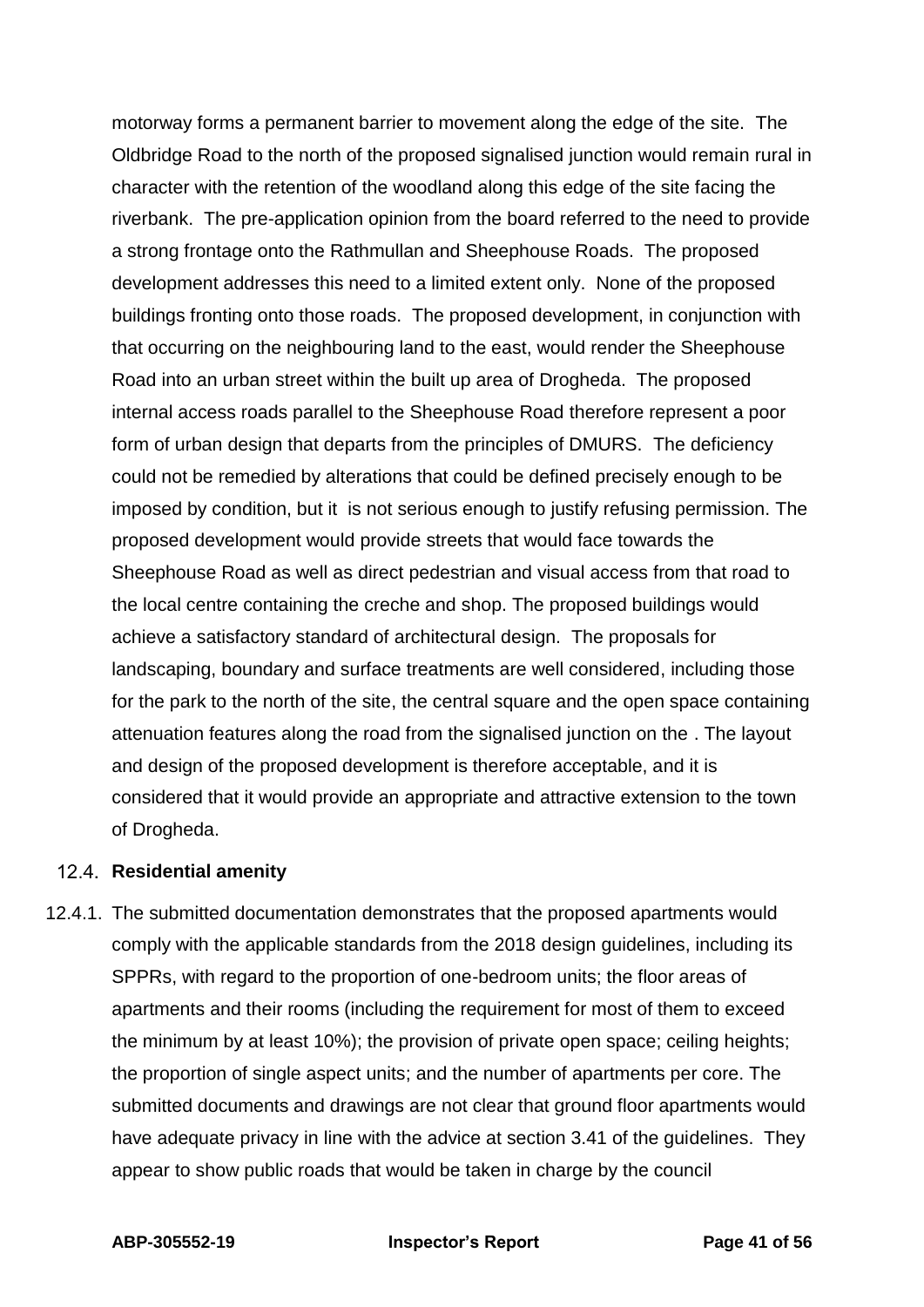immediately beside windows onto habitable rooms and balconies in some of those apartments in a way that would unnecessarily interfere with their residential amenity. Fewer details than usual were submitted in relation to the bin storage and bicycle parking for the apartments and it is not clear they would be in reasonably accessible and secure situations relative to the apartments that they would serve. This issue could be resolved with altering the overall number of apartments or the general layout of the scheme. It can therefore be addressed by a condition requiring a postconsent submission to the council. The layout of the development avoids undue overlooking and overshadowing between the proposed dwellings. The houses are of an acceptable size. The layout plans demonstrate that each would be provided with adequate private open space in their back gardens. The overall scheme provides a large amount of public open space that is properly located. Suitable landscaping plans have been provided for each of the spaces. It is therefore concluded that the proposed development would provide an acceptable standard of residential amenity for its occupants.

12.4.2. The south-eastern part of the proposed development would be close to two existing houses on the Sheephouse Road. The proposed urban development would fundamentally change the character of the area in which these houses stand. This change is in line with planning policy as set out in the zoning objectives of the development and local area plans that apply to the site. It is proposed to build a 3 storey block (E) of 12 apartments near the existing houses. The proposed block would be c11m high. This height is not excessive for a suburban area. The block would be located on the opposite side of the existing road from the houses with a separation distance of c35m. In these circumstances it is not considered that the proposed development would seriously injure the amenities of existing residential properties either by overbearing, overshadowing, overlooking or otherwise. The location of the access to the car park serving the apartments across the road from the existing houses would not give rise to a level of disturbance that would justify amendments to the proposals. The applicant proposes that the 12 apartments in that block would be provided as social housing under Part V of the act, along with another 54 units scattered though the site. One of the submissions stated that the Part V housing should be not be concentrated in such a manner. However the overall provision of Part V units would be quite dispersed. The provision of some of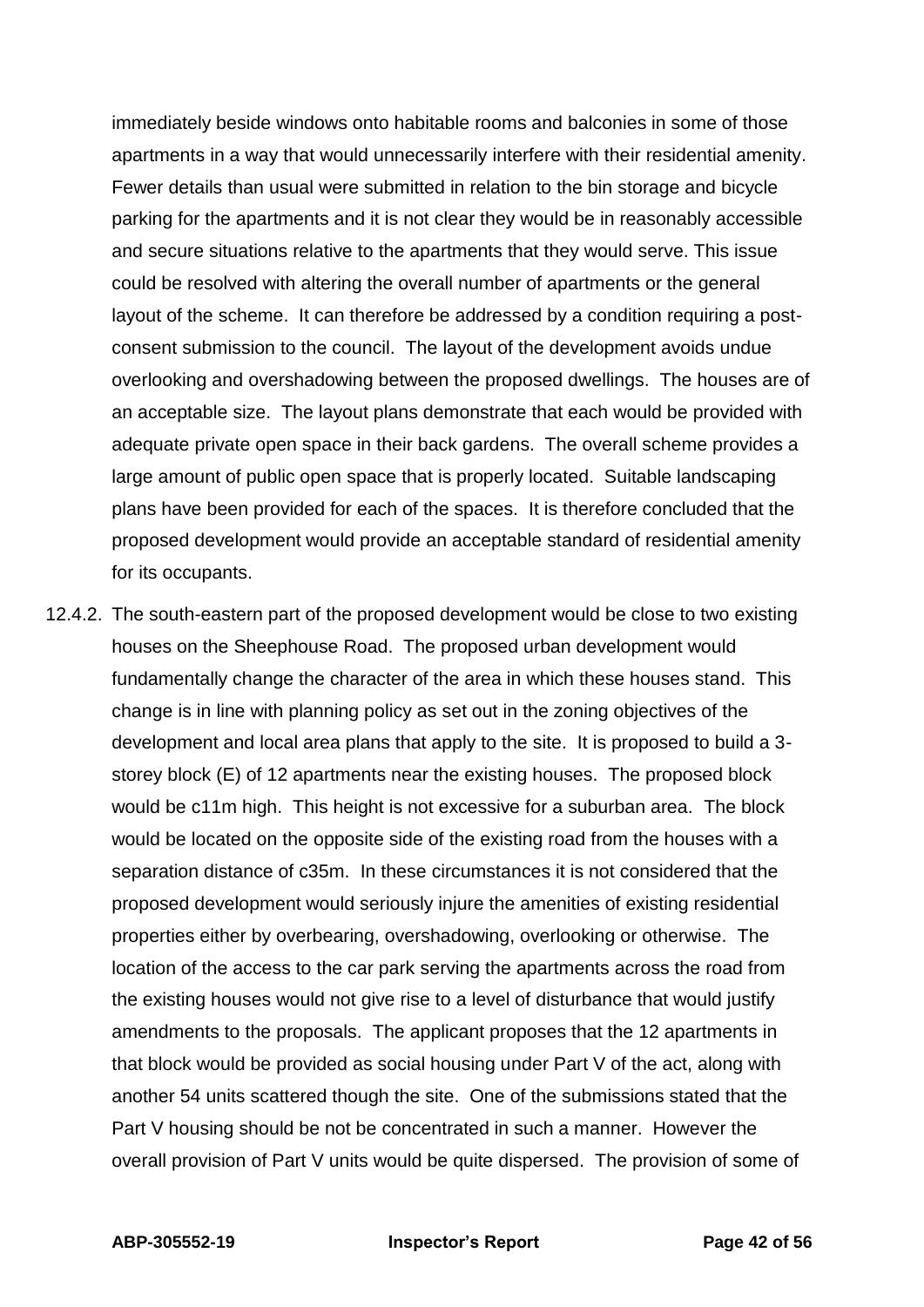the Part V units in a single location can allow for a more efficient management and allocation of social housing. In any event the board's role in relation to Part V under SHD applications is limited to the imposition of a condition requiring agreement with the housing authority. The submission also stated that the diversion of the main line of the Sheephouse Road would leave the existing road between the houses and Block E at risk from dumping. However the proposed apartment block would increase the supervision of this part of the exiting road, which would remain as a loop rather than a cul-de-sac. In these circumstances it is not considered that the proposed development would seriously injure the amenities of property in the vicinity of the site.

#### **Access and parking**

- 12.5.1. The proposed development would provide 2 car parking spaces for each house and with 1.25 for each apartment, along with 96 visitor spaces and 42 to serve the creche, shop and café. This provision is in line with the standards set out in table 11.9 of the development plan and is acceptable for a greenfield site on the edge of a town. The provision of bike parking for the apartments is limited, but the matter can be addressed by condition.
- 12.5.2. The proposed internal street layout is suitable for pedestrian and cycle movements. The proposed signalized junction would provide them with convenient access to the street network in the existing town, particularly when compared to the roundabout that was previously permitted in the same place. The pedestrian and cycle facilities on the Rathmullan Road between the site and the town centre are limited and upgrades could be considered by the roads authority. However their limitations are not so severe that they would hinder safe access by pedestrians to the town centre and so they would not justify refusing permission for the development. The northern part of the site is a steep slope where the retention of trees is desirable on landscape and biodiversity grounds. It would not be prudent to require a cycleway at this location. The proposed works to the Oldbridge Road would improve the environment for cyclists accessing the Boyne Greenway even if separate facilities are not provided. The streets proposed in the development include a 6m wide internal street through the estate, as well as a loop along the existing line of the Sheephouse Road at the south of the site. These features would facilitate the extension of the town's local bus service to serve the proposed development.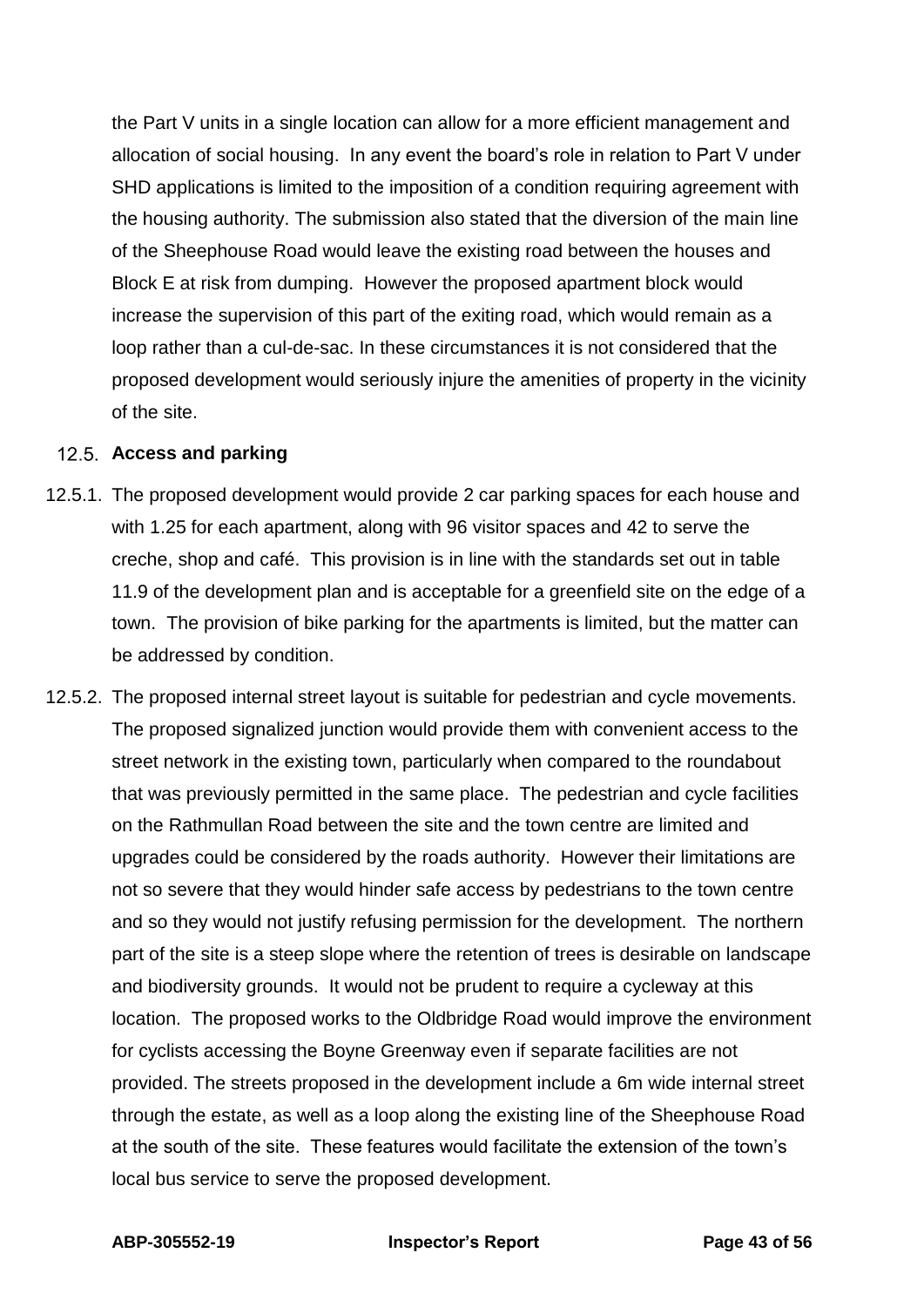- 12.5.3. The larger part of the submissions from the public stated that the proposed development would have an unacceptable impact on traffic and that it would exacerbate congestion on the roads in the town as well as generating more traffic on the surrounding rural road network which could not safely accommodate it. Similar points were made the submissions from the OPW, the elected members of Area Committee of Meath County Council and that from Louth County Council.
- 12.5.4. Drogheda is a large town with a population of 40,956 recorded at the 2016 census. The site is at the edge of the town of c2km from its centre. The Rathmullan Road links the site with the town centre. The dimensions and characteristics of that road from the site to the town centre are in line with those specified for arterial urban streets in DMURS. These are the applicable standards for a street that would run from the edge to the centre of a town of the size of Drogheda. The proposed development would provide a signalised junction to link the new housing to the Rathmullan Road. The form and dimensions of the proposed junction are appropriate for its role and context. The proposed signals would be preferable to the roundabout previously authorised at this junction because they provide better facilities for pedestrians and cyclists and would allow more effective traffic management by the roads authority. The road network in the area is therefore suitable to accommodate the proposed housing development without giving rise to traffic hazard or obstruction. Neither would the proposed development tend to create serious traffic congestion. The descriptions of existing traffic congestion along the Rathmullan Road in the submissions on the application are accepted as accurate. However periodic congestion is a perennial feature of urban roads. Refusing permission for the proposed development would not relieve existing congestion. It would be likely to displace the latent demand for housing to other places that are further from the town and the facilities and services it provides. The net effect of that would be to increase the distances that people have to travel and so increase the amount of traffic on the streets in the town and the rural roads around it. This would tend to make congestion in the town worse and the surrounding country roads less safe than if the proposed development adjoining the town proceeded. Louth County Council, as the planning and roads authority for most of Drogheda, would have to address the need to improve the road network in the town (including the junctions of Rathmullan Road with the Bridge of Peace and Marley's Lane) regardless of whether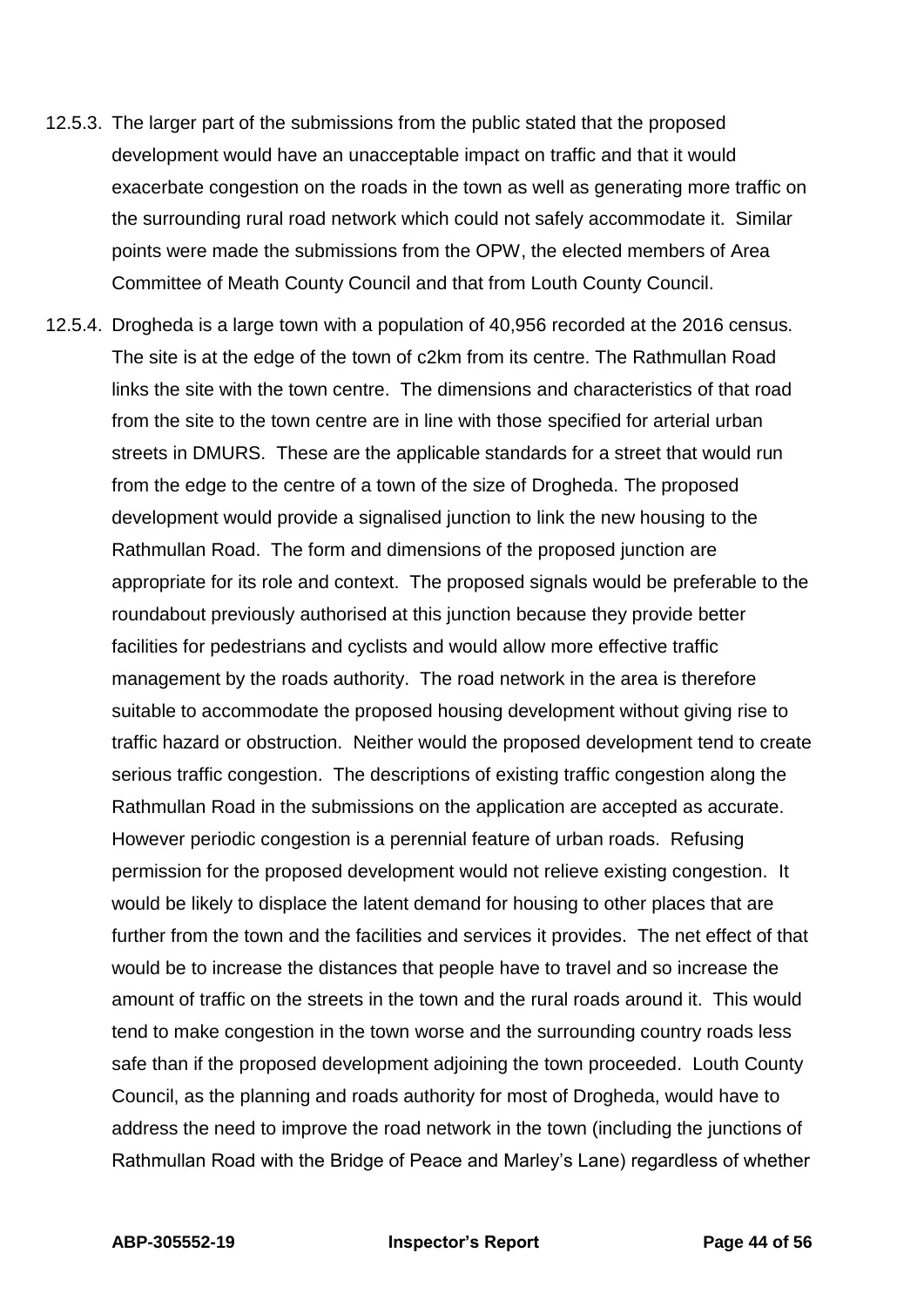or not the present application is granted. Meath County Council would also have to address the need for a road from Sheephouse Road to the Donore Road through the lands which it has zoned from employment uses. Refusing permission in this case would not make these responsibilities any less onerous.

- 12.5.5. The Traffic and Transport Assessment submitted with the application is noted, as are its forecasts for the operation after the occupation of the development of the junctions on the Rathmullan Road at the main entrance to the scheme, at Marley's Lane and at the Bridge of Peace (which assume that proposed improvements to the latter two junctions have been carried out by others) as well as the junction between Marley's Lane and the Donore Road. An section of a chapter in the EIAR also referred to traffic although it is not one of the topics set out in schedule 6 of the planning regulations. The forecasts are considered reasonable, although the submissions on the application contained various specific criticisms of the assumptions that were used. However traffic forecasts depend on predictions of variable human behaviour as much as they do on the physical characteristics of roads. Furthermore the allocation of the common resources that are invested in the road network is a matter of choice and therefore public policy. It would therefore be unwise to place too great an emphasis on the results of traffic models rather than on the zoning and other provisions of plans that were duly made by elected councillors when considering whether particular proposals are in keeping with the proper planning and sustainable development of an area.
- 12.5.6. The proposed development includes works to public roads along the northern, eastern and southern side of the site. The proposed works to the Oldbridge Road to the north of the signalised junction at the entrance to the scheme are relatively minor. They would involve the laying of a footpath on one side of the road only, along with rationalisation of drainage. This would provide pedestrian access to the walkway along the Boyne without changing the function of the road as a minor country road or impinging on the rural and rather sylvan character of the riverbank. The proposed treatment of the Oldbridge Road is therefore acceptable. The proposed development would not change the role or nature of that road and would not have an effect on the character of the Oldbridge Estate and village to the west, nor would it pose a threat to the Obelisk and Engineers Bridges. There would be no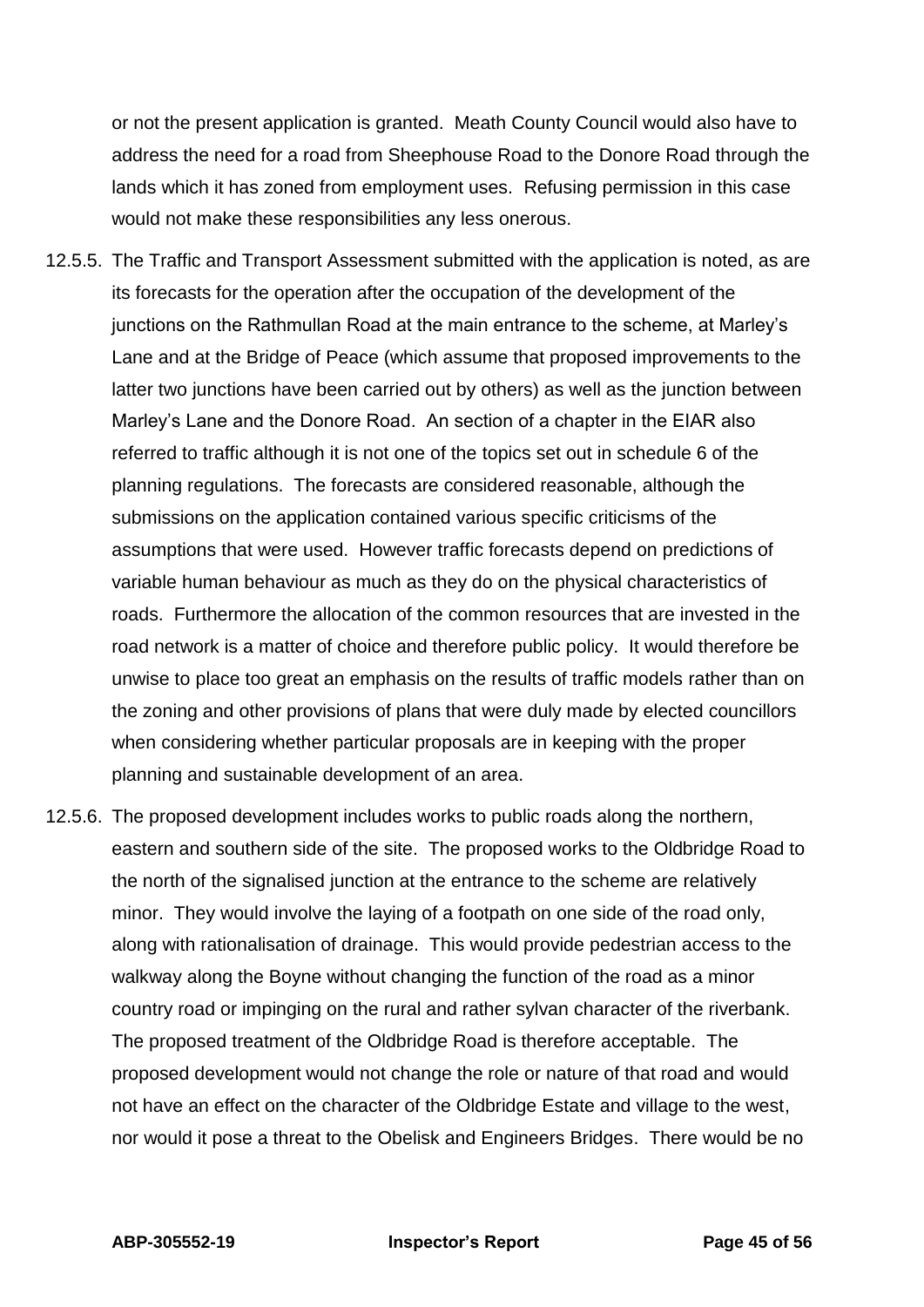basis on which to impose a financial contribution towards the cost of amenities in the estate or village.

- 12.5.7. The proposed upgrade works to the Sheephouse Road to the south of the signalized junction are not as well considered. The road is currently a minor local road. The development would change it to a suburban street through a residential area. It would therefore be an arterial street under DMURS, but not one that would be frequently used by larger vehicles. The proposed carriageway width of 7m is therefore excessive and should be reduced to 6m to comply with section 4.4.1 of DMURS. A cycle lane is shown on one side of the road. It is not segregated from the footpath, does not cross the junctions with minor road and mixes cyclists with pedestrians at major junctions. As such it fails to conforms to any of the standards for cycle facilities set out in the National Cycle Manual. The submitted proposals for Sheephouse Road also fail to refer to the authorised development on other side of the road that has now commenced. Nevertheless these deficiencies could be remedied without changes the general layout of the proposed development. So the matter can be addressed by a condition requiring a post consent submission to the planning authority.
- 12.5.8. Having regard to the foregoing, it is concluded that the proposed development would be acceptable with regard to access and parking.

## <span id="page-45-0"></span>13.0 **Recommendation**

13.1. I recommend that permission be granted subject to the conditions set out below.

## <span id="page-45-1"></span>14.0 **Reasons and Considerations**

Having regard to the site's location adjoining the built up area of Drogheda on lands with a zoning objective for residential development in Meath County Development Plan 2013-2019 and the Local Area Plan for the Southern Environs of Drogheda 2009-2015, to the nature, scale and design of the proposed development, to the pattern of existing and permitted development in the area, and to the provisions of the Guidelines on Sustainable Residential Development in Urban Areas, issued by the Department of the Environment, Heritage and Local Government in May, 2009, the Sustainable Urban Housing: Design Standards for New Apartments issued by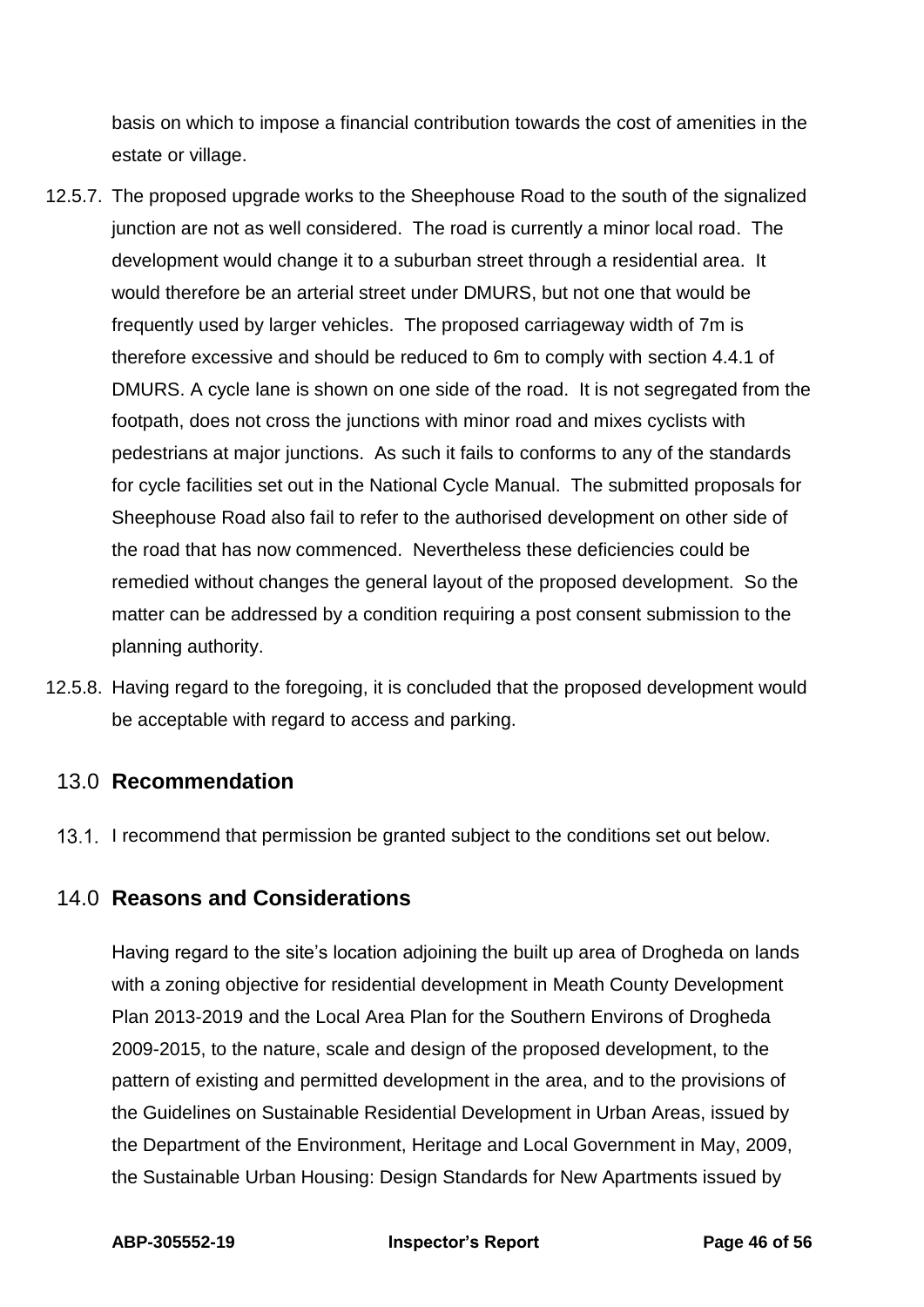the Department of the Housing, Planning and Local Government in March 2018, the Guidelines on Urban Development and Building Heights issued by the Department of Housing Planning and Local Government in December 2018, and the Design Manual for Urban Roads and Streets (DMURS) issued by the Department of Transport, Tourism and Sport and the Department of the Environment, Community and Local Government in March 2013, it is considered that, subject to compliance with the conditions set out below, the proposed development would not seriously injure the cultural or natural heritage of the area or the amenities of property in the vicinity, would provide an appropriate extension to the built up area of the town and an acceptable level of residential amenity for its occupants, would not be at undue risk of flooding and would be acceptable in terms of traffic and pedestrian safety and convenience. The proposed development would, therefore, be in accordance with the proper planning and sustainable development of the area.

Having regard to the particular context of the site and to the nature and extent of the proposed strategic housing development, the board considered that a grant of permission with an appropriate period of no more than 5 years that materially contravened the restrictions on the release of lands zoned for residential development in phase II set out in the Meath County Development Plan 2013-2019 and the Local Area Plan for the Southern Environs of Drogheda 2009-2015 would be justified in accordance with sections  $37(2)(b)(i)$  and (iii) of the Planning and Development Act 2000, as amended, by the government policy to ramp up delivery of housing from its current under-supply set out in Rebuilding Ireland – Action Plan for Housing and Homelessness issued in July 2016 and by the provisions of the Regional Social and Economic Strategy for the Eastern and Midlands Region 2019- 2031 which designate Drogheda as a regional growth centre with a target population of 50,000.

### **Appropriate Assessment Screening**

The Board completed an Appropriate Assessment Screening exercise in relation to the potential effects of the proposed development on the Special Area of Conservation (SAC) for the River Boyne And River Blackwater sitecode 002299, the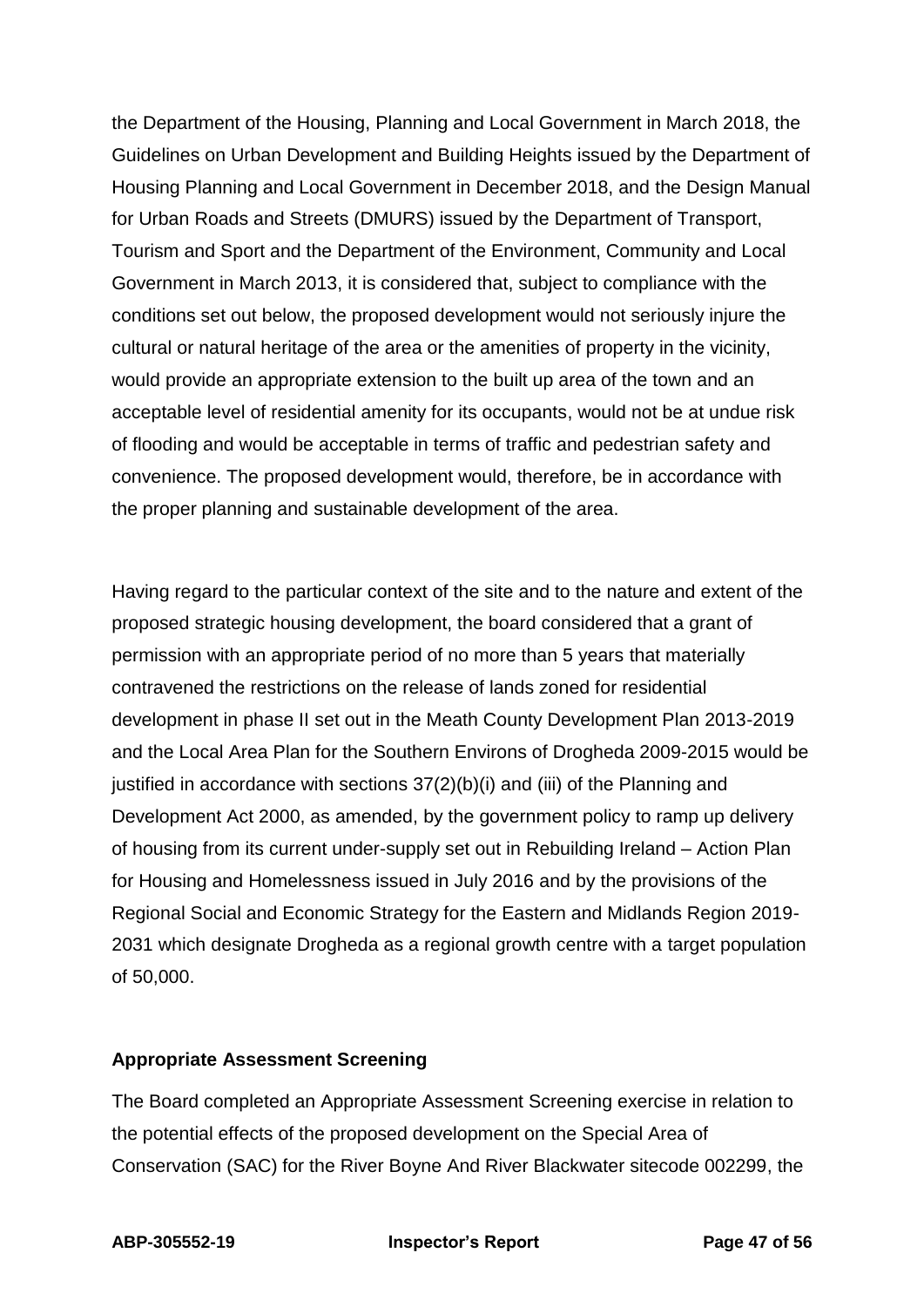Special Protection Area (SPA) for the River Boyne and River Blackwater sitecode 004232, the SAC for the Boyne Coast and Estuary sitecode 001957 the SPA at the Boyne Estuary sitecode 004080 taking into account the nature, scale and location of the proposed development, the Natura Impact Statement and Environmental Impact Assessment Report submitted with the application, the Inspector's report and the submissions on file. In completing the screening exercise, the Board adopted the report of the Inspector and concluded that, by itself or in combination with other development in the vicinity, the proposed development would not be likely to have a significant effect on the above European Sites or on any other European Site in view of the sites' conservation objectives and that a Stage 2 Appropriate Assessment is not required.

#### **Environmental Impact Assessment**

The Board completed in compliance with Section 172 of the Planning and Development Act 2000, an environmental impact assessment of the proposed development, taking into account:

- (a) the nature, scale, location and extent of the proposed development,
- (b) the environmental impact assessment report and associated documentation submitted with the application,
- (c) the submissions from the planning authority, the prescribed bodies and the public in the course of the application, and
- (d) the Inspector's report.

The Board considered that the environmental impact assessment report, supported by the documentation submitted by the applicant, identifies and describes adequately the direct, indirect and cumulative effects of the proposed development on the environment.

The Board agreed with the summary and examination, set out in the Inspector's report, of the information contained in the environmental impact assessment report and associated documentation submitted by the applicant made in the course of the application.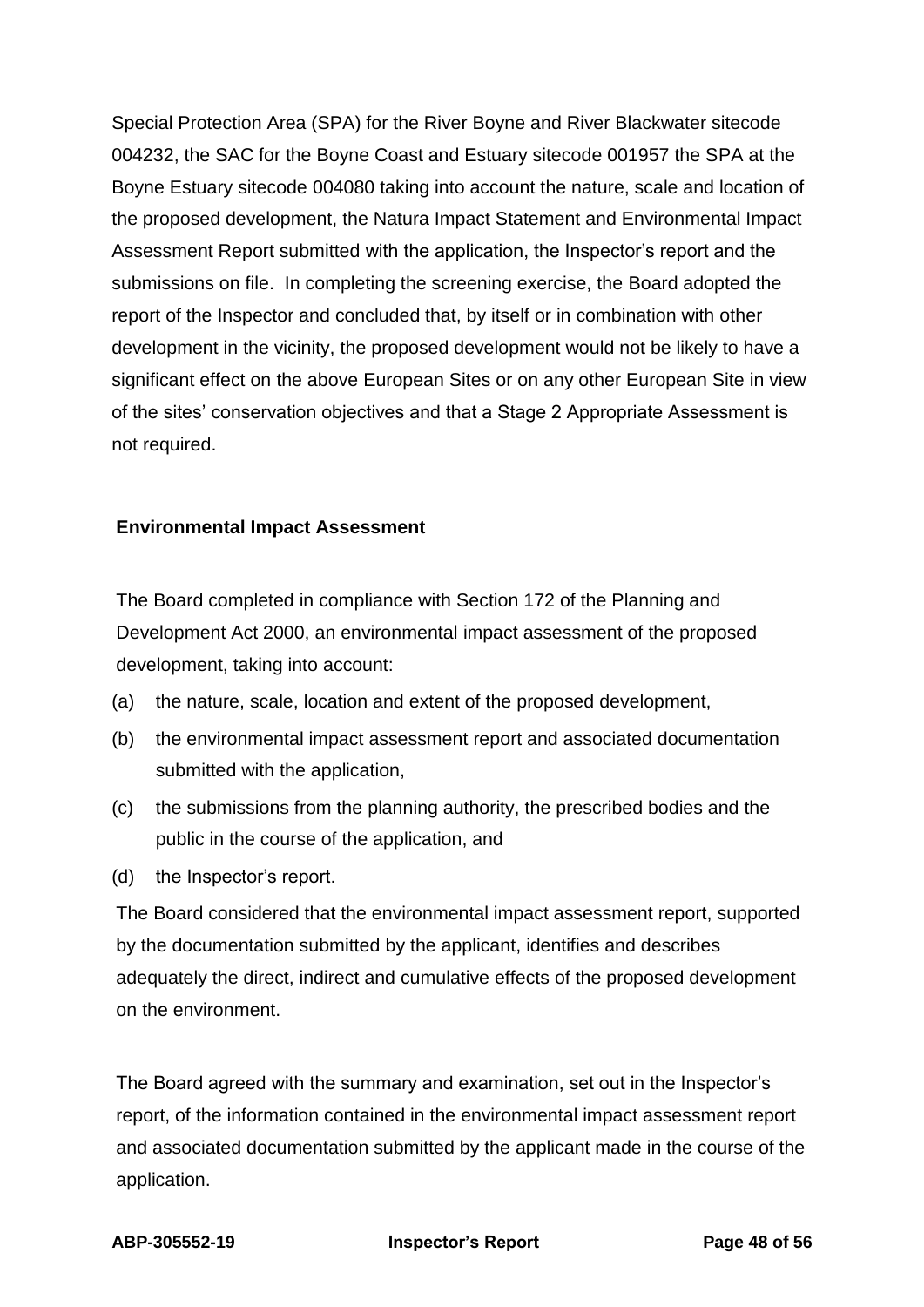The board considers that the main significant direct and indirect effects of the proposed development on the environment are as follows:

• Significant positive effects with regard to population and material assets due to the increase in housing that it would provide in the town

• A significant effect on land and the landscape by the change in the use and appearance of a relatively large site from agricultural and to residential. Given the location of the site between the built up area of the town and a motorway, this effect would not have a significant negative impact on the environment.

Potential effects on air during construction due to the emissions of dust and noise which would be mitigated by appropriate measures

The proposed development is not likely to have significant effects on human health, biodiversity, soil, water, air, climate or on cultural heritage. The likely significant environmental effects arising as a consequence of the proposed development have therefore been satisfactorily identified, described and assessed.

The Board completed an environmental impact assessment in relation to the proposed development and concluded that, subject to the implementation of the mitigation measures proposed, as set out in Chapter 14 of the environmental impact assessment report, and, subject to compliance with the conditions set out herein, the effects on the environment of the proposed development by itself and cumulatively with other development in the vicinity would be acceptable. In doing so, the Board adopted the report and conclusions of the reporting inspector.

## <span id="page-48-0"></span>15.0 **Conditions**

1. The development shall be carried out and completed in accordance with the plans and particulars lodged with the application except as may otherwise be required in order to comply with the following conditions. Where such conditions require details to be agreed with the planning authority, the developer shall agree such details in writing with the planning authority prior to commencement of development and the development shall be carried out and completed in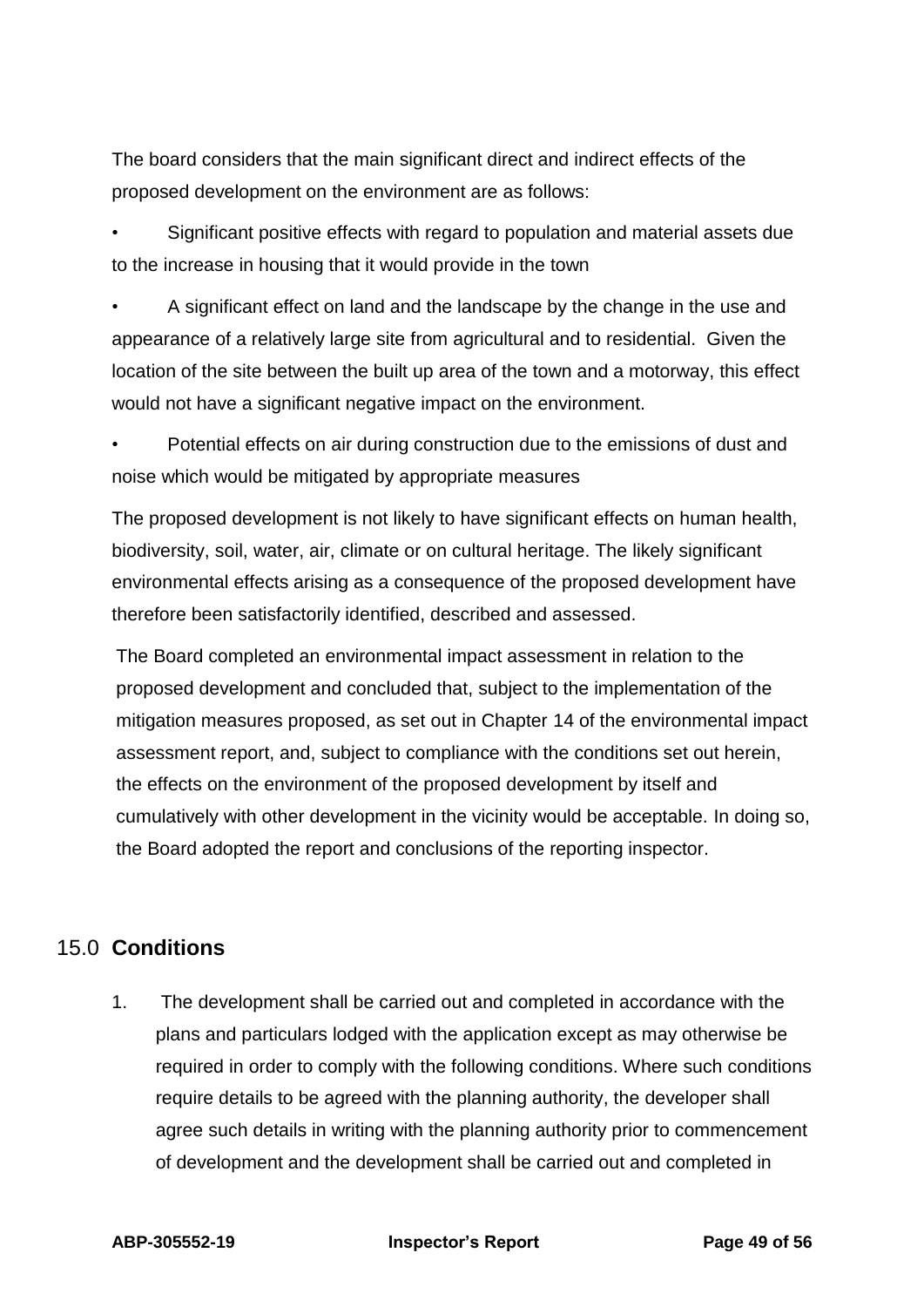accordance with the agreed particulars. In default of agreement, such issues may be referred to An Bord Pleanála for determination.

**Reason**: In the interest of clarity

2. The appropriate period of this permission shall be 5 years from the date of this order. The development shall be completed within that period in accordance with a revised phasing plan that shall be submitted and agreed in writing with the planning authority prior to the commencement of development. The revised phasing plan shall specify when the authorised works to upgrade the Oldbridge and Sheephouse Roads shall be completed.

**Reason**: To ensure the timely and orderly development of the site for housing in accordance with national and local policy

3. The mitigation and monitoring measures outlined in Chapter 14 of the environmental impact assessment report submitted with this application, shall be carried out in full, except where otherwise required by conditions attached to this permission.

**Reason**: To protect the environment

- 4. The proposed works to the Sheephouse Road to the south of the proposed signalised junction on the Rathmullan Road shall be amended as follows
	- a) The carriageway shall be no more than 6m wide
	- b) A footpath at least 2m wide shall be provided along the side of the road adjacent to the authorised housing
	- c) The proposed cycle lane shall be omitted. If adequate space is available then cycle lanes at least 2m wide shall be provided on both sides of the road which shall conform to the standards set out at section 4.3.2.1 of the National Cycle Manual and which shall be segregated from the pedestrian footpath, maintain priority over minor roads at junctions and bring cyclists across the unction at the Rathmullan Road integrated with traffic. If adequate space is not available to meet theses specifications,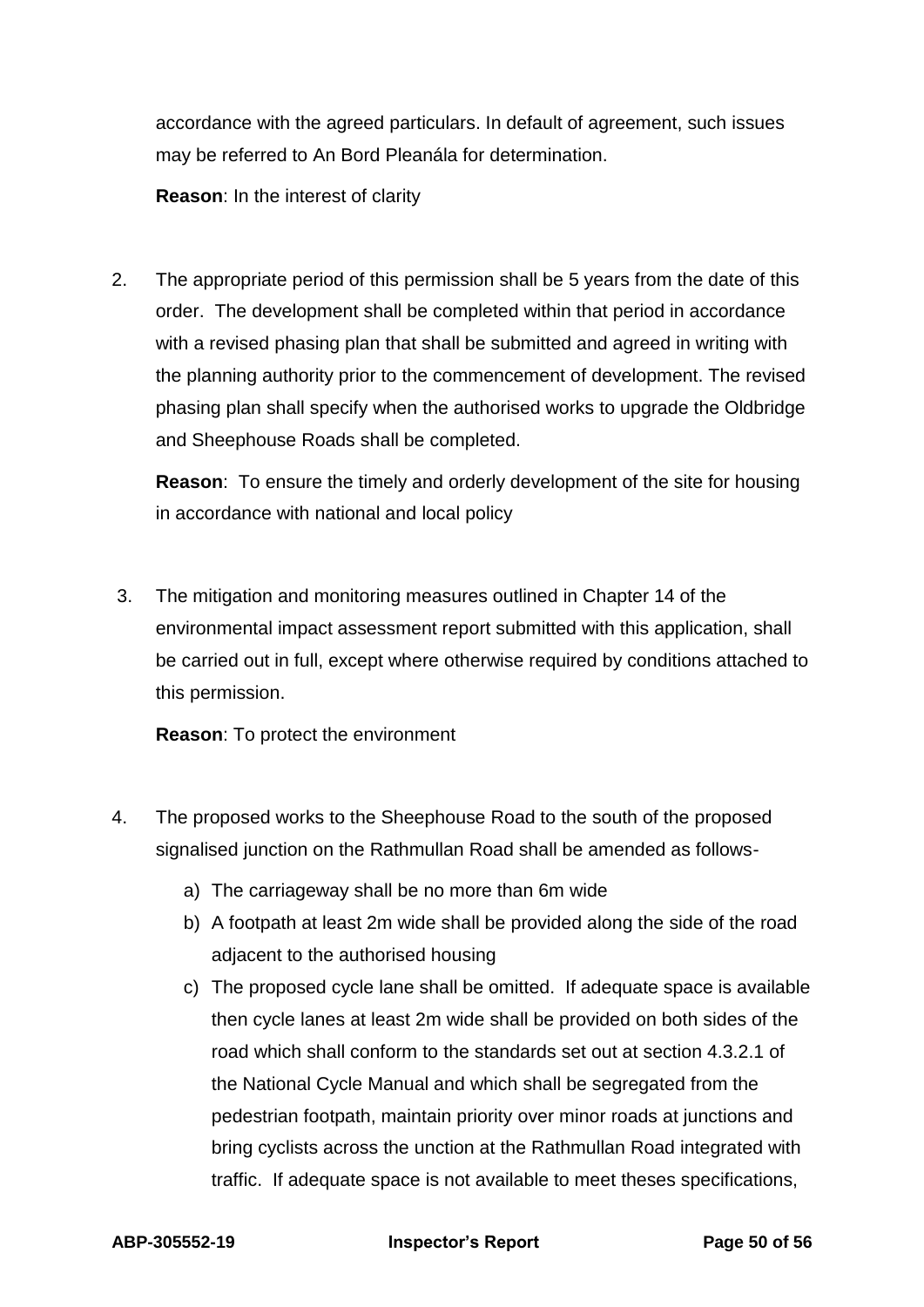then no separate cycle facilities shall be provided and the resulting land shall be accommodated into the footpath or landscaped verges.

Revised plans showing compliance with these requirements and showing the works in relation to the authorised development on the land on the other side of the Sheephouse Road shall be submitted and agreed in writing with the planning authority prior to the commencement of development.

**Reason:** To ensure that the streets in the authorised development facilitate movement by sustainable transport modes in accordance with the applicable standards set out in DMURS and the National Cycle Manual

5. The treatment of the land adjacent to the authorised apartment buildings shall provide the ground floor apartments with adequate privacy in accordance with the advice at section 3.41 of the Sustainable Urban Housing: Design Standards for New Apartments issued by the Department of the Housing, Planning and Local Government in March 2018. Each of the apartment buildings shall have bin storage and bicycle parking facilities in accordance with the advice at section 4 of those standards that are accessible, sheltered and secure with adequate storage for at least 1.5 bicycles per apartment. Prior to the commencement of development revised plans shall be submitted and agreed with the planning authority which illustrate how these requirements will be met.

**Reason**: To provide a proper standard of residential amenity for the occupants of the permitted apartments

6. The proposed house type 3-10 on plots K0-1, K02, K-23 and K-24 shall be revised to provide adequate overlooking of the adjoining open space from the side elevations of the houses on those plots. Revised plans demonstrating compliance with this requirement shall be submitted and agreed in writing with the planning authority prior to the commencement of development.

**Reason:** To provide adequate levels of security and amenity in one of the proposed open spaces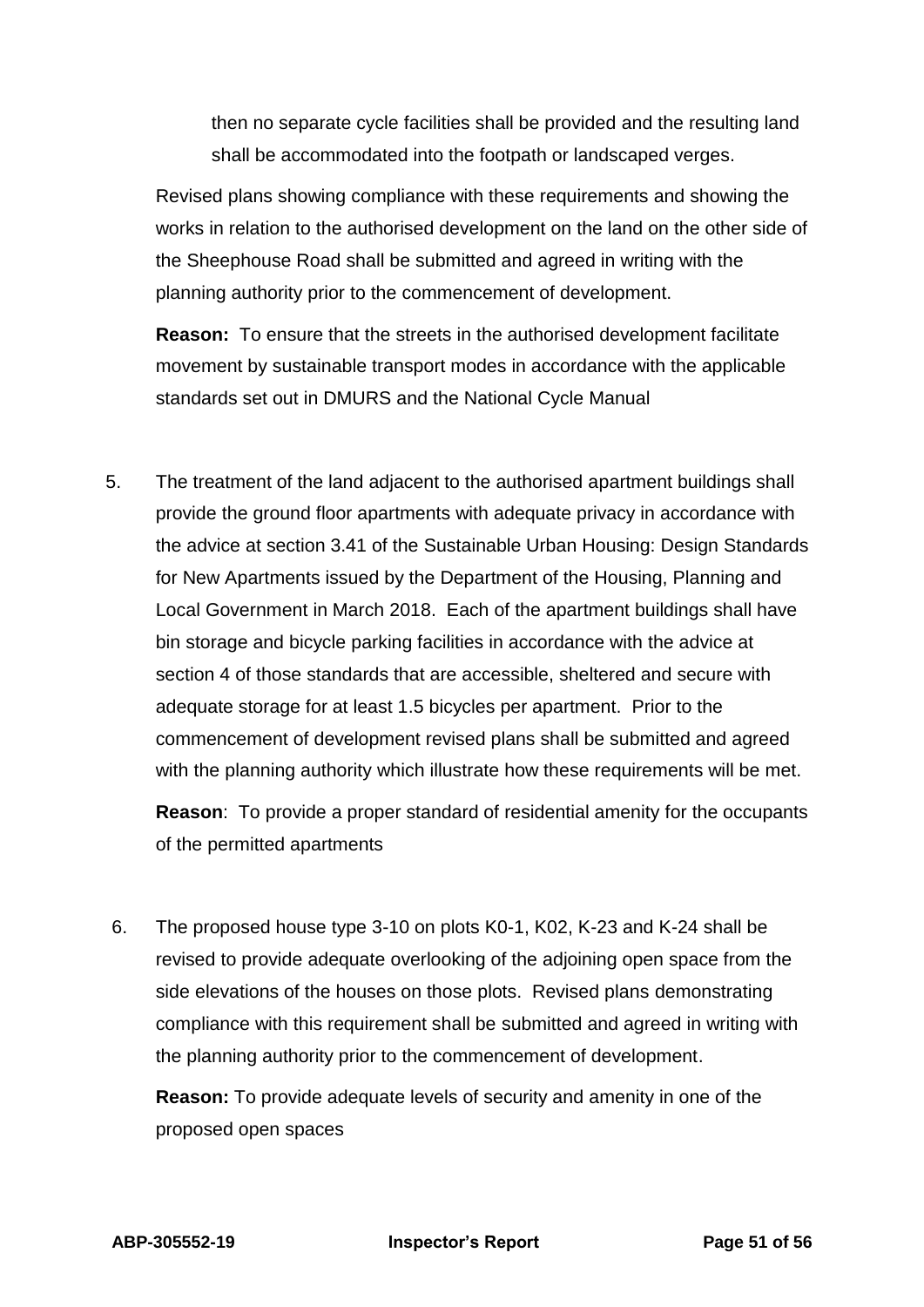7. The materials, colours and finishes of the authorised buildings, the treatment of boundaries within the development and the landscaping of the site shall generally be in accordance with the details submitted with the application, unless the prior written agreement of the planning authority is obtained to minor departures from those details

**Reason:** In the interests of visual amenity

8. Proposals for street names, house numbering scheme and associated signage shall be submitted to, and agreed in writing with, the planning authority prior to commencement of development. Thereafter, all signs, and numbers shall be provided in accordance with the agreed scheme. The proposed names shall be based on local historical or topographical features, or other alternatives acceptable to the planning authority.

**Reason**: In the interest of urban legibility and to ensure the use of locally appropriate placenames for new residential areas.

- 9. All service cables associated with the proposed development (such as electrical, telecommunications and communal television) shall be located underground. Ducting shall be provided by the developer to facilitate the provision of broadband infrastructure within the proposed development. **Reason**: In the interests of visual and residential amenity.
- 10. Water supply and drainage arrangements, including the attenuation and disposal of surface water, shall comply with the requirements of the planning authority for such works and services. **Reason:** In the interests of public health
- 11. The applicant or developer shall enter into water and waste water connection agreements with Irish Water, prior to commencement of development.

**Reason**: In the interest of public health.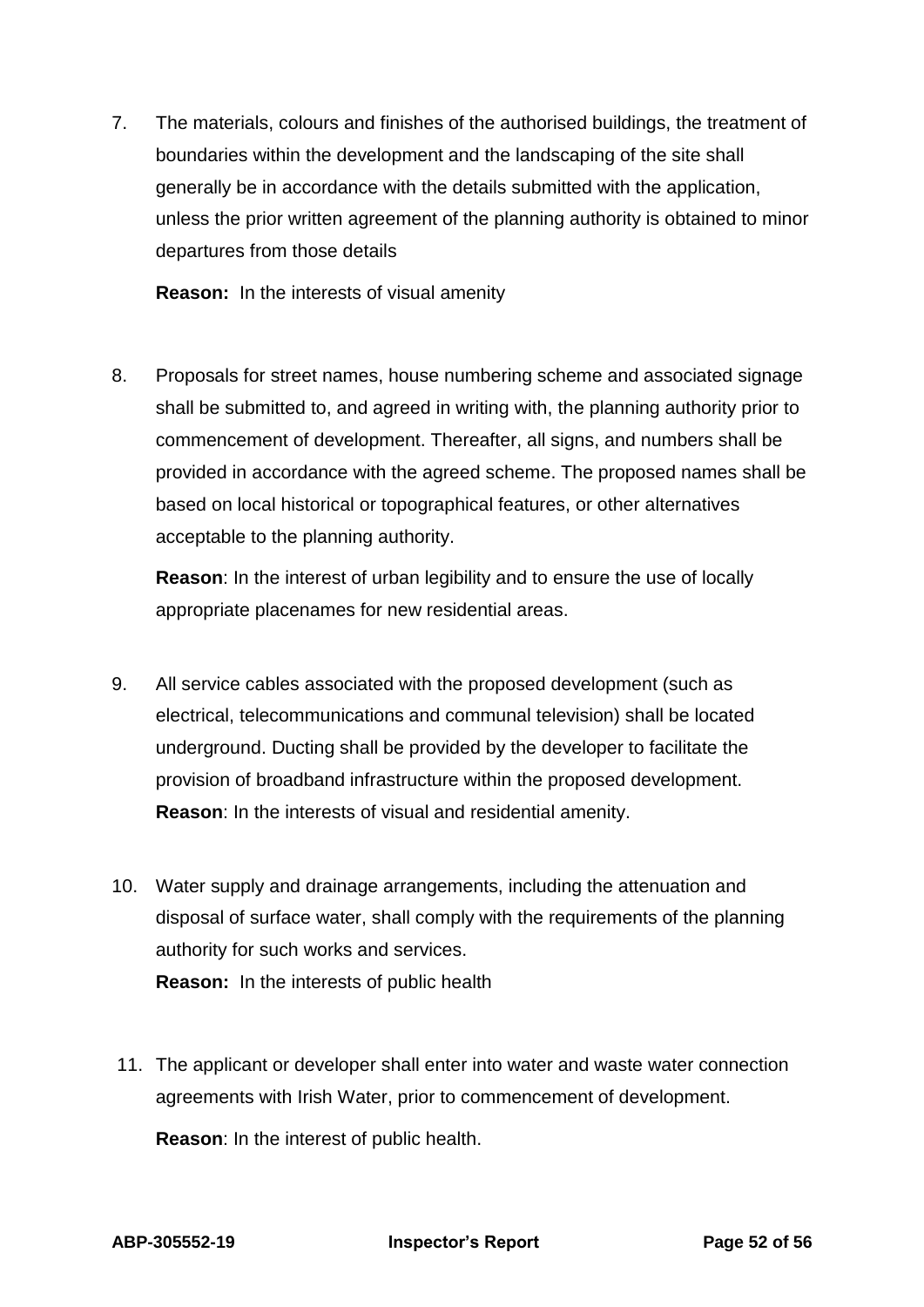12. The construction of the development shall be managed in accordance with a Construction Management Plan, which shall be submitted to, and agreed in writing with, the planning authority prior to commencement of development. This plan shall provide details of intended construction practice for the development, including:

(a) Location of the site and materials compounds including areas identified for the storage of construction refuse; areas for construction site offices and staff facilities; site security fencing and hoardings; and on-site car parking facilities for site workers during the course of construction and the prohibition of parking on neighbouring residential streets;

(b) The timing and routing of construction traffic to and from the construction site and associated directional signage, to include proposals to facilitate the delivery of abnormal loads to the site; measures to obviate queuing of construction traffic on the adjoining road network; and measures to prevent the spillage or deposit of clay, rubble or other debris on the public road network;

(c) Details of the implementation of appropriate mitigation measures for noise, dust and vibration, and monitoring of such levels;

(e) Containment of all construction-related fuel and oil within specially constructed bunds to ensure that fuel spillages are fully contained. Such bunds shall be roofed to exclude rainwater;

A record of daily checks that the works are being undertaken in accordance with the Construction Management Plan shall be kept for inspection by the planning authority. The developer shall provide contact details for the public to make complaints during construction and provide a record of any such complaints and its response to them, which may also be inspected by the planning authority.

**Reason**: In the interest of amenities, public health and safety

13. Site development and building works shall be carried out only between the hours of 0700 to 1900 Mondays to Fridays inclusive, between 0800 to 1400 hours on Saturdays and not at all on Sundays and public holidays. Deviation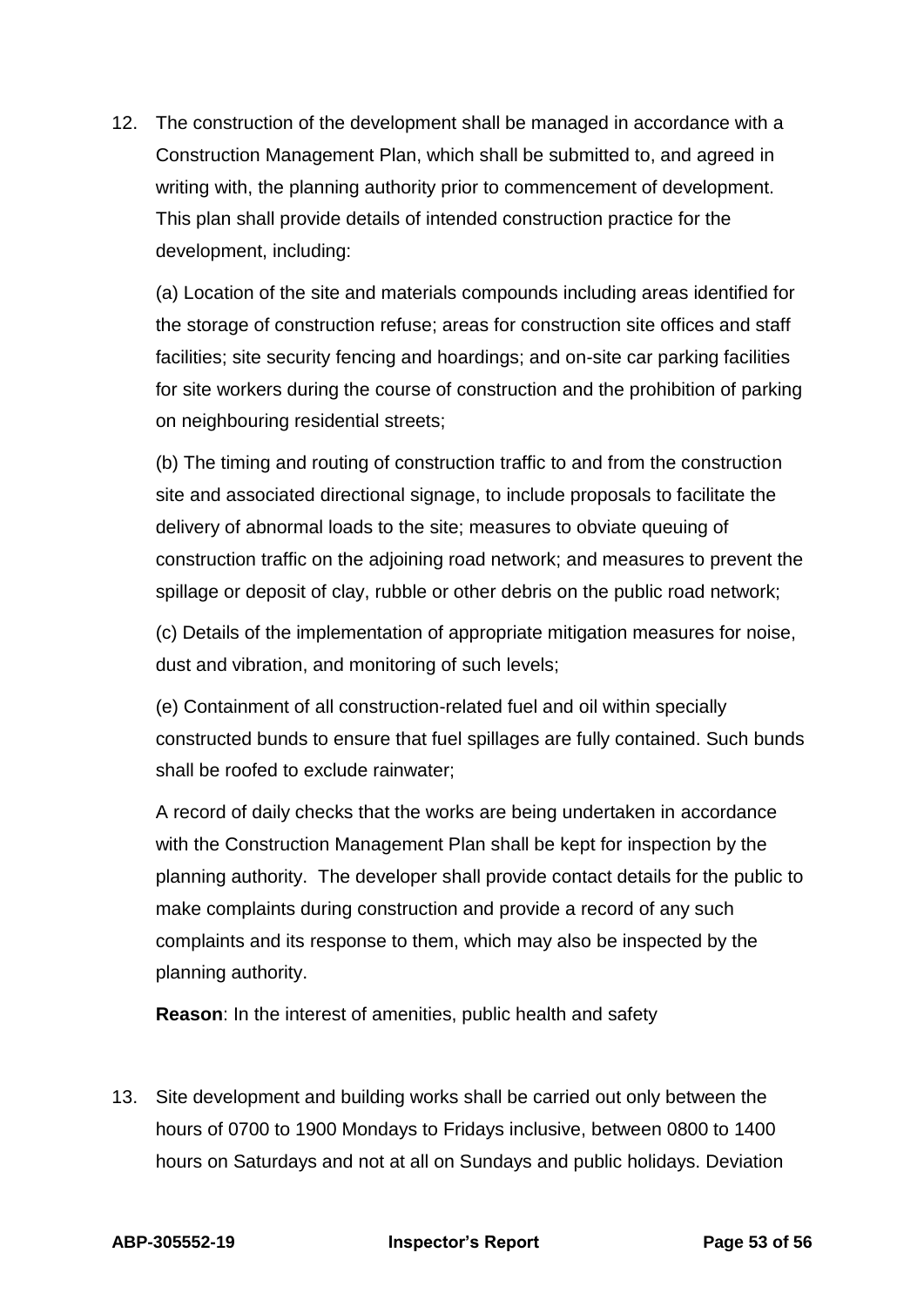from these times will only be allowed in exceptional circumstances where prior written approval has been received from the planning authority.

**Reason**: In order to safeguard the residential amenities of property in the vicinity.

14. Construction and demolition waste shall be managed in accordance with a construction waste and demolition management plan, which shall be submitted to, and agreed in writing with, the planning authority prior to commencement of development. This plan shall be prepared in accordance with the "Best Practice Guidelines on the Preparation of Waste Management Plans for Construction and Demolition Projects", published by the Department of the Environment, Heritage and Local Government in July 2006.

**Reason**: In the interest of sustainable waste management

15. The developer shall facilitate the preservation, recording and protection of archaeological materials or features that may exist within the site. In this regard, the developer shall -

(a) notify the planning authority in writing at least four weeks prior to the commencement of any site operation (including hydrological and geotechnical investigations) relating to the proposed development,

(b) employ a suitably-qualified archaeologist who shall monitor all site investigations and other excavation works, and

(c) provide arrangements, acceptable to the planning authority, for the recording and for the removal of any archaeological material which the authority considers appropriate to remove.

In default of agreement on any of these requirements, the matter shall be referred to An Bord Pleanála for determination.

**Reason**: In order to conserve the archaeological heritage of the site and to secure the preservation and protection of any remains that may exist within the site.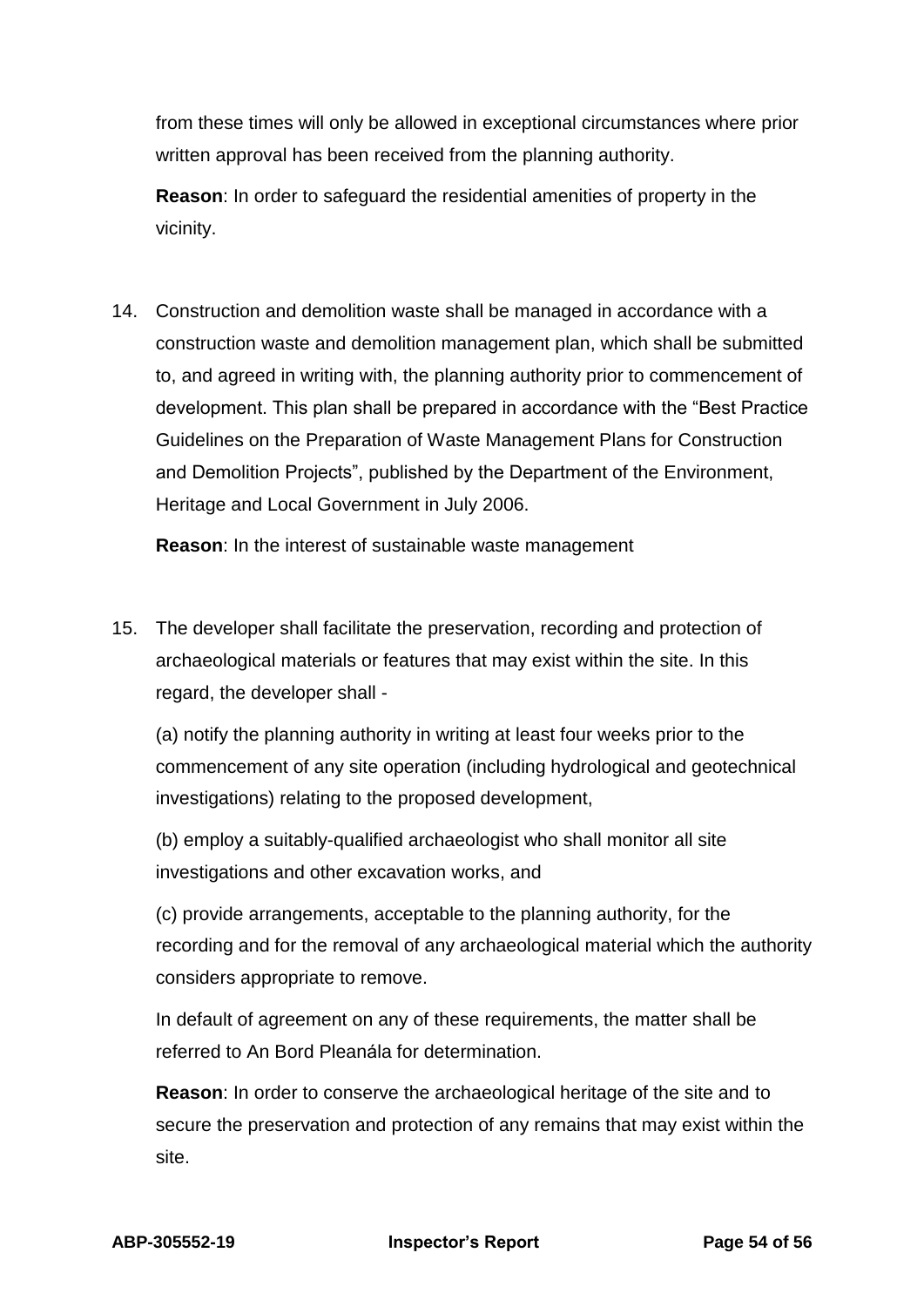16. Prior to commencement of development, the developer shall lodge with the planning authority a cash deposit, a bond of an insurance company, or other security to secure the provision and satisfactory completion and maintenance until taken in charge by the local authority of roads, footpaths, watermains, drains, public open space and other services required in connection with the development, coupled with an agreement empowering the local authority to apply such security or part thereof to the satisfactory completion or maintenance of any part of the development. The form and amount of the security shall be as agreed between the planning authority and the developer or, in default of agreement, shall be referred to An Bord Pleanála for determination.

**Reason**: To ensure the satisfactory completion and maintenance of the development until taken in charge

17. Prior to commencement of development, the applicant or other person with an interest in the land to which the application relates shall enter into an agreement in writing with the planning authority in relation to the provision of housing in accordance with the requirements of section 94(4) and section 96(2) and (3) (Part V) of the Planning and Development Act 2000, as amended, unless an exemption certificate shall have been applied for and been granted under section 97 of the Act, as amended. Where such an agreement is not reached within eight weeks from the date of this order, the matter in dispute (other than a matter to which section 96(7) applies) may be referred by the planning authority or any other prospective party to the agreement to An Bord Pleanála for determination.

**Reason**: To comply with the requirements of Part V of the Planning and Development Act 2000, as amended, and of the housing strategy in the development plan of the area

18. The developer shall pay to the planning authority a financial contribution in respect of public infrastructure and facilities benefiting development in the area